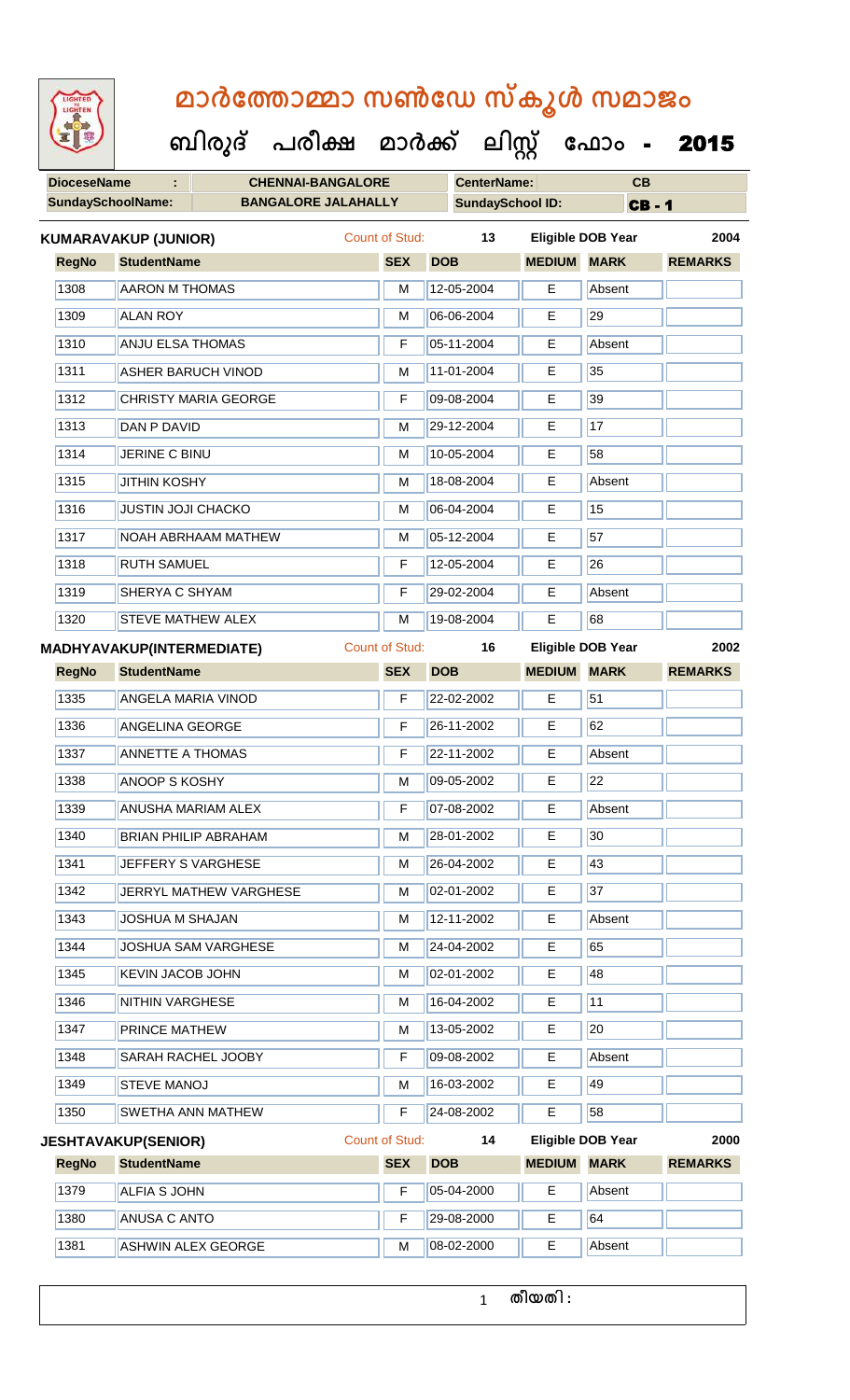

#### **ബിരുദ് പരീക്ഷ മാര്ക്**

**ക ലിസ്റ്റ**

**ക ഫ ാോം** - 2015

**DioceseName : CHENNAI-BANGALORE CenterName: CB** SundaySchoolName: **BANGALORE JALAHALLY SundaySchool ID:** CB - 1 1382 ASHWTHY SURESH F 31-05-2000 E Absent 1383 DEEPAK PRAKASH THOMAS M 13-09-2000 E 63 1384 JJIBIN D GEORGE M 15-10-2000 E Absent 1385 JOEL JOHNSON M 26-01-2000 E 34 1386 JONATHAN G SHAJAN M 102-12-2000 E Absent 1387 JOSHIN SHAJI M 03-02-2000 E Absent 1388 LITTY K F 28-11-2000 E 69 1389 MAMTHA SARA GEORGE F 21-04-2000 E Absent 1390 MERIN ELSA JACOB F 29-08-2000 E **82** 1391 RAHAEL MATHEWS F 27-04-2000 E Absent 1392 SHERINE THOMAS **F 18-10-2000** E Absent **RegNo StudentName SEX DOB MEDIUM MARK REMARKS YUVAVAKUP (YOUNG ADULT)** Count of Stud: **18 Eligible DOB Year 1998** 1289 ABHISHEK THOMAS M M 14-12-1998 E 22 1290 AKHIL JOBEL M 14-05-1998 E Absent 1291 ALEN GEORGE THOMAS M 20-07-1998 E Absent 1292 AMIE MARY MATHEW **F** 06-10-1998 E 16 1293 **ANSU M ISSAC F 24-01-1998 E** 32 1294 ASHIK JACOB JOSEPH M 27-10-1998 E Absent 1295 BINOY BIJU M 23-06-1998 E 28 1296 BOBIN JOHNSON M 25-01-1998 E Absent 1297 GEETHU ELIZABETH RAJAN F 31-12-1998 E Absent 1298 LINTA JOHN F 29-07-1998 E **75** 1299 RANJITH SAM THOMAS M 17-10-1998 E 47 1300 REBECCA MATHEWS **F 15-12-1998** E Absent 1301 RINSOMON RAJEEV M 17-07-1998 E Absent

1302 RUFUS C SAMUEL M 13-11-1998 E 47 1303 SAM GEORGE MATHEW M M 30-01-1998 E 16

1305 SHIRIN M THOMAS F 05-09-1998 E **75**

1304 SARIN C SAM M 14-01-1998 E Absent

1306 SWARGA RACHEL F 23-03-1998 E Absent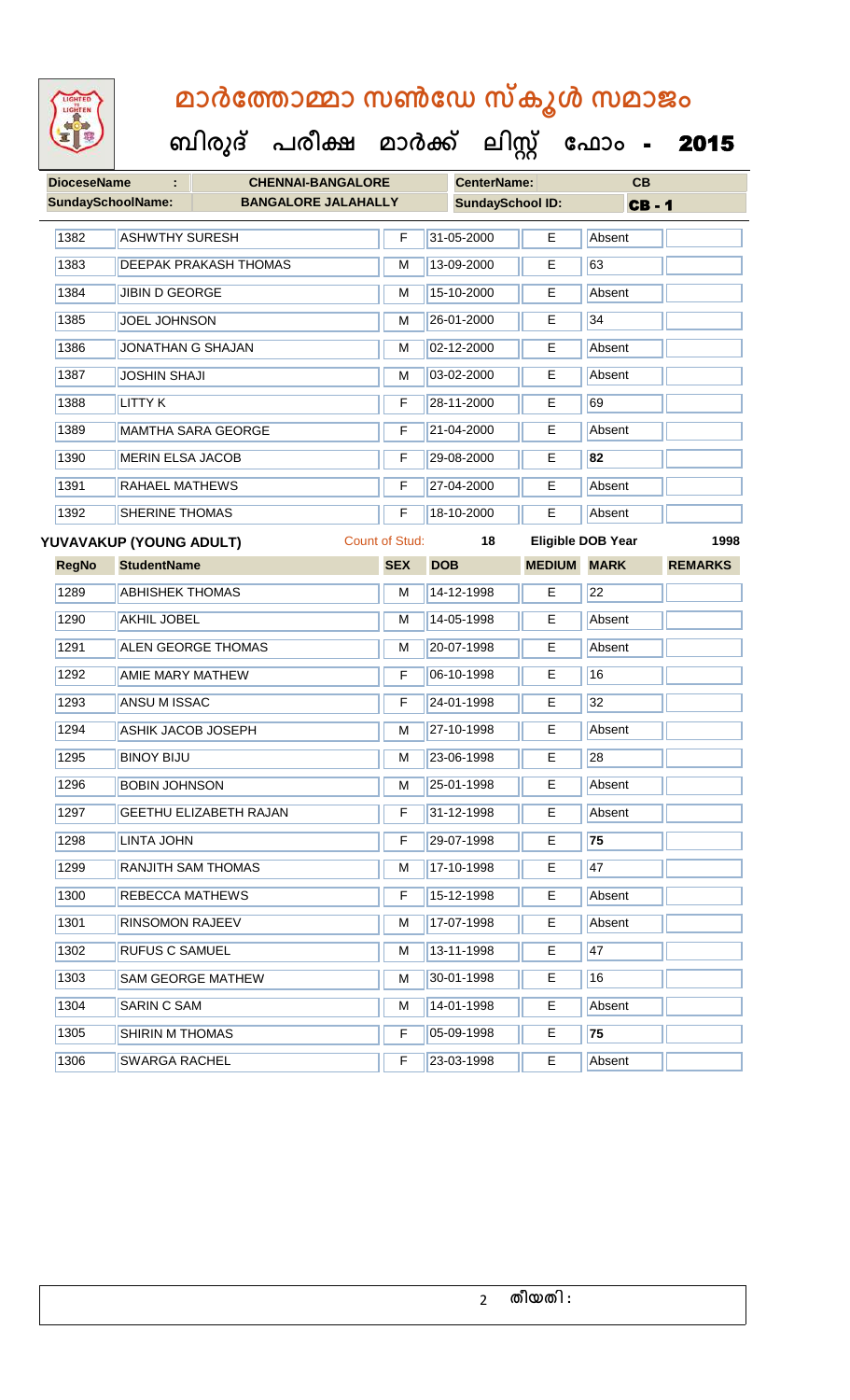|  | <b>IGHTED</b> |  |
|--|---------------|--|
|  |               |  |
|  |               |  |
|  |               |  |
|  |               |  |

 **ബിരുദ് പരീക്ഷ മാര്ക് ക ലിസ്റ്റ ക ഫ ാോം** - 2015

| <b>DioceseName</b> | ÷                                | <b>CHENNAI-BANGALORE</b>    |                       |            | <b>CenterName:</b>      |                    | CB                       |                |  |
|--------------------|----------------------------------|-----------------------------|-----------------------|------------|-------------------------|--------------------|--------------------------|----------------|--|
| SundaySchoolName:  |                                  | <b>CHENNAI CHETPET</b>      |                       |            | <b>SundaySchool ID:</b> |                    | <b>CB-2</b>              |                |  |
|                    | <b>KUMARAVAKUP (JUNIOR)</b>      |                             | Count of Stud:        |            | 10                      |                    | <b>Eligible DOB Year</b> | 2004           |  |
| <b>RegNo</b>       | <b>StudentName</b>               |                             | <b>SEX</b>            | <b>DOB</b> |                         | <b>MEDIUM MARK</b> |                          | <b>REMARKS</b> |  |
| 1321               | RICHU VARKEY JOHN                |                             | м                     |            | 30-04-2004              | E                  | Absent                   |                |  |
| 1322               | <b>ROBIN ROY</b>                 |                             | M                     |            | 08-12-2004              | E                  | Absent                   |                |  |
| 1323               | <b>AILEEN SARA SURESH</b>        |                             | F                     |            | 07-05-2004              | Е                  | 52                       |                |  |
| 1324               |                                  | <b>ALENA MIRIAM MATHEW</b>  | F                     |            | 09-06-2004              | E                  | 92                       |                |  |
| 1325               | HANNAH MARIA JOHN                |                             | F                     |            | 05-04-2004              | E                  | 77                       |                |  |
| 1326               |                                  | <b>JESSICA IRENE UKKUR</b>  | F                     |            | 27-01-2004              | E                  | 60                       |                |  |
| 1327               |                                  | MICHELLE ROSLYN TOMCY       | F                     |            | 26-07-2004              | Е                  | Absent                   |                |  |
| 1328               |                                  | <b>REUBEN MATHEWS MANOJ</b> | M                     |            | 07-07-2004              | Е                  | 59                       |                |  |
| 1329               | <b>SABIN SANTHOSH</b>            |                             | M                     |            | 04-11-2004              | Е                  | 50                       |                |  |
| 1330               | <b>STEPHEN THOMAS</b>            |                             | M                     |            | 17-03-2004              | E                  | 82                       |                |  |
|                    | <b>MADHYAVAKUP(INTERMEDIATE)</b> |                             | <b>Count of Stud:</b> |            | 9                       |                    | <b>Eligible DOB Year</b> | 2002           |  |
| <b>RegNo</b>       | <b>StudentName</b>               |                             | <b>SEX</b>            | <b>DOB</b> |                         | <b>MEDIUM</b>      | <b>MARK</b>              | <b>REMARKS</b> |  |
| 1351               | <b>RIYA RAICHEL SAM</b>          |                             | F                     |            | 08-03-2002              | E                  | 16                       |                |  |
| 1352               | <b>COLIN MATHEWS</b>             |                             | M                     |            | 27-02-2002              | Е                  | Absent                   |                |  |
| 1353               | <b>SHARON WILSON</b>             |                             | F                     |            | 19-08-2002              | E                  | 90                       |                |  |
| 1354               | <b>TESIA MARIAM TITUS</b>        |                             | F                     |            | 15-05-2002              | E                  | 75                       |                |  |
| 1355               | RIA RACHEL GEORGE                |                             | F                     |            | 24-09-2002              | E                  | 77                       |                |  |
| 1356               | RITHU ALICE CHERIAN              |                             | F                     |            | 15-08-2002              | E                  | 79                       |                |  |
| 1357               | <b>ALAN ALEX MATHEW</b>          |                             | М                     |            | 31-05-2002              | Е                  | 56                       |                |  |
| 1358               | <b>GIYA SARA REJI</b>            |                             | F                     |            | 07-07-2002              | Е                  | 40                       |                |  |
| 1359               | <b>BEENA THOMAS</b>              |                             | F                     |            | 14-04-2002              | E                  | 51                       |                |  |
|                    | <b>JESHTAVAKUP(SENIOR)</b>       |                             | <b>Count of Stud:</b> |            | 16                      |                    | <b>Eligible DOB Year</b> | 2000           |  |
| <b>RegNo</b>       | <b>StudentName</b>               |                             | <b>SEX</b>            | <b>DOB</b> |                         | <b>MEDIUM</b>      | <b>MARK</b>              | <b>REMARKS</b> |  |
| 1393               | <b>ANDREA JOHN</b>               |                             | F                     |            | 01-06-2000              | E                  | Absent                   |                |  |
| 1394               | PRIJI SARA PHILIP                |                             | F                     |            | 16-06-2000              | E                  | Absent                   |                |  |
| 1395               | TEENA JUBI MATHEW                |                             | F                     |            | 23-10-2000              | E                  | Absent                   |                |  |
| 1396               | <b>ARPAN SIMON JOHN</b>          |                             | M                     |            | 27-10-2000              | E                  | $\overline{27}$          |                |  |
| 1397               |                                  | DIYA MARIAM THOMAS          | F                     |            | 22-09-2000              | E                  | Absent                   |                |  |
| 1398               |                                  | REAH SUSAN CHERIAN          | F                     |            | 26-05-2000              | E                  | 45                       |                |  |

| 1398 | <b>REAH SUSAN CHERIAN</b>      | F | $ 26-05-2000 $     | E  | 45     |
|------|--------------------------------|---|--------------------|----|--------|
| 1399 | <b>REENU RACHEL THOMAS</b>     | F | $ 21 - 10 - 2000 $ | Е  | 17     |
| 1400 | <b>ROHIT SAM REGY</b>          | M | 01-04-2000         | E  | Absent |
| 1401 | ANASHWARA MERIN JACOB          | F | 20-09-2000         | E. | Absent |
| 1402 | NIHAL MONI GEORGE              | M | 15-12-2000         | Ε  | 37     |
| 1403 | AKASH THOMAS CHERIAN           | M | $ 07-11-2000 $     | E  | 63     |
| 1404 | <b>ANDREW GEORGE VARGHESE</b>  | M | 17-02-2000         | E  | Absent |
| 1405 | <b>KARUN MATHEW THANNICKAL</b> | M | 05-02-2000         | Е  | Absent |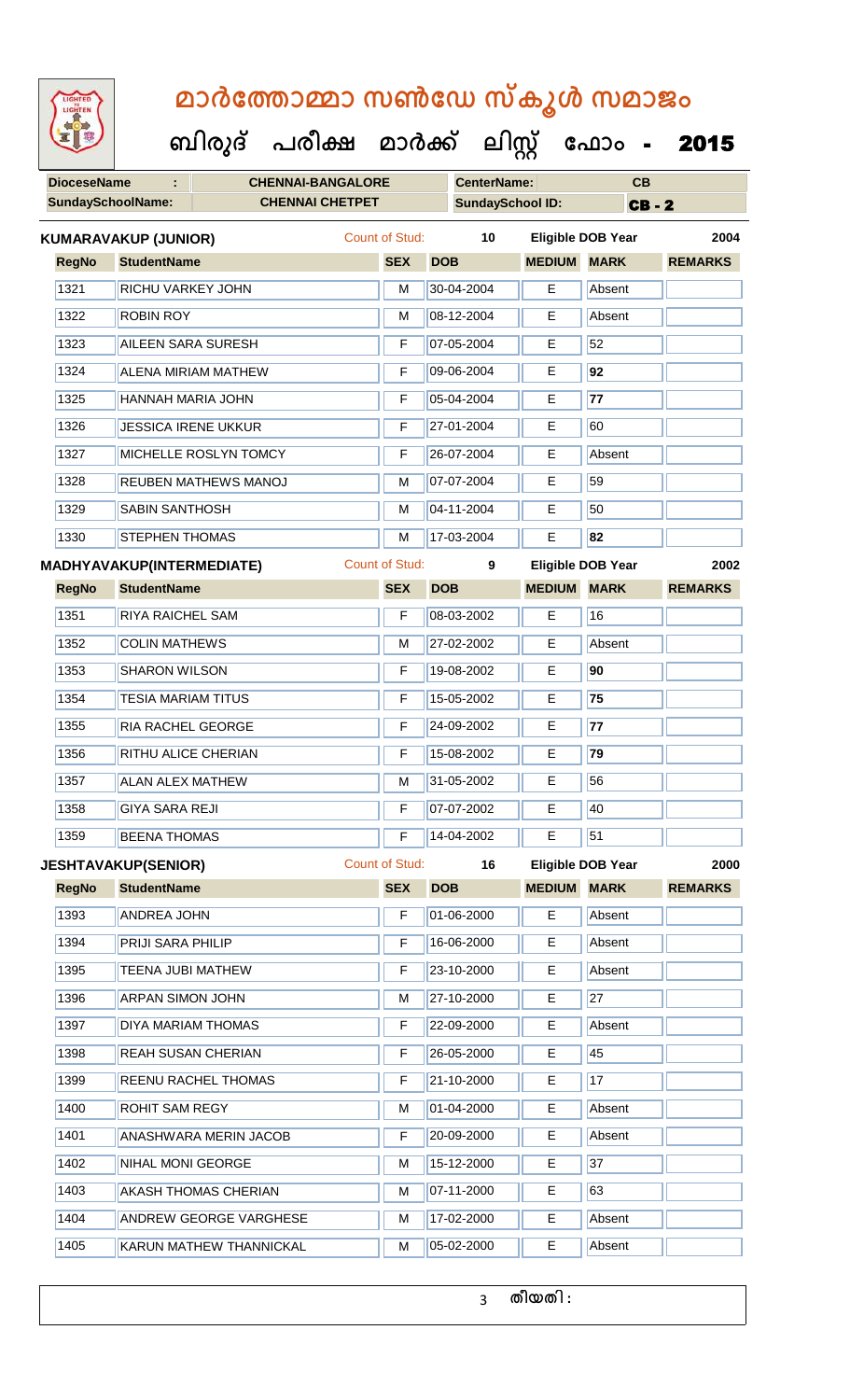**ബിരുദ് പരീക്ഷ മാര്ക് ക ലിസ്റ്റ ക ഫ ാോം** - 2015

| <b>DioceseName</b>       | t                        | <b>CHENNAI-BANGALORE</b>    |  |                |            | <b>CenterName:</b>      |                          |             | CB       |                |
|--------------------------|--------------------------|-----------------------------|--|----------------|------------|-------------------------|--------------------------|-------------|----------|----------------|
| <b>SundaySchoolName:</b> |                          | <b>CHENNAI CHETPET</b>      |  |                |            | <b>SundaySchool ID:</b> |                          |             | $CB - 2$ |                |
| 5185                     |                          | <b>ASHWIN GEORGE MATHEW</b> |  | M              |            | 14-10-2000              | E                        | 27          |          |                |
| 5190                     |                          | <b>NEBIN JOSEPH THOMAS</b>  |  | м              |            | 18-05-2000              | Е                        | Absent      |          |                |
| 5191                     | <b>RESSY RACHEL JOHN</b> |                             |  | F              |            | 16-04-2000              | E                        | Absent      |          |                |
| YUVAVAKUP (YOUNG ADULT)  |                          |                             |  | Count of Stud: |            | $\overline{7}$          | <b>Eligible DOB Year</b> |             |          | 1998           |
| <b>RegNo</b>             | <b>StudentName</b>       |                             |  | <b>SEX</b>     | <b>DOB</b> |                         | <b>MEDIUM</b>            | <b>MARK</b> |          | <b>REMARKS</b> |
| 1307                     | <b>KARUN K THOMAS</b>    |                             |  | м              |            | 20-08-1998              | E.                       | Absent      |          |                |
| 1308                     | SIONA MATHEWS            |                             |  | F              |            | 02-09-1998              | E                        | 89          |          |                |
| 1309                     | <b>SAM CHERIAN</b>       |                             |  | м              |            | 06-10-1998              | Е                        | 45          |          |                |
| 1310                     |                          | ASHIK CHACKO GEORGE         |  | M              |            | 19-12-1998              | E                        | Absent      |          |                |
| 1311                     |                          | <b>SHEENA MARIA MONSON</b>  |  | F              |            | 16-10-1998              | E                        | Absent      |          |                |
| 1312                     | <b>K KEVIN KOSHY</b>     |                             |  | M              |            | 13-10-1998              | Е                        | Absent      |          |                |
| 1313                     |                          | SUNAYNA SARA KURUVILLA      |  | F              |            | 22-05-1998              | E                        | 34          |          |                |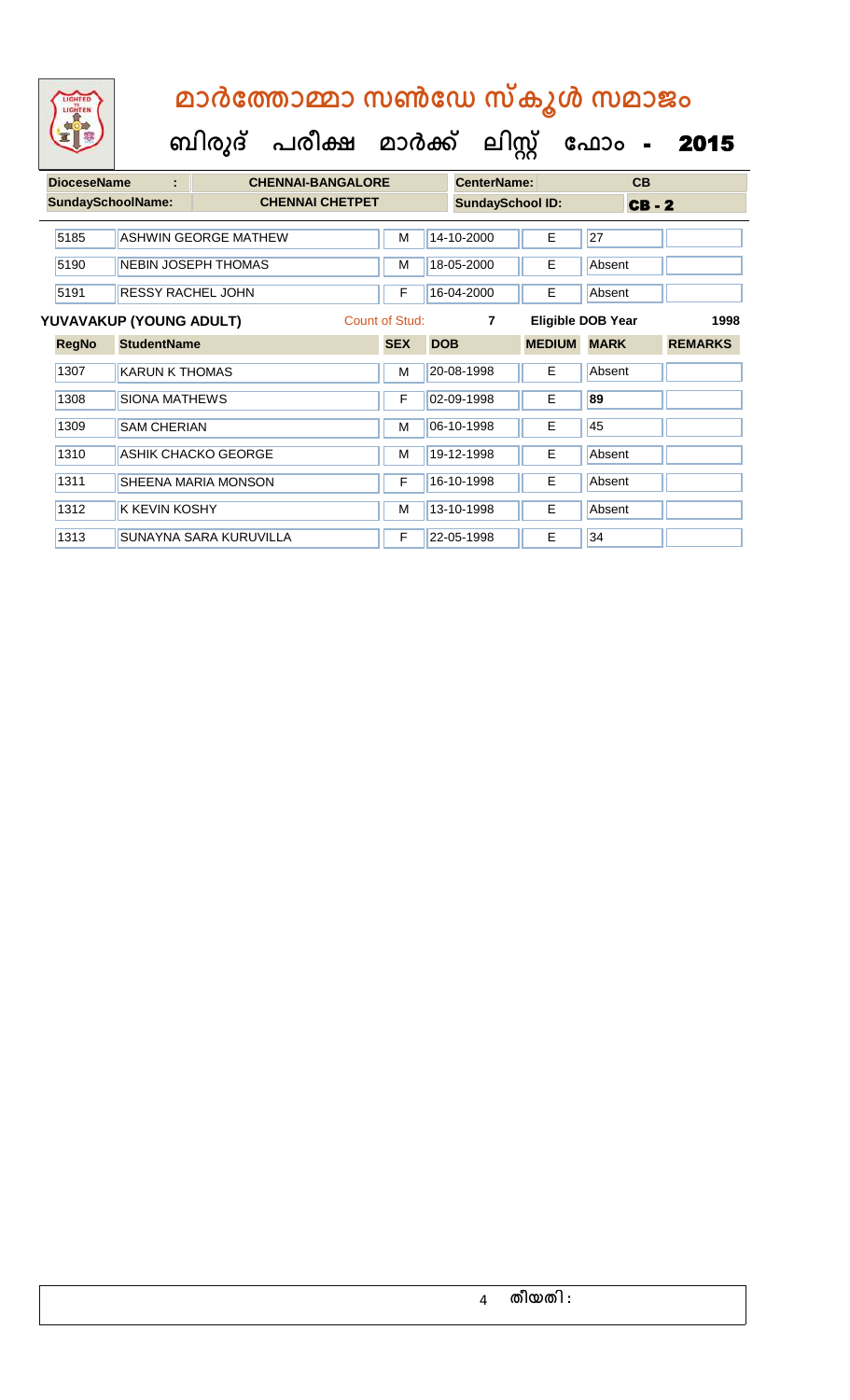| LIGHTED<br>LIGHTEN | മാർത്തോമ്മാ സൺഡേ സ്കൂൾ സമാജം                        |                       |                         |                    |                          |                |
|--------------------|-----------------------------------------------------|-----------------------|-------------------------|--------------------|--------------------------|----------------|
|                    | ബിരുദ് പരീക്ഷ മാർക്ക് ലിസ്റ്റ് ഫോം -                |                       |                         |                    |                          | 2015           |
| <b>DioceseName</b> | <b>CHENNAI-BANGALORE</b>                            |                       | <b>CenterName:</b>      |                    | CB                       |                |
|                    | <b>SundaySchoolName:</b><br><b>RAMACHANDRAPURAM</b> |                       | <b>SundaySchool ID:</b> |                    | <b>CB-3</b>              |                |
|                    | <b>KUMARAVAKUP (JUNIOR)</b>                         | <b>Count of Stud:</b> | 5                       |                    | <b>Eligible DOB Year</b> | 2004           |
| <b>RegNo</b>       | <b>StudentName</b>                                  | <b>SEX</b>            | <b>DOB</b>              | <b>MEDIUM MARK</b> |                          | <b>REMARKS</b> |
| 1331               | <b>ABEL JIJI MATHEW</b>                             | M                     | 18-10-2004              | E                  | 49                       |                |
| 1332               | <b>ALLEN SUNIL</b>                                  | M                     | 07-08-2004              | E                  | 59                       |                |
| 1333               | PREETHI ANNA BABY                                   | F                     | 10-05-2004              | Е                  | 41                       |                |
| 1334               | <b>SHRUTHI MARIAM BABY</b>                          | F                     | 10-05-2004              | E                  | 37                       |                |
| 1335               | <b>CHRIS SHIBU THOMAS</b>                           | M                     | 13-08-2004              | E                  | Absent                   |                |
|                    | MADHYAVAKUP(INTERMEDIATE)                           | <b>Count of Stud:</b> | 7                       |                    | Eligible DOB Year        | 2002           |
| <b>RegNo</b>       | <b>StudentName</b>                                  | <b>SEX</b>            | <b>DOB</b>              | <b>MEDIUM</b>      | <b>MARK</b>              | <b>REMARKS</b> |
| 1360               | <b>ARRON ABRAHAM</b>                                | M                     | 06-01-2002              | Е                  | 75                       |                |
| 1361               | <b>AKHIL BEN THOMAS</b>                             | M                     | 26-04-2002              | E                  | 32                       |                |
| 1362               | <b>FEBIN ALEX</b>                                   | M                     | 01-05-2002              | E                  | $\overline{9}$           |                |
| 1363               | <b>JOEL VARGHESE</b>                                | M                     | 28-10-2002              | Е                  | 27                       |                |
| 1364               | JOSHUA MAMMEN BIJU                                  | м                     | 27-04-2002              | E                  | Absent                   |                |
| 1365               | JOSNA K J                                           | $\mathsf F$           | 06-03-2002              | E                  | 62                       |                |
| 1366               | <b>SIRISHA ASHOK</b>                                | F                     | 12-09-2002              | E                  | 18                       |                |
|                    | <b>JESHTAVAKUP(SENIOR)</b>                          | Count of Stud:        | $\mathbf{1}$            |                    | <b>Eligible DOB Year</b> | 2000           |
| <b>RegNo</b>       | <b>StudentName</b>                                  |                       | SEX DOB                 | <b>MEDIUM MARK</b> |                          | REMARKS        |
| 1406               | PAUL REJI THOMAS                                    | $\overline{M}$        | 09-06-2000              | E                  | 16                       |                |
|                    | YUVAVAKUP (YOUNG ADULT)                             | <b>Count of Stud:</b> | $\mathbf{2}$            |                    | <b>Eligible DOB Year</b> | 1998           |
| <b>RegNo</b>       | <b>StudentName</b>                                  | <b>SEX</b>            | <b>DOB</b>              | <b>MEDIUM MARK</b> |                          | <b>REMARKS</b> |
| 1314               | <b>FEABA ALEX</b>                                   | $\overline{F}$        | 07-03-1998              | E                  | 44                       |                |
| 1315               | <b>SUSHMA M</b>                                     | F                     | 22-11-1998              | E                  | 34                       |                |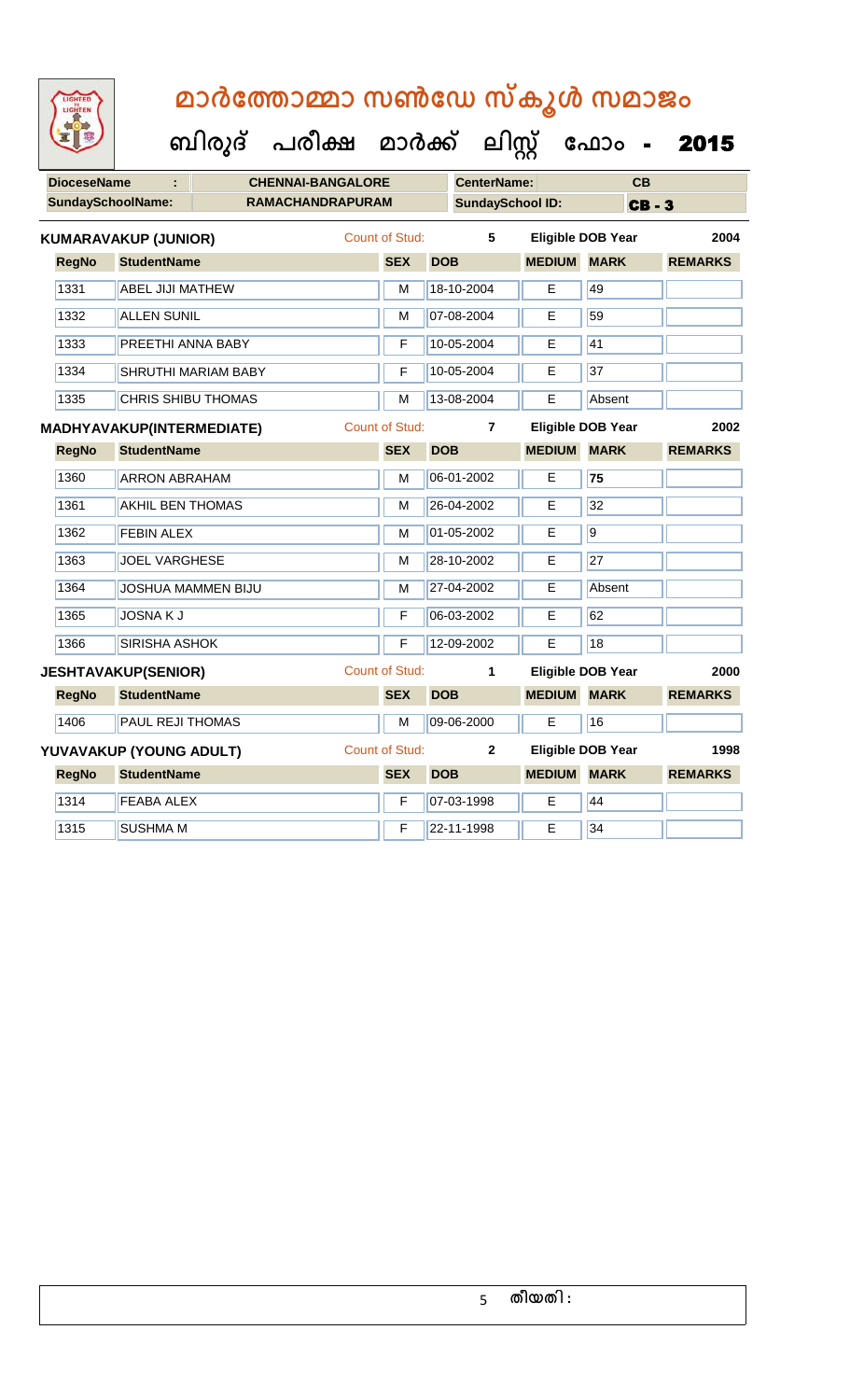| LIGHTED<br><b>THTE</b> |
|------------------------|
|                        |
|                        |
|                        |

 **ബിരുദ് പരീക്ഷ മാര്ക് ക ലിസ്റ്റ ക ഫ ാോം** - 2015

| <b>DioceseName</b>       |                                  |                                     | <b>CHENNAI-BANGALORE</b> |                         |            | <b>CenterName:</b> |               | CB                       |                |  |  |
|--------------------------|----------------------------------|-------------------------------------|--------------------------|-------------------------|------------|--------------------|---------------|--------------------------|----------------|--|--|
| <b>SundaySchoolName:</b> |                                  |                                     | <b>NEERADMET</b>         | <b>SundaySchool ID:</b> |            |                    |               | <b>CB-4</b>              |                |  |  |
|                          | <b>KUMARAVAKUP (JUNIOR)</b>      |                                     |                          | Count of Stud:          |            | $\overline{2}$     |               | <b>Eligible DOB Year</b> | 2004           |  |  |
| <b>RegNo</b>             | <b>StudentName</b>               |                                     |                          | <b>SEX</b>              | <b>DOB</b> |                    | <b>MEDIUM</b> | <b>MARK</b>              | <b>REMARKS</b> |  |  |
| 1336                     | SHERIN ANN THOMAS                |                                     |                          | F                       |            | 11-11-2004         | E             | Absent                   |                |  |  |
| 1337                     | <b>ARPITA MARIAM JOGGY</b>       |                                     |                          | F                       |            | 27-11-2004         | E             | Absent                   |                |  |  |
|                          | <b>MADHYAVAKUP(INTERMEDIATE)</b> |                                     |                          | <b>Count of Stud:</b>   |            | $\overline{2}$     |               | <b>Eligible DOB Year</b> | 2002           |  |  |
| <b>RegNo</b>             | <b>StudentName</b>               |                                     |                          | <b>SEX</b>              | <b>DOB</b> |                    | <b>MEDIUM</b> | <b>MARK</b>              | <b>REMARKS</b> |  |  |
| 1367                     | <b>JIBIN K THOMAS</b>            |                                     |                          | M                       |            | 24-04-2002         | E             | 33                       |                |  |  |
| 1368                     | <b>JOHN P JACOB</b>              |                                     |                          | M                       |            | 08-10-2002         | E             | Absent                   |                |  |  |
|                          | <b>JESHTAVAKUP(SENIOR)</b>       |                                     |                          | <b>Count of Stud:</b>   |            | $\overline{2}$     |               | <b>Eligible DOB Year</b> | 2000           |  |  |
| <b>RegNo</b>             | <b>StudentName</b>               |                                     |                          | <b>SEX</b>              | <b>DOB</b> |                    | <b>MEDIUM</b> | <b>MARK</b>              | <b>REMARKS</b> |  |  |
| 1407                     | <b>AISHWARYA PRAKASH</b>         |                                     |                          | F                       |            | 23-04-2000         | E             | 27                       |                |  |  |
| 1408                     | <b>RITHIN KOSHY</b>              |                                     |                          | M                       |            | 03-10-2000         | E             | 23                       |                |  |  |
|                          | YUVAVAKUP (YOUNG ADULT)          |                                     |                          | <b>Count of Stud:</b>   |            | $\mathbf{2}$       |               | <b>Eligible DOB Year</b> | 1998           |  |  |
| <b>RegNo</b>             | <b>StudentName</b>               |                                     |                          | <b>SEX</b>              | <b>DOB</b> |                    | <b>MEDIUM</b> | <b>MARK</b>              | <b>REMARKS</b> |  |  |
| 1316                     | <b>SERINE KOSHY</b>              |                                     |                          | F                       |            | 07-03-1998         | E             | Absent                   |                |  |  |
| 1317                     | <b>AARON CHANDY</b>              |                                     |                          | M                       |            | 31-05-1998         | E             | Absent                   |                |  |  |
|                          |                                  | <b>PROUDA SUNDAY SCHOOL (ADULT)</b> |                          | <b>Count of Stud:</b>   |            | 5                  |               | <b>Eligible DOB Year</b> | 1997           |  |  |
| <b>RegNo</b>             | <b>StudentName</b>               |                                     |                          | <b>SEX</b>              | <b>DOB</b> |                    | <b>MEDIUM</b> | <b>MARK</b>              | <b>REMARKS</b> |  |  |
| 1128                     | <b>EBIN PRAKASH</b>              |                                     |                          | M                       |            | 28-06-1997         | E             | 31                       |                |  |  |
| 1129                     | <b>JUSTIN THOMAS</b>             |                                     |                          | M                       |            | 22-11-1997         | Е             | 46                       |                |  |  |

1130 JOANN JACOB M 30-12-1997 E 32

1131 NELMNA ROSE NELSON F 11-03-1997 E Absent

1132 SHANY GEORGE **F 24-03-1997** E Absent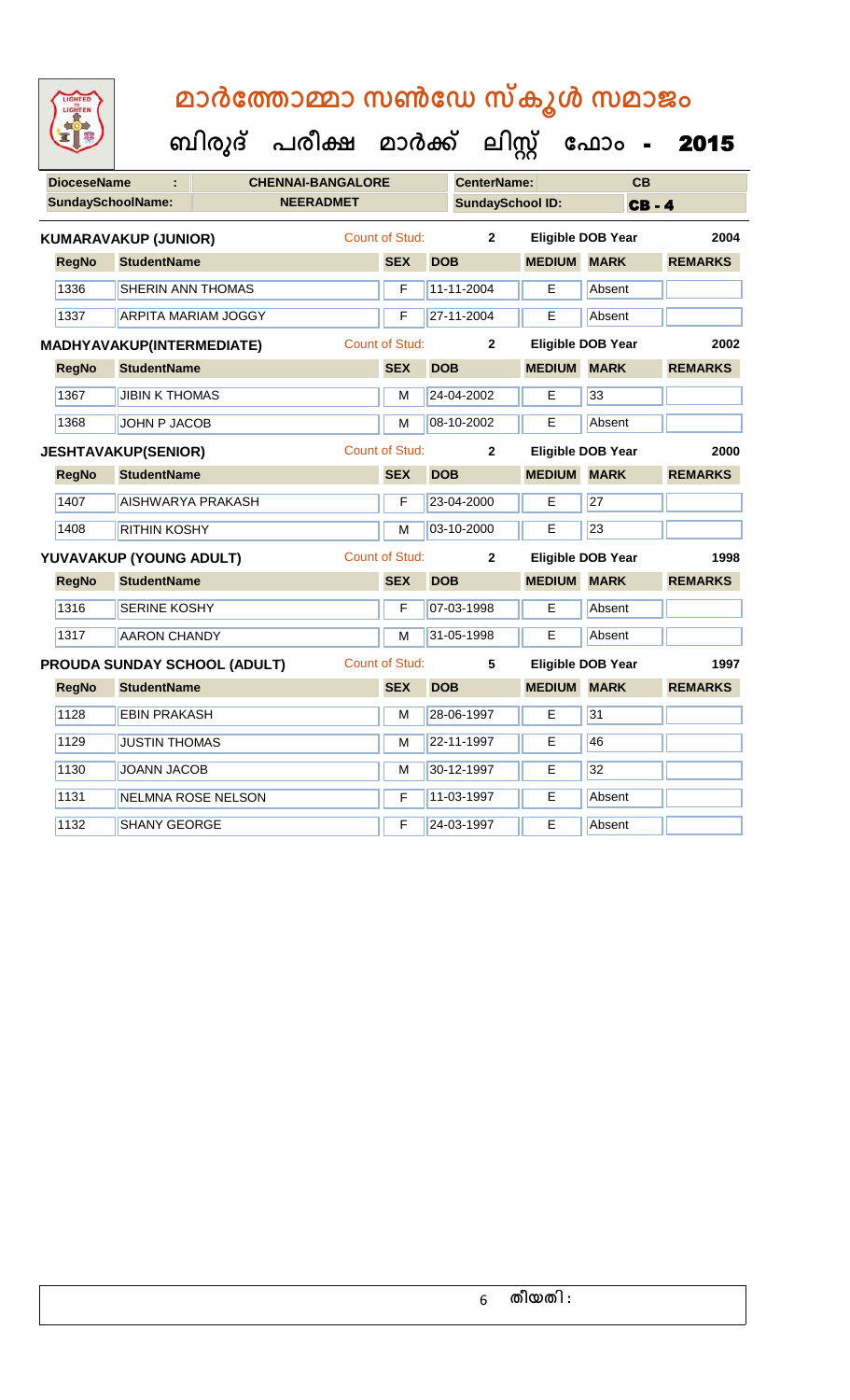**ബിരുദ് പരീക്ഷ മാര്ക് ക ലിസ്റ്റ ക ഫ ാോം** - 2015

| <b>DioceseName</b> |                            |                           | <b>CHENNAI-BANGALORE</b>   |               |                | <b>CenterName:</b> |                         |               | CB                       |             |                |
|--------------------|----------------------------|---------------------------|----------------------------|---------------|----------------|--------------------|-------------------------|---------------|--------------------------|-------------|----------------|
|                    |                            | SundaySchoolName:         |                            | <b>MYSORE</b> |                |                    | <b>SundaySchool ID:</b> |               |                          | <b>CB-5</b> |                |
|                    |                            | MADHYAVAKUP(INTERMEDIATE) |                            |               | Count of Stud: |                    | $\overline{2}$          |               | <b>Eligible DOB Year</b> |             | 2002           |
|                    | <b>RegNo</b>               | <b>StudentName</b>        |                            |               | <b>SEX</b>     | <b>DOB</b>         |                         | <b>MEDIUM</b> | <b>MARK</b>              |             | <b>REMARKS</b> |
|                    | 1369                       | <b>CLIYA SYMON</b>        |                            |               | F              |                    | 08-02-2002              | E             | 36                       |             |                |
|                    | 1370                       |                           | <b>SHINCY ANN VARGHESE</b> |               | F              |                    | 15-07-2002              | E             | Absent                   |             |                |
|                    | <b>JESHTAVAKUP(SENIOR)</b> |                           |                            |               | Count of Stud: |                    | 3                       |               | Eligible DOB Year        |             | 2000           |
|                    | <b>RegNo</b>               | <b>StudentName</b>        |                            |               | <b>SEX</b>     | <b>DOB</b>         |                         | <b>MEDIUM</b> | <b>MARK</b>              |             | <b>REMARKS</b> |
|                    | 1409                       | <b>ASHISH EMMANUEL</b>    |                            |               | M              |                    | 08-10-2000              | E             | Absent                   |             |                |
|                    | 1410                       | <b>ANSIL B PAUL</b>       |                            |               | M              |                    | 11-04-2000              | E             | 55                       |             |                |
|                    | 1411                       | <b>SAHANA</b>             |                            |               | F              |                    | 01-07-2000              | E             | Absent                   |             |                |
|                    |                            | YUVAVAKUP (YOUNG ADULT)   |                            |               | Count of Stud: |                    | 4                       |               | Eligible DOB Year        |             | 1998           |
|                    | <b>RegNo</b>               | <b>StudentName</b>        |                            |               | <b>SEX</b>     | <b>DOB</b>         |                         | <b>MEDIUM</b> | <b>MARK</b>              |             | <b>REMARKS</b> |
|                    | $\overline{0}$             | <b>ASHLIN V</b>           |                            |               | F              |                    | 27-06-1997              | E.            | Absent                   |             |                |
|                    | 1318                       | <b>CAROL SUSAN ANIL</b>   |                            |               | F              |                    | 30-11-1998              | Е             | Absent                   |             |                |
|                    | 1319                       | <b>MANHA OOMMEN</b>       |                            |               | F              |                    | 26-08-1998              | E             | Absent                   |             |                |
|                    | 1320                       | <b>SHEETAL THOMAS</b>     |                            |               | F              |                    | 31-12-1998              | E             | 78                       |             |                |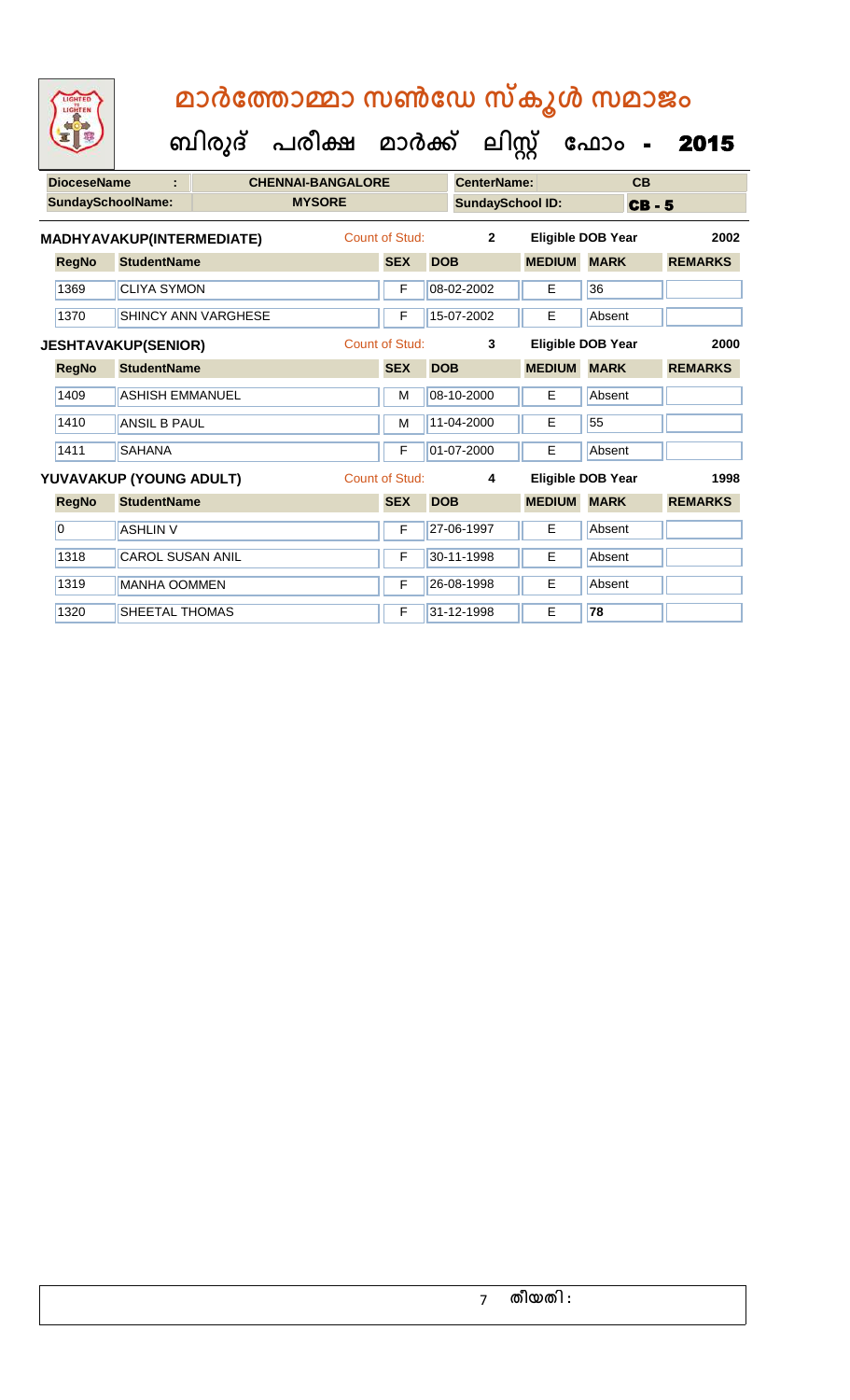| LIGHTED<br>LIGHTEN       |                                                  |                          |                       |                         |               | മാർത്തോമ്മാ സൺഡേ സ്കൂൾ സമാജം |                |  |
|--------------------------|--------------------------------------------------|--------------------------|-----------------------|-------------------------|---------------|------------------------------|----------------|--|
|                          | ബിരുദ് പരീക്ഷ മാർക്ക് ലിസ്റ്റ് ഫോം - <b>2015</b> |                          |                       |                         |               |                              |                |  |
| <b>DioceseName</b>       |                                                  | <b>CHENNAI-BANGALORE</b> |                       | <b>CenterName:</b>      |               | CB                           |                |  |
| <b>SundaySchoolName:</b> |                                                  | <b>BANGALORE NORTH</b>   |                       | <b>SundaySchool ID:</b> |               | <b>CB-6</b>                  |                |  |
|                          | <b>KUMARAVAKUP (JUNIOR)</b>                      |                          | Count of Stud:        | 4                       |               | Eligible DOB Year            | 2004           |  |
| <b>RegNo</b>             | <b>StudentName</b>                               |                          | <b>SEX</b>            | <b>DOB</b>              | <b>MEDIUM</b> | <b>MARK</b>                  | <b>REMARKS</b> |  |
| 1338                     | <b>ASHLEY ANN BIJU</b>                           |                          | F                     | 15-05-2004              | E             | 23                           |                |  |
| 1339                     | <b>KEZIAH SUSAN BAIJU</b>                        |                          | F                     | 22-03-2004              | Е             | 75                           |                |  |
| 1340                     | <b>MARIA ANN PHILIP</b>                          |                          | F                     | 05-12-2004              | E             | 56                           |                |  |
| 1341                     | <b>SARINA SOLOMON</b>                            |                          | F                     | 05-12-2004              | E             | 70                           |                |  |
|                          | MADHYAVAKUP(INTERMEDIATE)                        |                          | <b>Count of Stud:</b> | 8                       |               | <b>Eligible DOB Year</b>     | 2002           |  |
| <b>RegNo</b>             | <b>StudentName</b>                               |                          | <b>SEX</b>            | <b>DOB</b>              | <b>MEDIUM</b> | <b>MARK</b>                  | <b>REMARKS</b> |  |
| 1371                     | ANN ZENOBIA ABRAHAM                              |                          | F                     | 03-04-2002              | E             | 14                           |                |  |
| 1372                     | <b>GEBIN B TOM</b>                               |                          | М                     | 09-09-2002              | Е             | Absent                       |                |  |
| 1373                     | JEWEL JENU CHERIAN                               |                          | м                     | 10-11-2002              | Е             | 51                           |                |  |
| 1374                     | <b>SNEHA GRACE SUNIL</b>                         |                          | F                     | 24-10-2002              | Е             | 61                           |                |  |
| 1375                     | <b>MIDHUN S ITTY</b>                             |                          | M                     | 12-07-2002              | E             | 29                           |                |  |
| 1376                     | <b>ROSHNA GRACE TONY</b>                         |                          | F                     | 11-02-2002              | Е             | 78                           |                |  |
| 1377                     | <b>SERIN M SAJI</b>                              |                          | F                     | 19-04-2002              | E             | 59                           |                |  |
| 1378                     | <b>KEVIN VARGHESE</b>                            |                          | M                     | 26-11-2002              | E             | 31                           |                |  |
|                          | <b>JESHTAVAKUP(SENIOR)</b>                       |                          | Count of Stud:        | 16                      |               | Eligible DOB Year            | 2000           |  |
| <b>RegNo</b>             | <b>StudentName</b>                               |                          | <b>SEX</b>            | <b>DOB</b>              | <b>MEDIUM</b> | <b>MARK</b>                  | <b>REMARKS</b> |  |
| 1412                     | <b>DIVYA SUSAN MATHEWS</b>                       |                          | F                     | 23-11-2000              | Е             | 53                           |                |  |
| 1413                     | RHITHIK GEORGE CHERIAN                           |                          | M                     | 06-06-2000              | E.            | 22                           |                |  |
| 1414                     | <b>ROJIN JOY</b>                                 |                          | М                     | 20-09-2000              | Е             | 32                           |                |  |
| 1415                     | <b>RINI ANN THOMAS</b>                           |                          | F                     | 14-01-2000              | E             | 39                           |                |  |
| 1416                     | <b>SHERIN SARA THOMAS</b>                        |                          | F                     | 14-01-2000              | E.            | 53                           |                |  |
| 1417                     | <b>ANN RACHEL VARGHESE</b>                       |                          | F                     | 06-12-2000              | E.            | Absent                       |                |  |
| 1418                     | <b>THEJUS THOMAS</b>                             |                          | м                     | 09-03-2000              | E             | 31                           |                |  |
| 1419                     | NIDHI SUZANNA ALEX                               |                          | F                     | 22-03-2000              | Е             | 27                           |                |  |
| 1420                     | JOEL C JOHN                                      |                          | М                     | 06-01-2000              | E             | 12                           |                |  |
| 1421                     | <b>AKSHAY MAMMEN KOSHY</b>                       |                          | M                     | 14-08-2000              | E.            | 75                           |                |  |
| 1422                     | <b>NITHIN K NELSON</b>                           |                          | м                     | 30-01-2000              | E.            | Absent                       |                |  |
| 1423                     | <b>SMITH VINCENT</b>                             |                          | M                     | 20-03-2000              | E.            | Absent                       |                |  |
| 1424                     | <b>ANGEL ELIZABETH BIJU</b>                      |                          | F                     | 24-08-2000              | E.            | 17                           |                |  |
| 1425                     | RHEA GEORGE                                      |                          | F                     | 20-09-2000              | Е             | 46                           |                |  |
| 1426                     | <b>ANAND MATHEW VARGHESE</b>                     |                          | M                     | 07-09-2000              | E.            | 19                           |                |  |
| 1427                     | <b>SHARON ABRAHAM</b>                            |                          | M                     | 15-12-2000              | E.            | Absent                       |                |  |
|                          | YUVAVAKUP (YOUNG ADULT)                          |                          | <b>Count of Stud:</b> | 16                      |               | <b>Eligible DOB Year</b>     | 1998           |  |

| <b>RegNo</b> | <b>SEX</b><br><b>StudentName</b> |  | <b>DOB</b>     | <b>MEDIUM MARK</b> |        | <b>REMARKS</b> |
|--------------|----------------------------------|--|----------------|--------------------|--------|----------------|
| 1321         | <b>TARA ANNA MATHEWS</b>         |  | 13-05-1998     |                    | 64     |                |
| 1322         | <b>SERAH VARGHESE</b>            |  | $ 08-04-1998 $ | −                  | Absent |                |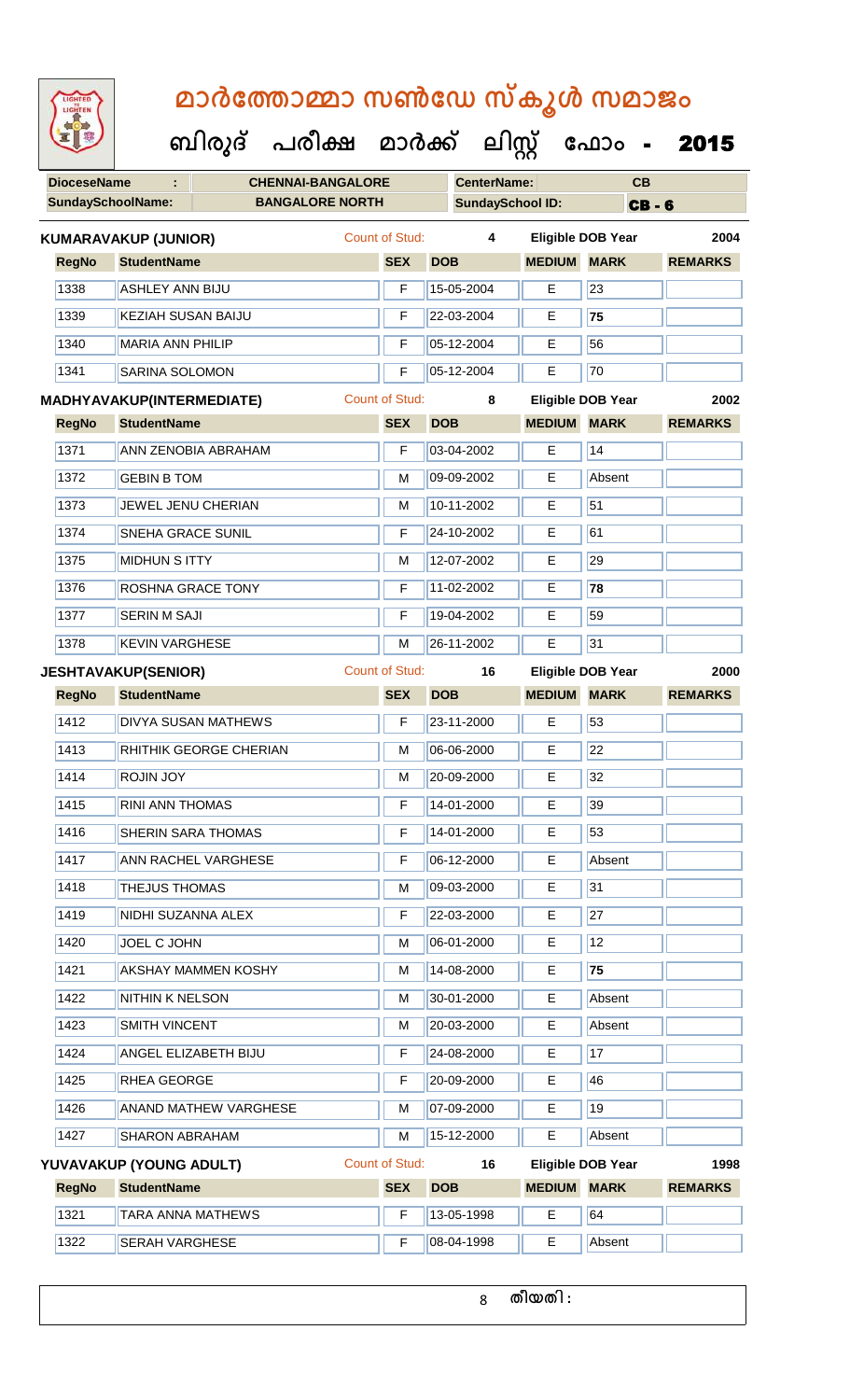| <b>IGHTED</b> |
|---------------|
|               |
|               |
|               |
|               |

 **ബിരുദ് പരീക്ഷ മാര്ക് ക ലിസ്റ്റ ക ഫ ാോം** - 2015

| <b>DioceseName</b> | ÷                         | <b>CHENNAI-BANGALORE</b>   |   | <b>CenterName:</b>      |    | CB          |  |
|--------------------|---------------------------|----------------------------|---|-------------------------|----|-------------|--|
|                    | <b>SundaySchoolName:</b>  | <b>BANGALORE NORTH</b>     |   | <b>SundaySchool ID:</b> |    | <b>CB-6</b> |  |
| 1323               | <b>JESTIN JOHN MATHEW</b> |                            | M | 03-03-1998              | E  | 69          |  |
| 1324               | SHERIN SHIBU              |                            |   | 23-10-1998              | E. | Absent      |  |
| 1325               | <b>STEVE VINCENT</b>      |                            |   | 26-11-1998              | E. | Absent      |  |
| 1326               | <b>FENIL ROXY ABRAHAM</b> |                            |   | 12-07-1998              | E  | 58          |  |
| 1327               | <b>EDWIN EASO MATHEW</b>  |                            | M | 03-03-1998              | E  | 65          |  |
| 1328               | <b>JIBIN RAJU</b>         |                            | M | 19-06-1998              | E  | Absent      |  |
| 1329               |                           | RONNIE THOMAS JACOB        | M | 31-01-1998              | E  | Absent      |  |
| 1330               | NIKHILA MARIAM BABU       |                            | F | 07-08-1998              | Е  | 26          |  |
| 1331               | SNEHA SARA JOEMON         |                            | F | 14-11-1998              | E  | 49          |  |
| 1332               |                           | <b>BINISHA MARY MATHEW</b> | F | 18-10-1998              | Е  | Absent      |  |
| 1333               | ABEL SHIBU                |                            | M | 30-11-1998              | E  | 60          |  |
| 1334               |                           | DIVYA RACHEL VERGHESE      | F | 27-07-1998              | E  | 41          |  |
| 1335               |                           | ALITTA ANNA CHERIYAN       | F | 25-05-1998              | E  | 69          |  |

1336 REUBEN PHILIP ROY M 18-10-1998 E Absent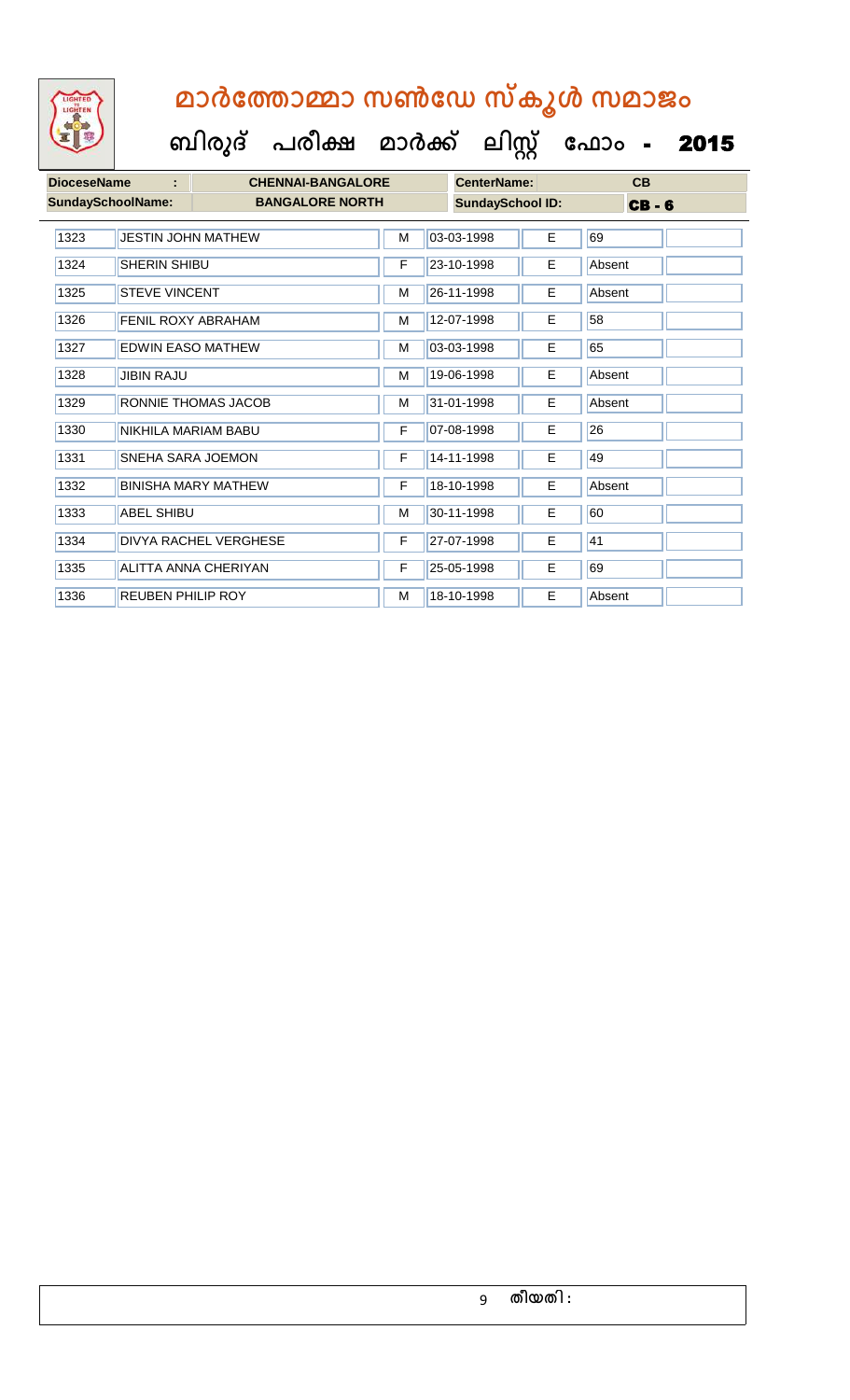| <b>IGHTED</b> |
|---------------|
|               |
|               |
|               |
|               |

 **ബിരുദ് പരീക്ഷ മാര്ക് ക ലിസ്റ്റ ക ഫ ാോം** - 2015

| <b>DioceseName</b> |                                  | <b>CHENNAI-BANGALORE</b>    |                            |            | <b>CenterName:</b>      |                    | CB                |                |
|--------------------|----------------------------------|-----------------------------|----------------------------|------------|-------------------------|--------------------|-------------------|----------------|
|                    | <b>SundaySchoolName:</b>         | <b>COIMBATORE</b>           |                            |            | <b>SundaySchool ID:</b> |                    | <b>CB-8</b>       |                |
|                    | <b>KUMARAVAKUP (JUNIOR)</b>      |                             | Count of Stud:             |            | 9                       |                    | Eligible DOB Year | 2004           |
| <b>RegNo</b>       | <b>StudentName</b>               |                             | <b>SEX</b>                 | <b>DOB</b> |                         | <b>MEDIUM</b>      | <b>MARK</b>       | <b>REMARKS</b> |
| 1342               | <b>ALEN V VARGHESE</b>           |                             | M                          |            | 25-04-2004              | E.                 | Absent            |                |
| 1343               | <b>ELAINE THOMAS</b>             |                             | F                          |            | 05-11-2004              | Е                  | 46                |                |
| 1344               | <b>JOASH SUNOJ</b>               |                             | М                          |            | 09-08-2004              | Е                  | 21                |                |
| 1345               |                                  | <b>NEENA RAICHEL MATHEW</b> | F                          |            | 13-06-2004              | E                  | 34                |                |
| 1346               | <b>REUBEN JOHN</b>               |                             | M                          |            | 23-10-2004              | E                  | Absent            |                |
| 1347               | <b>SANIA ANN SYBU</b>            |                             | F                          |            | 25-10-2004              | E                  | 45                |                |
| 1348               | <b>SHANNON G SIMON</b>           |                             | M                          |            | 25-04-2004              | Е                  | Absent            |                |
| 1349               | SHINTO P SHAJI                   |                             | M                          |            | 27-03-2004              | Е                  | 13                |                |
| 1350               |                                  | <b>SHRIYA HELEN MATHEW</b>  | F                          |            | 22-05-2004              | Е                  | Absent            |                |
|                    | <b>MADHYAVAKUP(INTERMEDIATE)</b> |                             | <b>Count of Stud:</b><br>8 |            |                         |                    | Eligible DOB Year | 2002           |
| <b>RegNo</b>       | <b>StudentName</b>               |                             | <b>SEX</b><br><b>DOB</b>   |            |                         | <b>MEDIUM</b>      | <b>MARK</b>       | <b>REMARKS</b> |
| 1379               |                                  | <b>ANGELIN LEELA SIMON</b>  | F                          |            | 05-10-2002              | E.                 | 83                |                |
| 1380               | ANSU SUSAN DEEPAK                |                             | F                          |            | 18-12-2002              | Е                  | 81                |                |
| 1381               | <b>CYRIL MATHEW JOE</b>          |                             | М                          |            | 15-02-2002              | E                  | 44                |                |
| 1382               | <b>DANA SUSAN KURIEN</b>         |                             | F                          |            | 13-02-2002              | E                  | 70                |                |
| 1383               | <b>JOSHUA SUNOJ</b>              |                             | M                          |            | 24-07-2002              | Е                  | 29                |                |
| 1384               |                                  | <b>LIZA MARIAM CHERIAN</b>  | F                          |            | 24-08-2002              | E                  | 61                |                |
| 1385               |                                  | NEHA ELIZABETH VARGHESE     | F                          |            | 27-02-2002              | E                  | Absent            |                |
| 1386               |                                  | TRINITA ANNA SAM KOLETH     | F                          |            | 23-11-2002              | Е                  | Absent            |                |
|                    | <b>JESHTAVAKUP(SENIOR)</b>       |                             | Count of Stud:             |            | 9                       |                    | Eligible DOB Year | 2000           |
| <b>RegNo</b>       | <b>StudentName</b>               |                             | <b>SEX</b>                 | <b>DOB</b> |                         | <b>MEDIUM MARK</b> |                   | <b>REMARKS</b> |
| 1428               | <b>BENSON C JOHN</b>             |                             | М                          |            | 12-10-2000              | E                  | 63                |                |
| 1429               | <b>CATHY THOMAS</b>              |                             | F                          |            | 21-06-2000              | E                  | 56                |                |
| 1430               | <b>JESSON MATHEW</b>             |                             | M                          |            | 11-01-2000              | E                  | 19                |                |
| 1431               | JOEL J JOHN                      | М                           |                            | 26-02-2000 | Е                       | 63                 |                   |                |
| 1432               | <b>LEVIN CHACKO</b>              |                             | M                          |            | 22-08-2000              | E                  | 11                |                |
| 1433               | <b>LINET J BABU</b>              |                             | F.                         |            | 16-07-2000              | E                  | 44                |                |

1434 NANITHA R MATHEW **F** 14-03-2000 **E** Absent 1435 NIPI PAPPACHEN F 06-05-2000 E 36 1436 LIZON J BABU M 16-07-2000 E 16 **RegNo StudentName SEX DOB MEDIUM MARK REMARKS YUVAVAKUP (YOUNG ADULT)** Count of Stud: **7 Eligible DOB Year 1998**

| 1337 | AMMU RAICHAEL ABRAHAM       |   | $ 01-07-1998 $    |   | Absent |  |
|------|-----------------------------|---|-------------------|---|--------|--|
| 1338 | <b>BLESSY BIJI VARGHESE</b> |   | $ 24-08-1998 $    | E | Absent |  |
| 1339 | <b>JESSON JAMES</b>         | M | $122 - 11 - 1998$ | E | Absent |  |
| 1340 | ISHINI P SHAJI              |   | 18-12-1998        |   | 18     |  |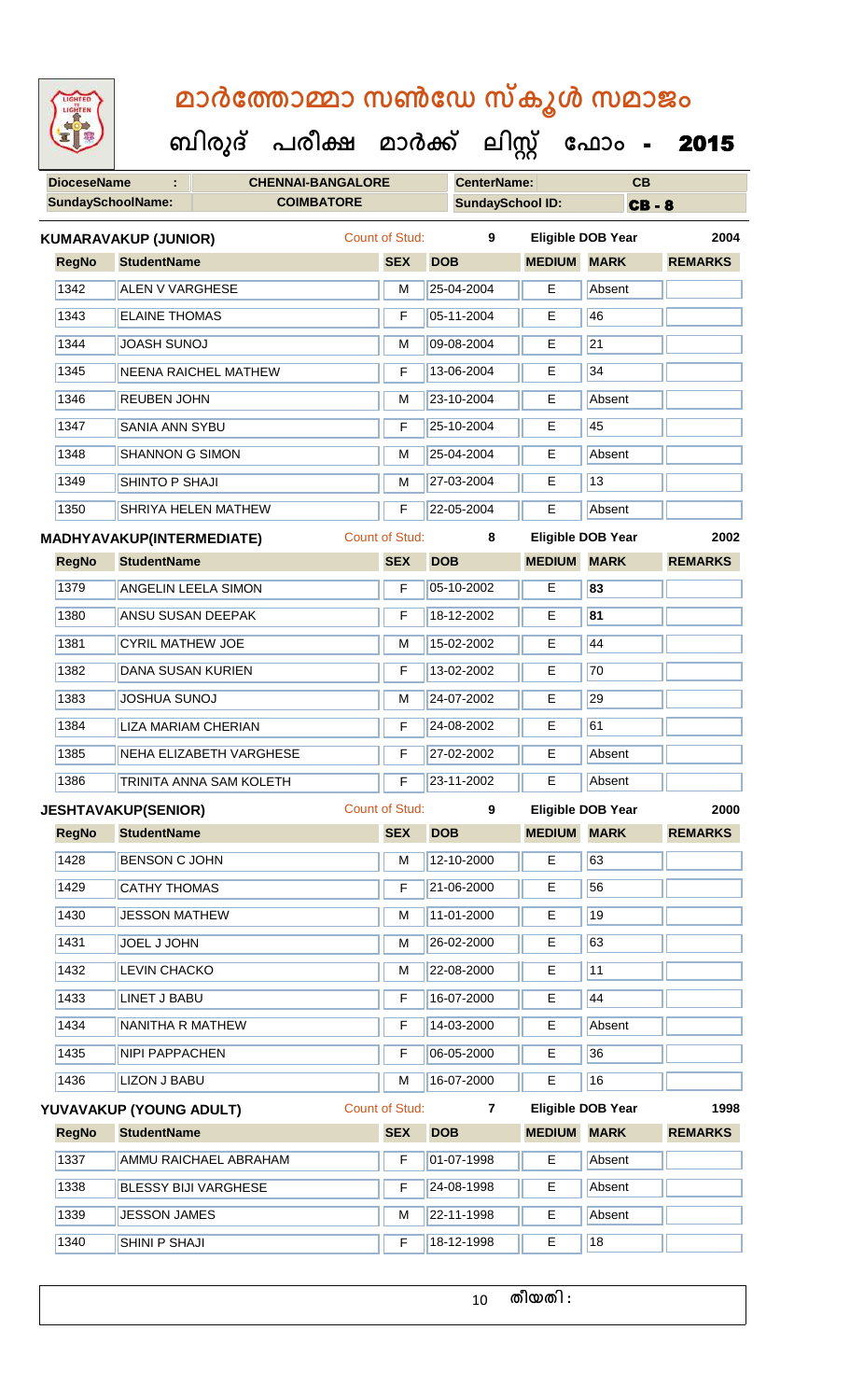**ബിരുദ് പരീക്ഷ മാര്ക് ക ലിസ്റ്റ ക ഫ ാോം** - 2015

| <b>DioceseName</b> | ÷                        | <b>CHENNAI-BANGALORE</b>            |                |            | <b>CenterName:</b>      |               | CB                       |                |  |
|--------------------|--------------------------|-------------------------------------|----------------|------------|-------------------------|---------------|--------------------------|----------------|--|
|                    | <b>SundaySchoolName:</b> | <b>COIMBATORE</b>                   |                |            | <b>SundaySchool ID:</b> |               | <b>CB-8</b>              |                |  |
| 1341               | <b>SHIJU JOY</b>         |                                     | M              |            | 09-04-1998              | E             | Absent                   |                |  |
| 1342               | <b>SMRITI SOMAN</b>      |                                     | F              |            | 08-09-1998              | E             | Absent                   |                |  |
| 1343               | <b>THOMAS K VARGHESE</b> | М                                   |                | 13-11-1998 | E                       | Absent        |                          |                |  |
|                    |                          | <b>PROUDA SUNDAY SCHOOL (ADULT)</b> | Count of Stud: |            | 3                       |               | <b>Eligible DOB Year</b> | 1997           |  |
| <b>RegNo</b>       | <b>StudentName</b>       |                                     | <b>SEX</b>     | <b>DOB</b> |                         | <b>MEDIUM</b> | <b>MARK</b>              | <b>REMARKS</b> |  |
| 1133               | <b>BLESSEN O BABU</b>    |                                     | м              |            | 09-05-1997              | E             | Absent                   |                |  |
| 1134               | <b>REEMA ANN MOHAN</b>   |                                     | F              |            | 05-09-1997              | E             | 23                       |                |  |
| 1135               | <b>RINU REJI</b>         |                                     | F              |            | 11-04-1997              | Е             | 21                       |                |  |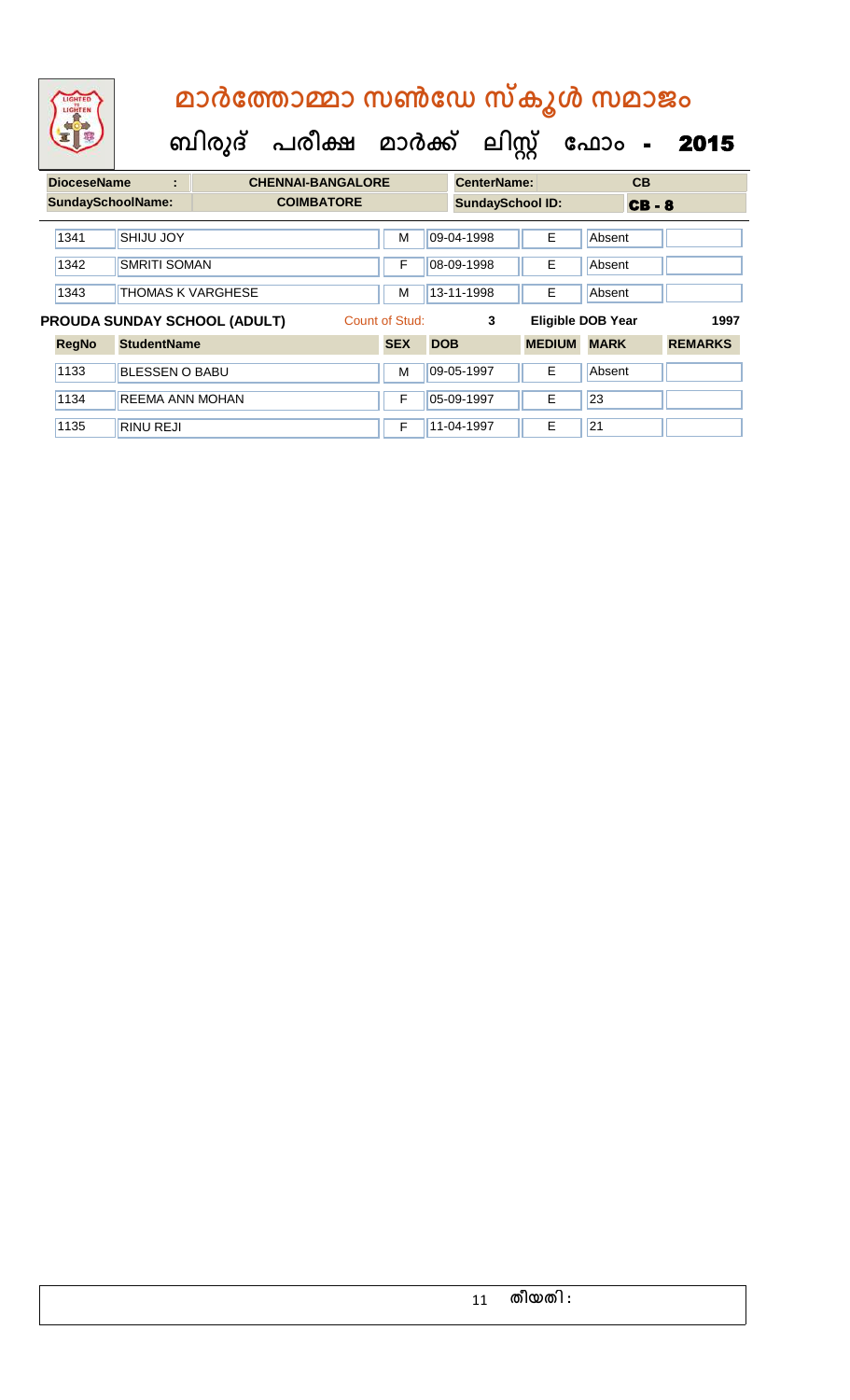| 92                       | ബിരുദ്<br>പരിക്ഷ                    | മാർക്ക്        | <u> ലിസ്റ്റ്</u>        |               | ഫോം                      | 2015           |
|--------------------------|-------------------------------------|----------------|-------------------------|---------------|--------------------------|----------------|
| <b>DioceseName</b>       | <b>CHENNAI-BANGALORE</b>            |                | <b>CenterName:</b>      |               | CB                       |                |
| <b>SundaySchoolName:</b> | <b>KRISHNARAJAPURAM</b>             |                | <b>SundaySchool ID:</b> |               | <b>CB-9</b>              |                |
|                          | <b>KUMARAVAKUP (JUNIOR)</b>         | Count of Stud: | 9                       |               | <b>Eligible DOB Year</b> | 2004           |
| <b>RegNo</b>             | <b>StudentName</b>                  | <b>SEX</b>     | <b>DOB</b>              | <b>MEDIUM</b> | <b>MARK</b>              | <b>REMARKS</b> |
| 1351                     | <b>NATHAN ZACHERIAH</b>             | M              | 05-07-2004              | Е             | 78                       |                |
| 1352                     | <b>JINU ABRAHAM</b>                 | M              | 01-10-2004              | E             | 32                       |                |
| 1353                     | <b>SHARATH SACHIN</b>               | M              | 09-07-2004              | Е             | Absent                   |                |
| 1354                     | <b>DIYA ANNA JOHN</b>               | F              | 07-11-2004              | E             | Absent                   |                |
| 1355                     | JOHNSON V JOHN                      | M              | 28-06-2004              | E             | 31                       |                |
| 1356                     | <b>JEFFY JOSE</b>                   | М              | 31-10-2004              | Е             | 21                       |                |
| 1357                     | <b>SHANA MARIAN SANI</b>            | F              | 02-11-2004              | E             | 20                       |                |
| 1358                     | <b>JERIN JOSE</b>                   | M              | 31-10-2004              | E             | 8                        |                |
| 1359                     | <b>SANTO BINU</b>                   | M              | 23-08-2004              | Е             | Absent                   |                |
|                          | MADHYAVAKUP(INTERMEDIATE)           | Count of Stud: | 10                      |               | <b>Eligible DOB Year</b> | 2002           |
| <b>RegNo</b>             | <b>StudentName</b>                  | <b>SEX</b>     | <b>DOB</b>              | <b>MEDIUM</b> | <b>MARK</b>              | <b>REMARKS</b> |
| 1387                     | CAROL MIRIAM JOBY                   | F              | 23-12-2002              | E.            | 71                       |                |
| 1388                     | SARA ANN JOSEPH                     | F              | 19-07-2002              | Е             | 41                       |                |
| 1389                     | RESHMA MERIN THOMAS                 | F              | 30-09-2002              | Е             | Absent                   |                |
| 1390                     | EVAN A ALEX                         | M              | 19-03-2002              | Е             | 37                       |                |
| 1391                     | <b>JENNIS JOHN</b>                  | M              | 13-03-2002              | E             | 40                       |                |
| 1392                     | <b>SHAUN BOBBY ABRAHAM</b>          | М              | 02-08-2002              | Е             | Absent                   |                |
| 1393                     | ASHISH PHILIP MATHEW                | М              | 02-01-2002              | E             | 55                       |                |
| 1394                     | <b>JEFF EASOW</b>                   | M              | 20-07-2002              | E.            | 32                       |                |
| 1395                     | JOE GEORGE CHERIAN                  | M              | 22-03-2002              | E             | 45                       |                |
| 1396                     | <b>JOHANN PAULOSE</b>               | M              | 29-11-2002              | E             | 48                       |                |
|                          | <b>JESHTAVAKUP(SENIOR)</b>          | Count of Stud: | 5                       |               | <b>Eligible DOB Year</b> | 2000           |
| <b>RegNo</b>             | <b>StudentName</b>                  | <b>SEX</b>     | <b>DOB</b>              | <b>MEDIUM</b> | <b>MARK</b>              | <b>REMARKS</b> |
| 1437                     | NEERAJ ABRAHAM SCARIA               | M              | 06-06-2000              | E             | Absent                   |                |
| 1438                     | NIVIN JOE VARGHESE                  | M              | 01-05-2000              | E             | Absent                   |                |
| 1439                     | SHERIN ANNA CHERIAN                 | F              | 18-03-2000              | Е             | Absent                   |                |
| 1440                     | <b>RITHEN KOSHY</b>                 | M              | 23-03-2000              | E             | Absent                   |                |
| 1441                     | <b>ALEENA MARY VARGHESE</b>         | F              | 01-06-2000              | E             | Absent                   |                |
|                          | YUVAVAKUP (YOUNG ADULT)             | Count of Stud: | 1                       |               | <b>Eligible DOB Year</b> | 1998           |
| <b>RegNo</b>             | <b>StudentName</b>                  | <b>SEX</b>     | <b>DOB</b>              | <b>MEDIUM</b> | <b>MARK</b>              | <b>REMARKS</b> |
| 1344                     | SANDRA SUSAN ABRAHAM                | F              | 02-05-1998              | E             | Absent                   |                |
|                          | <b>PROUDA SUNDAY SCHOOL (ADULT)</b> | Count of Stud: | $\mathbf{1}$            |               | <b>Eligible DOB Year</b> | 1997           |
| <b>RegNo</b>             | <b>StudentName</b>                  | <b>SEX</b>     | <b>DOB</b>              | <b>MEDIUM</b> | <b>MARK</b>              | <b>REMARKS</b> |
| 1136                     | JOHAN E GEORGE                      | M              | 11-10-1997              | E             | Absent                   |                |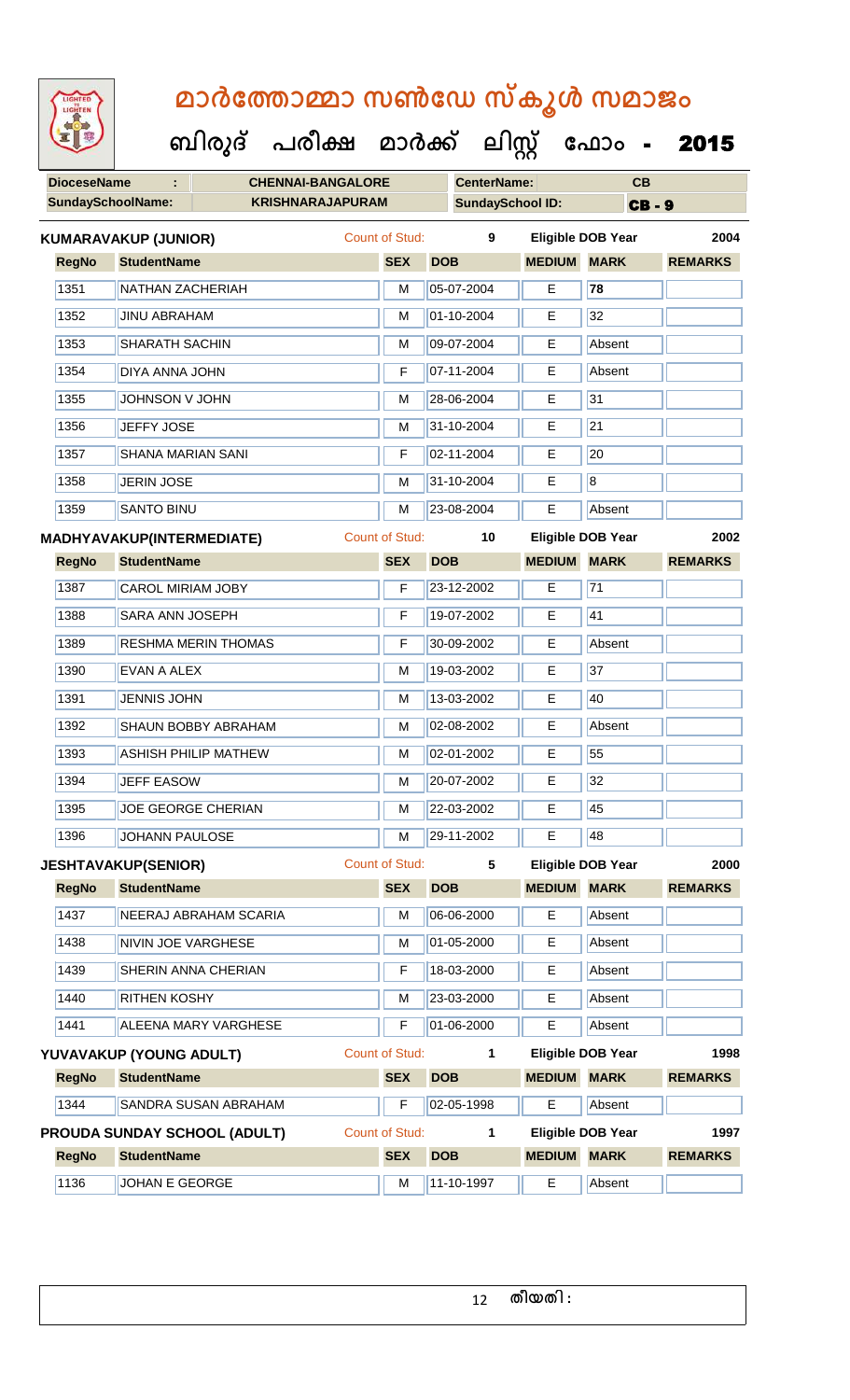| LIGHTED<br>LIGHTEN       |                             | മാർത്തോമ്മാ സൺഡേ സ്കൂൾ സമാജം<br>ബിരുദ് പരീക്ഷ മാർക്ക് ലിസ്റ്റ് ഫോം - |                       |            |                         |                    |                          | 2015           |
|--------------------------|-----------------------------|----------------------------------------------------------------------|-----------------------|------------|-------------------------|--------------------|--------------------------|----------------|
| <b>DioceseName</b>       | ÷.                          | <b>CHENNAI-BANGALORE</b>                                             |                       |            | CenterName:             |                    | CB                       |                |
| <b>SundaySchoolName:</b> |                             | <b>MANGALAPURAM</b>                                                  |                       |            | <b>SundaySchool ID:</b> |                    |                          | <b>CB-10</b>   |
|                          | <b>KUMARAVAKUP (JUNIOR)</b> |                                                                      | Count of Stud:        |            | 5                       |                    | <b>Eligible DOB Year</b> | 2004           |
| <b>RegNo</b>             | <b>StudentName</b>          |                                                                      | <b>SEX</b>            | <b>DOB</b> |                         | <b>MEDIUM MARK</b> |                          | <b>REMARKS</b> |
| 1360                     | <b>MESHA AKKU MATHEW</b>    |                                                                      | F                     | 24-04-2004 |                         | E                  | 66                       |                |
| 1361                     | NIKHIL SAMUEL EAPEN         |                                                                      | м                     | 13-08-2004 |                         | E                  | 57                       |                |
| 1362                     | <b>JAIRUS JOHNSON JIM</b>   |                                                                      | м                     | 05-09-2004 |                         | E                  | 31                       |                |
| 1363                     | <b>JAISE A JOHN</b>         |                                                                      | м                     | 02-10-2004 |                         | E                  | 28                       |                |
| 1364                     | <b>ALAN MATHEW</b>          |                                                                      | M                     | 27-11-2004 |                         | E                  | Absent                   |                |
|                          | MADHYAVAKUP(INTERMEDIATE)   |                                                                      | <b>Count of Stud:</b> |            | 1                       |                    | Eligible DOB Year        | 2002           |
| <b>RegNo</b>             | <b>StudentName</b>          |                                                                      | <b>SEX</b>            | <b>DOB</b> |                         | <b>MEDIUM</b>      | <b>MARK</b>              | <b>REMARKS</b> |
| 1397                     | SNEHA ALEX                  |                                                                      | F                     | 26-11-2002 |                         | Е                  | 82                       |                |
|                          | <b>JESHTAVAKUP(SENIOR)</b>  |                                                                      | <b>Count of Stud:</b> |            | 5                       |                    | Eligible DOB Year        | 2000           |
| <b>RegNo</b>             | <b>StudentName</b>          |                                                                      | <b>SEX</b>            | <b>DOB</b> |                         | <b>MEDIUM</b>      | <b>MARK</b>              | <b>REMARKS</b> |
| 1442                     | NIRMAL GEORGE MATHEW        |                                                                      | м                     | 29-06-2000 |                         | E                  | 66                       |                |
| 1443                     | ABIYA ANN SAJI              |                                                                      | F                     | 11-08-2000 |                         | E                  | 63                       |                |
| 1444                     | <b>MANHA SHARON</b>         |                                                                      | F                     | 16-08-2000 |                         | E.                 | 42                       |                |
| 1445                     | <b>JINCY A JOHN</b>         |                                                                      | F                     | 12-09-2000 |                         | Е                  | 43                       |                |
| 1446                     | RIYA ELIZABATH EAPEN        |                                                                      | F                     | 29-09-2000 |                         | Е                  | Absent                   |                |
|                          | YUVAVAKUP (YOUNG ADULT)     |                                                                      | <b>Count of Stud:</b> |            | $\mathbf{2}$            |                    | <b>Eligible DOB Year</b> | 1998           |
| <b>RegNo</b>             | <b>StudentName</b>          |                                                                      | <b>SEX</b>            | <b>DOB</b> |                         | <b>MEDIUM</b>      | <b>MARK</b>              | <b>REMARKS</b> |
| 1345                     | <b>ASHISH PRASAD</b>        |                                                                      | м                     | 09-03-1998 |                         | Е                  | 32                       |                |
| 1346                     | <b>IRENE ELZA THOMAS</b>    |                                                                      | F                     | 08-08-1998 |                         | E                  | 61                       |                |
|                          |                             |                                                                      |                       |            |                         |                    |                          |                |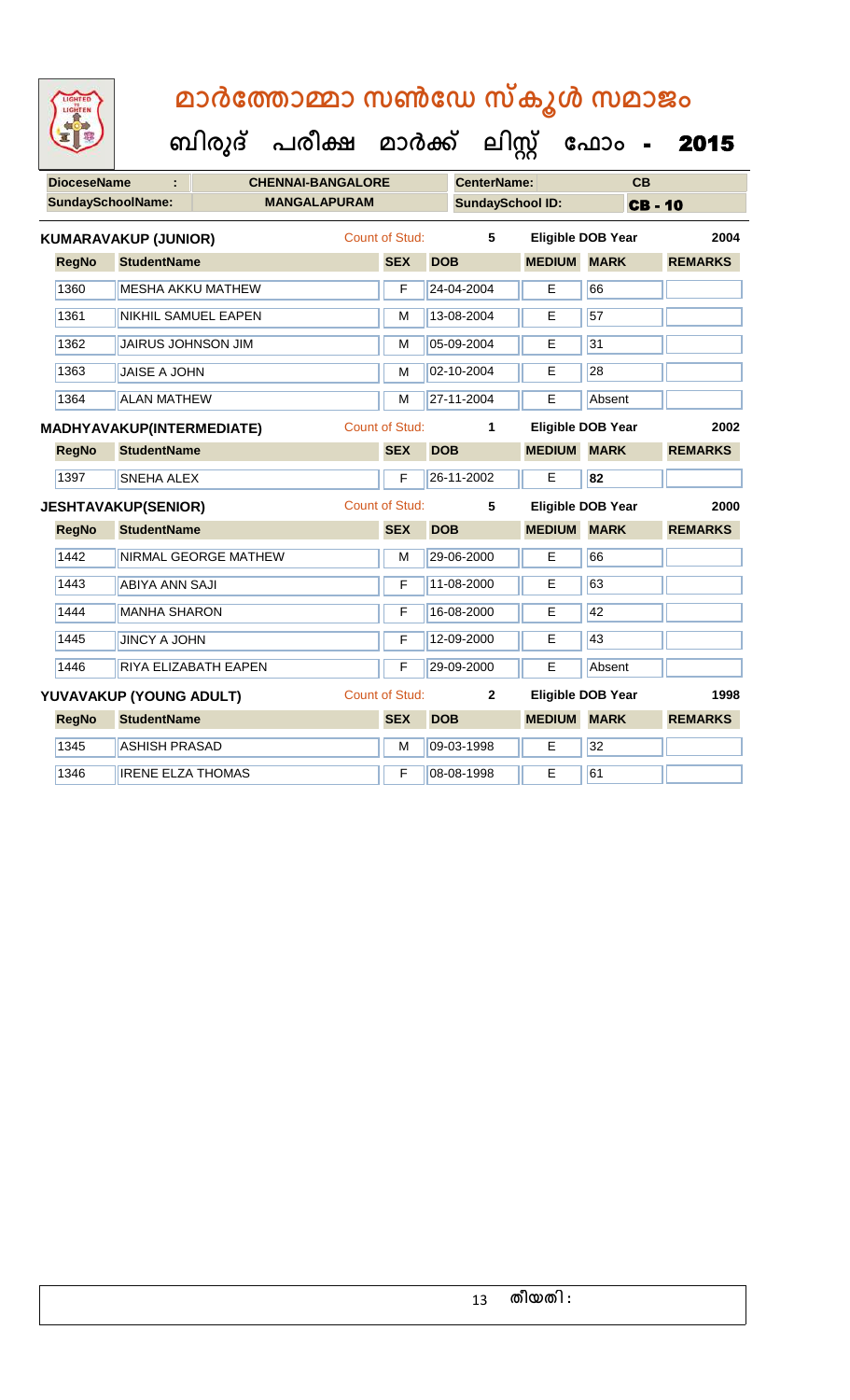| LIGHTED<br>LIGHTEN       | മാർത്തോമ്മാ സൺഡേ സ്കൂൾ സമാജം                      |                              |                         |               |                                  |                        |  |  |
|--------------------------|---------------------------------------------------|------------------------------|-------------------------|---------------|----------------------------------|------------------------|--|--|
|                          | ബിരുദ് പരീക്ഷ മാർക്ക് ലിസ്റ്റ് ഫോം -              |                              |                         |               |                                  | 2015                   |  |  |
| <b>DioceseName</b>       | <b>CHENNAI-BANGALORE</b>                          |                              | <b>CenterName:</b>      |               | CB                               |                        |  |  |
| <b>SundaySchoolName:</b> | <b>PORTBLAIR ST THOMAS</b>                        |                              | <b>SundaySchool ID:</b> |               | <b>CB-11</b>                     |                        |  |  |
| <b>RegNo</b>             | <b>KUMARAVAKUP (JUNIOR)</b><br><b>StudentName</b> | Count of Stud:<br><b>SEX</b> | 5<br><b>DOB</b>         | <b>MEDIUM</b> | Eligible DOB Year<br><b>MARK</b> | 2004<br><b>REMARKS</b> |  |  |
| 1365                     | SHERIN MARY RAJEE                                 | F                            | 11-06-2004              | E             | 86                               |                        |  |  |
| 1366                     | <b>SHARON RANCY</b>                               | F                            | 27-01-2004              | Е             | 75                               |                        |  |  |
| 1367                     | <b>SAJIL ROSHAN</b>                               | М                            | 20-05-2004              | Е             | 80                               |                        |  |  |
| 1368                     | <b>SAJIN JIKKU</b>                                | м                            | 06-09-2004              | E             | 69                               |                        |  |  |
| 1369                     | <b>MONCY C IYPE</b>                               | М                            | 25-05-2004              | Е             | 90                               |                        |  |  |
|                          | MADHYAVAKUP(INTERMEDIATE)                         | Count of Stud:               | 16                      |               | Eligible DOB Year                | 2002                   |  |  |
| <b>RegNo</b>             | <b>StudentName</b>                                | <b>SEX</b>                   | <b>DOB</b>              | <b>MEDIUM</b> | <b>MARK</b>                      | <b>REMARKS</b>         |  |  |
| 1398                     | <b>RIA CHINNU JOSEPH</b>                          | F                            | 25-05-2002              | Е             | 42                               |                        |  |  |
| 1399                     | <b>NANCY SAJEEVAN</b>                             | F                            | 12-03-2002              | E             | 63                               |                        |  |  |
| 1400                     | <b>RIA SUAN SOY</b>                               | F                            | 18-09-2002              | Е             | Absent                           |                        |  |  |
| 1401                     | <b>LAJEENA LINU</b>                               | F                            | 10-06-2002              | E             | 22                               |                        |  |  |
| 1402                     | <b>ASHNA K VARGHESE</b>                           | F                            | 13-03-2002              | E             | 44                               |                        |  |  |
| 1403                     | C PREETISHA                                       | F                            | 26-03-2002              | Е             | Absent                           |                        |  |  |
| 1404                     | <b>SHARON M THANKACHAN</b>                        | F                            | 13-03-2002              | Е             | 78                               |                        |  |  |
| 5093                     | <b>SNEHA MARY SUNIL</b>                           | F                            | 15-12-2002              | E             | 79                               |                        |  |  |
| 5094                     | <b>IRENE REJI</b>                                 | F                            | 10-04-2002              | E.            | 42                               |                        |  |  |
| 5095                     | SHERIN ROSHAN                                     | F                            | 29-01-2002              | Е             | 49                               |                        |  |  |
| 5096                     | <b>ROY MARTIN</b>                                 | M                            | 16-05-2002              | Е             | 26                               |                        |  |  |
| 5097                     | <b>JINU JOHNSON</b>                               | M                            | 23-07-2002              | Е             | 37                               |                        |  |  |
| 5098                     | LENIN V CHANDY                                    | M                            | 03-09-2002              | Е             | 34                               |                        |  |  |
| 5099                     | NITHIN B JOSEPH                                   | M                            | 27-05-2002              | E             | 17                               |                        |  |  |
| 5100                     | <b>JOEL K ABRAHAM</b>                             | M                            | 18-02-2002              | E.            | Absent                           |                        |  |  |
| 5101                     | <b>REJOY SOLOMON</b>                              | M                            | 30-10-2002              | Е             | Absent                           |                        |  |  |
|                          | <b>JESHTAVAKUP(SENIOR)</b>                        | Count of Stud:               | 11                      |               | Eligible DOB Year                | 2000                   |  |  |
| <b>RegNo</b>             | <b>StudentName</b>                                | <b>SEX</b>                   | <b>DOB</b>              | <b>MEDIUM</b> | <b>MARK</b>                      | <b>REMARKS</b>         |  |  |
| 1447                     | <b>ALLEN K VARGHESE</b>                           | M                            | 07-09-2000              | Е             | 33                               |                        |  |  |
| 1448                     | SHEBIN BIJI                                       | м                            | 03-11-2000              | E.            | 75                               |                        |  |  |
| 1449                     | <b>JINU G JOLLY</b>                               | M                            | 12-11-2000              | Е             | Absent                           |                        |  |  |
| 1450                     | JIBIN T JOY                                       | M                            | 06-12-2000              | E             | Absent                           |                        |  |  |
| 1451                     | SHARON ELIZABETH REJI                             | F                            | 10-08-2000              | Е             | 59                               |                        |  |  |
| 1452                     | JENITA MARY JEPSON                                | F                            | 25-05-2000              | Е             | Absent                           |                        |  |  |
| 1453                     | SNEHA ANNIE ABRAHAM                               | F                            | 14-08-2000              | Е             | 37                               |                        |  |  |
| 1454                     | C NATASHA                                         | F                            | 19-05-2000              | E.            | Absent                           |                        |  |  |
| 5186                     | <b>LIZA M CHANDY</b>                              | F                            | 21-03-2000              | Е             | Absent                           |                        |  |  |
| 5187                     | SNEHA SOLOMON                                     | F                            | 14-11-2000              | Е             | Absent                           |                        |  |  |

5188 NIDHI VARGHESE **F** 26-02-2000 **E** Absent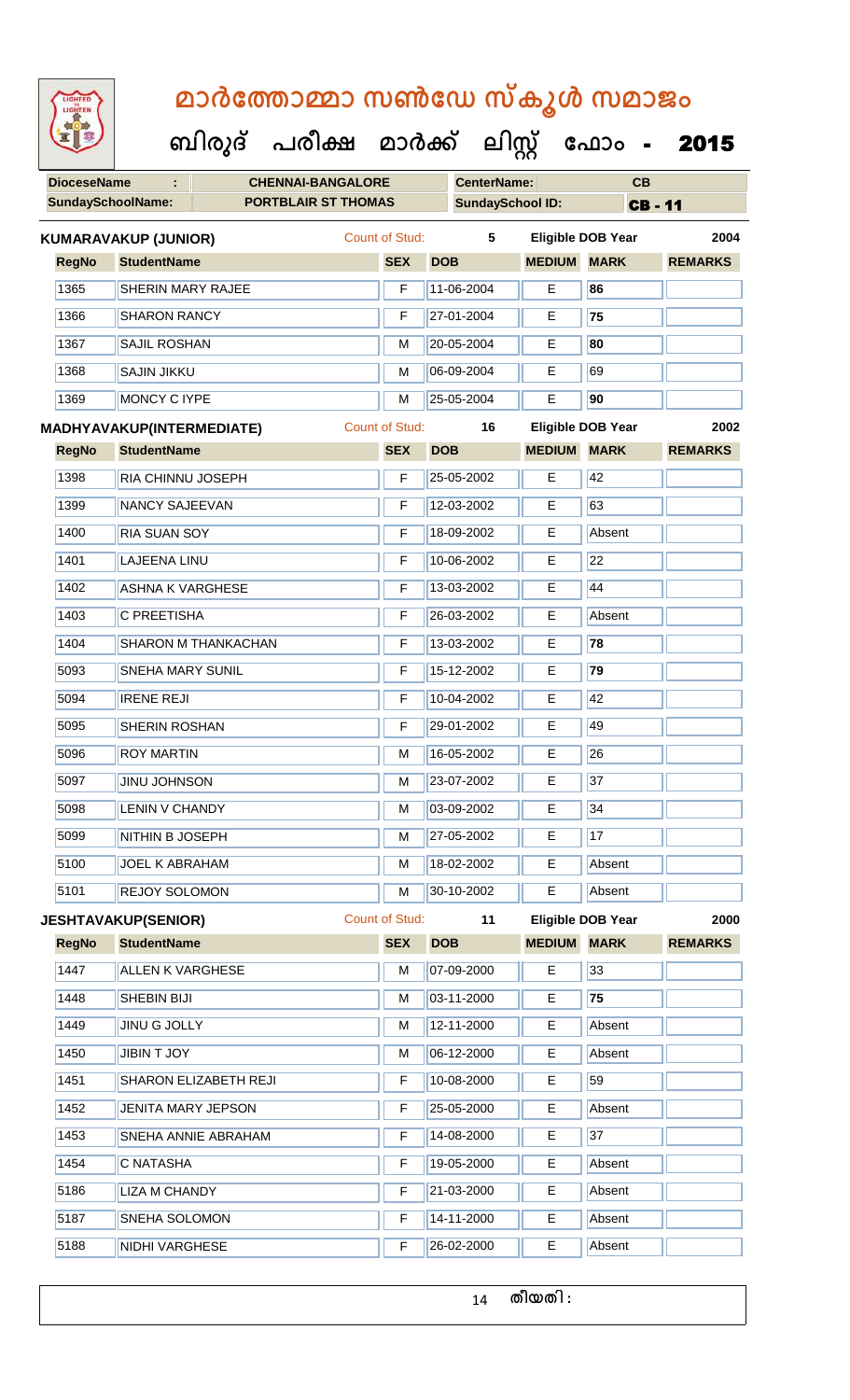| <b>IGHTED</b><br>LIGHTER |                    | മാർത്തോമ്മാ സൺഡേ സ്കൂൾ സമാജം |                          |                                |                |            |            |                    |                          |             |              |                |
|--------------------------|--------------------|------------------------------|--------------------------|--------------------------------|----------------|------------|------------|--------------------|--------------------------|-------------|--------------|----------------|
|                          |                    |                              |                          | ബിരുദ് പരീക്ഷ മാർക്ക് ലിസ്റ്റ് |                |            |            |                    |                          | ഫോം -       |              | 2015           |
| <b>DioceseName</b>       |                    | ٠                            |                          | <b>CHENNAI-BANGALORE</b>       |                |            |            | <b>CenterName:</b> |                          |             | <b>CB</b>    |                |
| <b>SundaySchoolName:</b> |                    |                              |                          | <b>PORTBLAIR ST THOMAS</b>     |                |            |            |                    | <b>SundaySchool ID:</b>  |             | <b>CB-11</b> |                |
| YUVAVAKUP (YOUNG ADULT)  |                    |                              |                          |                                | Count of Stud: |            |            | 4                  | <b>Eligible DOB Year</b> |             |              | 1998           |
| <b>RegNo</b>             | <b>StudentName</b> |                              |                          |                                | <b>SEX</b>     | <b>DOB</b> |            |                    | <b>MEDIUM</b>            | <b>MARK</b> |              | <b>REMARKS</b> |
| 1347                     |                    |                              | <b>AJAY S THANKACHAN</b> |                                | M              |            | 28-12-1998 |                    | F                        | Absent      |              |                |

1348 ANEESH C BABU M 11-07-1998 E Absent

1349 NEHA BIJI F 11-10-1998 E Absent 1350 DIVYA SARA IYPE **F** 16-05-1998 **E** Absent

| 15 | തീയതി : |  |
|----|---------|--|
|----|---------|--|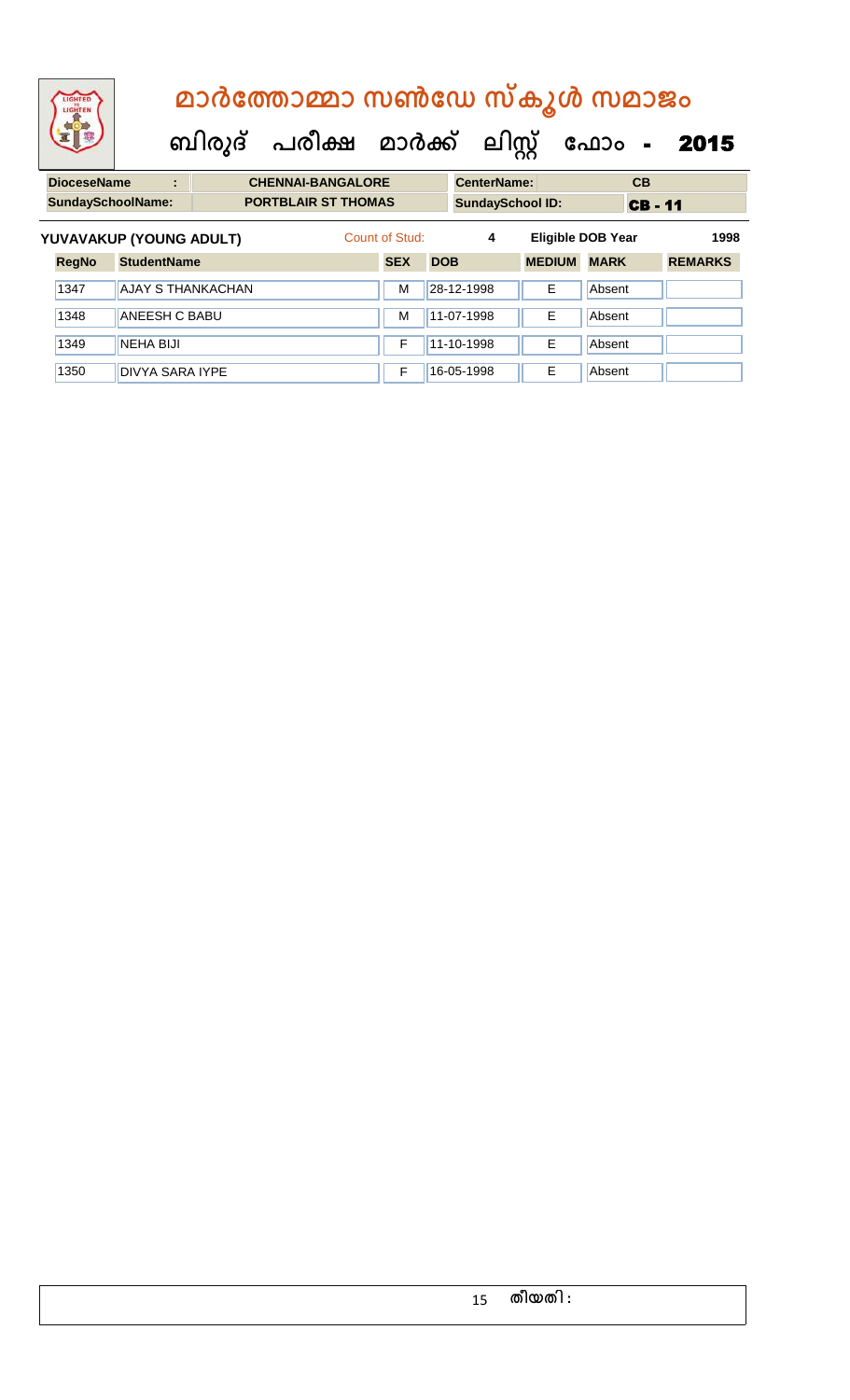| LIGHTED<br>LIGHTEN |                             | മാർത്തോമ്മാ സൺഡേ സ്കൂൾ സമാജം         |                       |            |                         |                    |                          |                |
|--------------------|-----------------------------|--------------------------------------|-----------------------|------------|-------------------------|--------------------|--------------------------|----------------|
|                    |                             | ബിരുദ് പരീക്ഷ മാർക്ക് ലിസ്റ്റ് ഫോം - |                       |            |                         |                    |                          | 2015           |
| <b>DioceseName</b> | ÷.                          | <b>CHENNAI-BANGALORE</b>             |                       |            | <b>CenterName:</b>      |                    | CB                       |                |
|                    | <b>SundaySchoolName:</b>    | <b>CHENNAI ST THOMAS MOUNT</b>       |                       |            | <b>SundaySchool ID:</b> |                    |                          | <b>CB-14</b>   |
|                    | <b>KUMARAVAKUP (JUNIOR)</b> |                                      | Count of Stud:        |            | 5                       |                    | <b>Eligible DOB Year</b> | 2004           |
| <b>RegNo</b>       | <b>StudentName</b>          |                                      | <b>SEX</b>            | <b>DOB</b> |                         | <b>MEDIUM</b>      | <b>MARK</b>              | <b>REMARKS</b> |
| 1370               | <b>JENSEN GT</b>            |                                      | M                     |            | 13-08-2004              | E                  | Absent                   |                |
| 1371               | <b>JESLIN POTHEN</b>        |                                      | F                     |            | 21-04-2004              | E                  | Absent                   |                |
| 1372               | <b>JINTO JEEJO</b>          |                                      | м                     |            | 10-08-2004              | E                  | Absent                   |                |
| 1373               | <b>RIYA SWEETY</b>          |                                      | F                     |            | 29-09-2004              | E                  | Absent                   |                |
| 1374               | <b>SHARON MANOJ</b>         |                                      | F                     |            | 17-07-2004              | E                  | Absent                   |                |
|                    | MADHYAVAKUP(INTERMEDIATE)   |                                      | Count of Stud:        |            | 4                       |                    | <b>Eligible DOB Year</b> | 2002           |
| <b>RegNo</b>       | <b>StudentName</b>          |                                      | <b>SEX</b>            | <b>DOB</b> |                         | <b>MEDIUM</b>      | <b>MARK</b>              | <b>REMARKS</b> |
| 1405               | <b>ABY S GEORGE</b>         |                                      | м                     |            | 19-04-2002              | E.                 | Absent                   |                |
| 1406               | <b>DAVID OOMMEN</b>         |                                      | M                     |            | 02-11-2002              | E.                 | Absent                   |                |
| 1407               | ROHAN RENU JOHN             |                                      | м                     |            | 02-08-2002              | Е                  | 36                       |                |
| 1408               | SHERLIN K G PHILIP          |                                      | F                     |            | 27-09-2002              | Е                  | 44                       |                |
|                    | <b>JESHTAVAKUP(SENIOR)</b>  |                                      | Count of Stud:        |            | 3                       |                    | <b>Eligible DOB Year</b> | 2000           |
| <b>RegNo</b>       | <b>StudentName</b>          |                                      | <b>SEX</b>            | <b>DOB</b> |                         | <b>MEDIUM</b>      | <b>MARK</b>              | <b>REMARKS</b> |
| 1455               | <b>ANITHA P LAL</b>         |                                      | F                     |            | 08-12-2000              | E.                 | 32                       |                |
| 1456               | <b>JOSE GEORGE PHILIP</b>   |                                      | м                     |            | 06-04-2000              | E                  | 45                       |                |
| 1457               | <b>RISHI TOM MANZ</b>       |                                      | M                     |            | 16-10-2000              | E                  | Absent                   |                |
|                    | YUVAVAKUP (YOUNG ADULT)     |                                      | <b>Count of Stud:</b> |            | 1                       |                    | <b>Eligible DOB Year</b> | 1998           |
| <b>RegNo</b>       | <b>StudentName</b>          |                                      | <b>SEX</b>            | <b>DOB</b> |                         | <b>MEDIUM MARK</b> |                          | <b>REMARKS</b> |
| 1351               | <b>TINTU ABRAHAM</b>        |                                      | м                     |            | 29-04-1998              | E                  | Absent                   |                |
|                    |                             |                                      |                       |            |                         |                    |                          |                |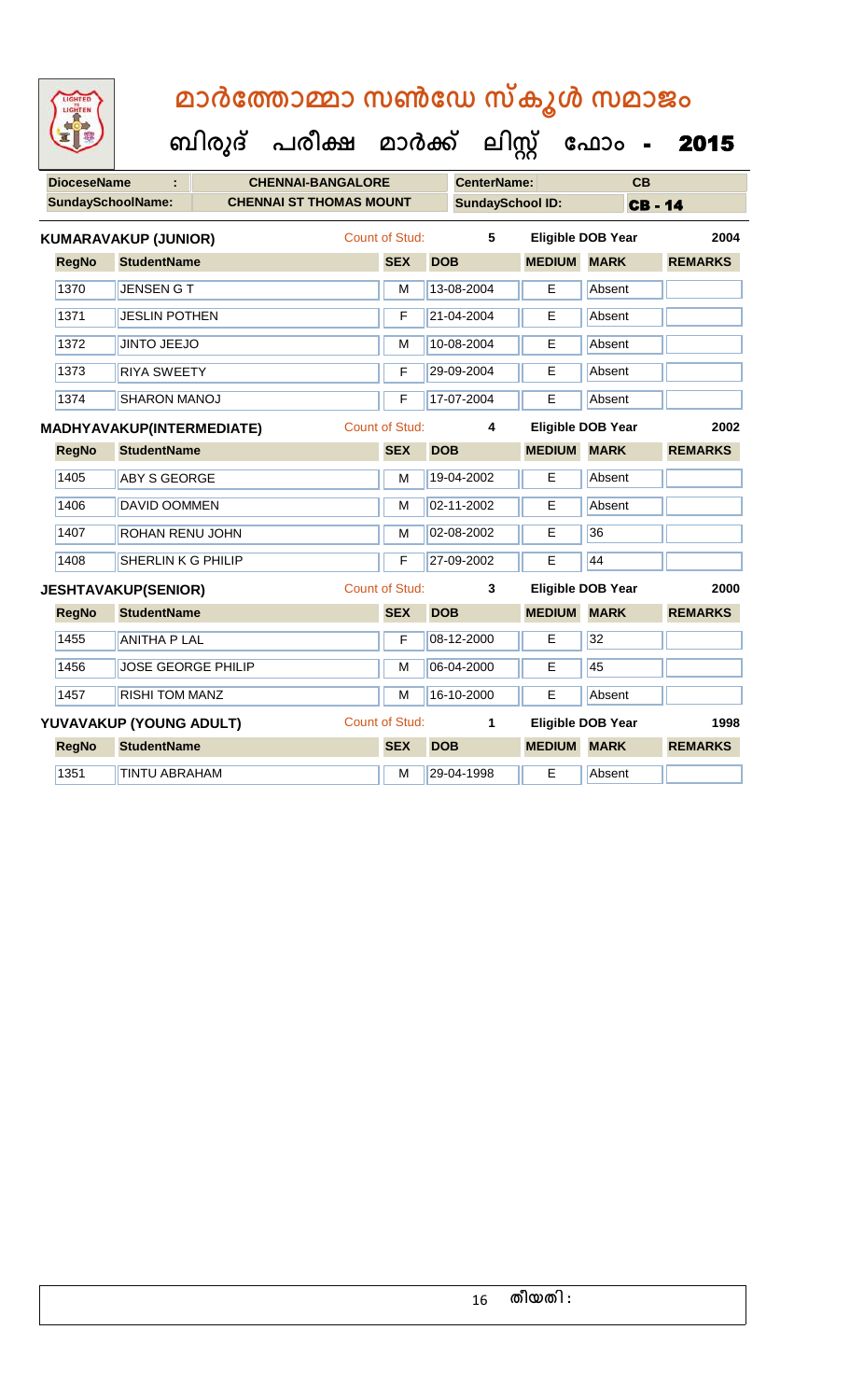**ബിരുദ് പരീക്ഷ മാര്ക് ക ലിസ്റ്റ ക ഫ ാോം** - 2015

| <b>DioceseName</b> | ÷                                | <b>CHENNAI-BANGALORE</b>        |                       |                 | <b>CenterName:</b>      |               | CB                       |                |
|--------------------|----------------------------------|---------------------------------|-----------------------|-----------------|-------------------------|---------------|--------------------------|----------------|
|                    | SundaySchoolName:                | <b>ANNANAGAR JERUSALEM</b>      |                       |                 | <b>SundaySchool ID:</b> |               | <b>CB-16</b>             |                |
|                    | <b>KUMARAVAKUP (JUNIOR)</b>      |                                 | Count of Stud:        |                 | 11                      |               | <b>Eligible DOB Year</b> | 2004           |
| <b>RegNo</b>       | <b>StudentName</b>               |                                 | <b>SEX</b>            | <b>DOB</b>      |                         | <b>MEDIUM</b> | <b>MARK</b>              | <b>REMARKS</b> |
| 1375               | <b>SERAH ANNA AJITH</b>          |                                 | F                     |                 | 10-05-2004              | Е             | 97                       |                |
| 1376               | SHEBA SUSAN JOHN                 |                                 | F                     |                 | 23-12-2004              | Е             | Absent                   |                |
| 1377               |                                  | RYAN JOHN VARGHESE              | M                     |                 | 30-11-2004              | Е             | Absent                   |                |
| 1378               | <b>TITUS GEORGE</b>              |                                 | М                     |                 | 28-06-2004              | E.            | 79                       |                |
| 1379               | <b>JOSHUA MATHEW</b>             |                                 | M                     |                 | 19-06-2004              | E             | Absent                   |                |
| 1380               | <b>JOANNA SUSAN SIBI</b>         |                                 | F                     |                 | 09-12-2004              | E             | 89                       |                |
| 1381               | JOHN SABU JOHN                   |                                 | М                     |                 | 01-07-2004              | E             | 77                       |                |
| 1382               |                                  | <b>ASHWIN JOSHUA JACOB</b>      | М                     |                 | 26-04-2004              | Е             | 87                       |                |
| 1383               | <b>AARON TOBY THOMAS</b>         |                                 | M                     |                 | 15-07-2004              | E             | Absent                   |                |
| 1384               | <b>JUSTIN PHILIP</b>             |                                 | М                     |                 | 01-11-2004              | E             | Absent                   |                |
| 1385               |                                  | <b>DAVID EAPEN GEORGE</b>       | M                     |                 | 21-12-2004              | E             | Absent                   |                |
|                    | <b>MADHYAVAKUP(INTERMEDIATE)</b> |                                 | <b>Count of Stud:</b> |                 | 8                       |               | <b>Eligible DOB Year</b> | 2002           |
| <b>RegNo</b>       | <b>StudentName</b>               |                                 | <b>SEX</b>            | <b>DOB</b>      |                         | <b>MEDIUM</b> | <b>MARK</b>              | <b>REMARKS</b> |
| 1409               | <b>ANCY MATHEW</b>               |                                 | F                     |                 | 03-11-2002              | Е             | Absent                   |                |
| 1410               |                                  | <b>ANEETTA RACHEL ZACHARIAH</b> | F                     |                 | 24-10-2002              | E             | Absent                   |                |
| 1411               | ESHANA SARA KIRAN                |                                 | F                     |                 | 07-08-2002              | Е             | Absent                   |                |
| 1412               |                                  | NAOMI ELIZABETH BRAHAM          | F                     |                 | 10-10-2002              | E             | Absent                   |                |
| 1413               |                                  | SHAEBA ELIZABETH JOHN           | F                     |                 | 01-06-2002              | Е             | 54                       |                |
| 1414               | SUSAN B GEORGE                   |                                 | F                     |                 | 02-06-2002              | E             | Absent                   |                |
| 1415               |                                  | SNEHA ELIZABETH JOHN            | F                     |                 | 14-10-2002              | E.            | 75                       |                |
| 1416               | <b>THOMAS G GEORGE</b>           |                                 | M                     |                 | 05-08-2002              | E             | Absent                   |                |
|                    | <b>JESHTAVAKUP(SENIOR)</b>       |                                 | Count of Stud:        |                 | 11                      |               | Eligible DOB Year        | 2000           |
| <b>RegNo</b>       | <b>StudentName</b>               |                                 | <b>SEX</b>            | <b>DOB</b>      |                         | <b>MEDIUM</b> | <b>MARK</b>              | <b>REMARKS</b> |
| 1458               |                                  | ELIZABETH ANNIE JOHN            | F                     |                 | 30-10-2000              | E             | 66                       |                |
| 1459               | <b>TENNY ANN THOMAS</b>          |                                 | F                     |                 | 21-09-2000              | E             | 62                       |                |
| 1460               |                                  | SNEHA SARA MATHEW               | F                     |                 | 26-03-2000              | E             | 54                       |                |
| 1461               | LAGINA ALEXANDER                 |                                 | F                     | 27-06-2000<br>E |                         |               | Absent                   |                |
| 1462               | SHANLEY DANIEL                   |                                 | M                     |                 | 23-02-2000              | Е             | Absent                   |                |
| 1463               |                                  | DONNA ELSA ZACHERIAH            | F                     |                 | 08-11-2000              | E             | 45                       |                |
| 1464               |                                  | BENJAMIN GEORGE SAMUEL          | M                     |                 | 07-12-2000              | E             | 57                       |                |

**TEJAS ABRAHAM JERRY** M M 09-10-2000 **E** Absent

1466 AARON GEORGE ALEX **M** 28-11-2000 **E** 79 1467 SHARON KENNETH JOHN M 04-11-2000 E 63 5180 SANGEETH K KOSHY M 08-06-2000 E 37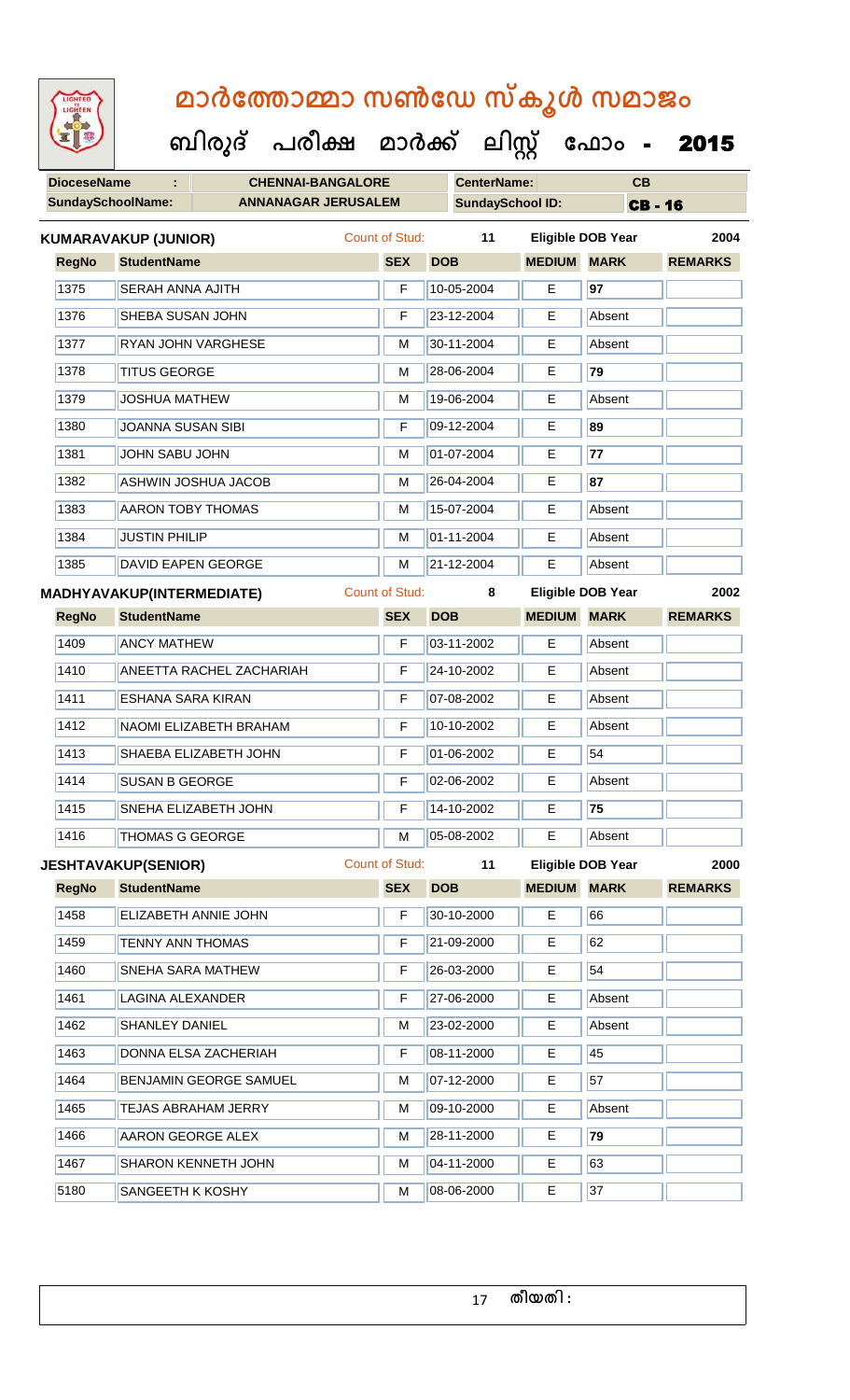|                                                        | LIGHTED<br>LIGHTEN      | മാർത്തോമ്മാ സൺഡേ സ്കൂൾ സമാജം |  |                            |  |                                |                         |                    |                          |              |    |                |      |
|--------------------------------------------------------|-------------------------|------------------------------|--|----------------------------|--|--------------------------------|-------------------------|--------------------|--------------------------|--------------|----|----------------|------|
|                                                        |                         |                              |  |                            |  | ബിരുദ് പരീക്ഷ മാർക്ക് ലിസ്റ്റ് |                         |                    | ഫോം<br>$\sim$            |              |    | 2015           |      |
| <b>DioceseName</b><br><b>CHENNAI-BANGALORE</b><br>÷    |                         |                              |  |                            |  |                                |                         | <b>CenterName:</b> |                          |              | CB |                |      |
| <b>SundaySchoolName:</b><br><b>ANNANAGAR JERUSALEM</b> |                         |                              |  |                            |  |                                | <b>SundaySchool ID:</b> |                    |                          | <b>CB-16</b> |    |                |      |
|                                                        | YUVAVAKUP (YOUNG ADULT) |                              |  |                            |  | Count of Stud:                 |                         | $\mathbf{2}$       | <b>Eligible DOB Year</b> |              |    |                | 1998 |
|                                                        | <b>RegNo</b>            | <b>StudentName</b>           |  |                            |  | <b>SEX</b>                     | <b>DOB</b>              |                    | <b>MEDIUM</b>            | <b>MARK</b>  |    | <b>REMARKS</b> |      |
|                                                        | 1352                    |                              |  | <b>RIYA MIRIAM ABRAHAM</b> |  | F                              |                         | 20-09-1998         | Е                        | 75           |    |                |      |
|                                                        | 1353                    |                              |  | <b>ARON DANIEL MATHEW</b>  |  | M                              |                         | 12-05-1998         | F                        | 45           |    |                |      |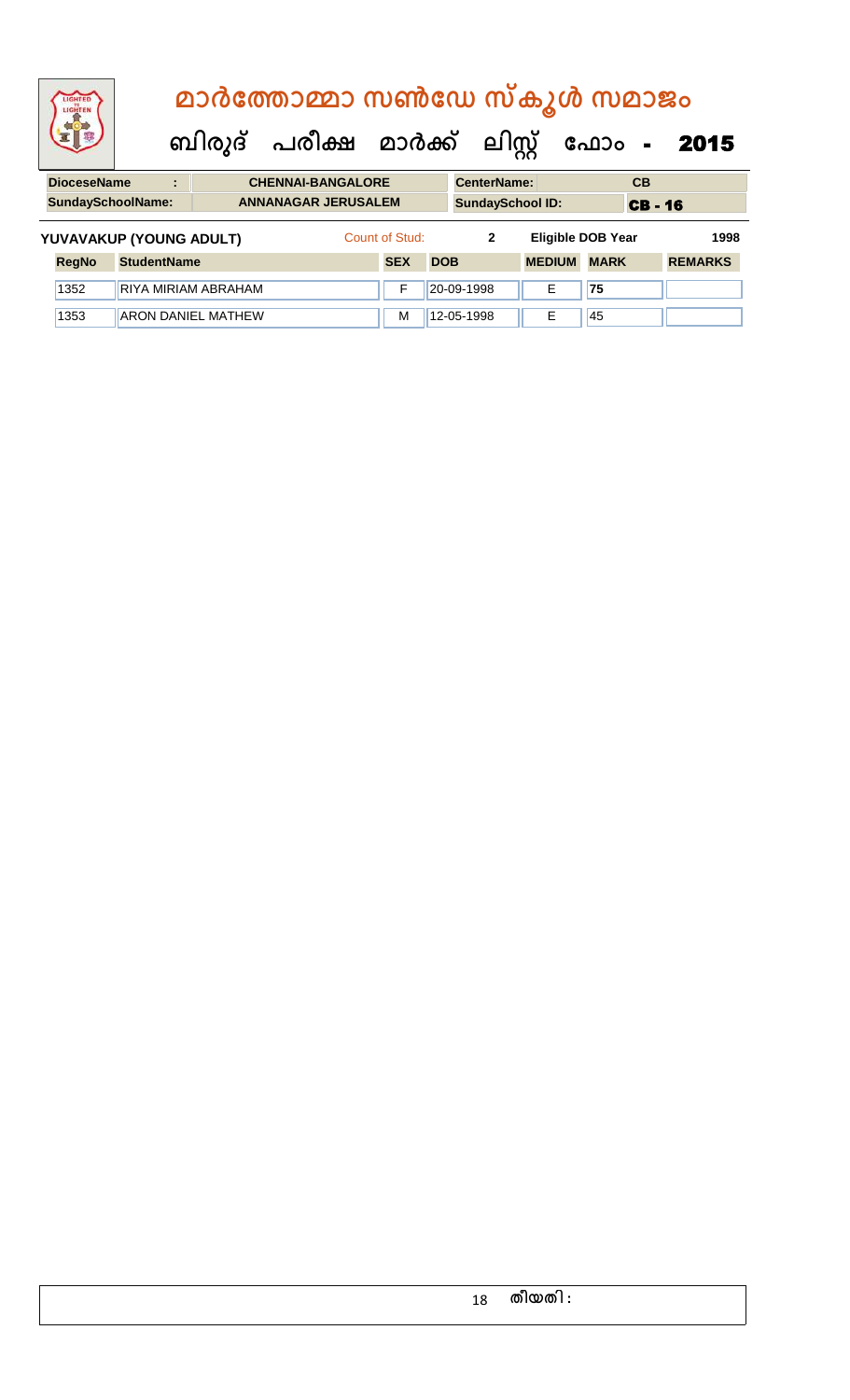| 92                       |                                     | ബിരുദ് | പരീക്ഷ                    | മാർക്ക്               |            | ലിസ്റ്റ്                |                    | ഫോം                      | 2015           |
|--------------------------|-------------------------------------|--------|---------------------------|-----------------------|------------|-------------------------|--------------------|--------------------------|----------------|
| <b>DioceseName</b>       |                                     |        | <b>CHENNAI-BANGALORE</b>  |                       |            | <b>CenterName:</b>      |                    | CB                       |                |
| <b>SundaySchoolName:</b> |                                     |        | <b>THAMBARAM IMMANUEL</b> |                       |            | <b>SundaySchool ID:</b> |                    | <b>CB-17</b>             |                |
|                          | <b>KUMARAVAKUP (JUNIOR)</b>         |        |                           | <b>Count of Stud:</b> |            | 3                       |                    | <b>Eligible DOB Year</b> | 2004           |
| <b>RegNo</b>             | <b>StudentName</b>                  |        |                           | <b>SEX</b>            | <b>DOB</b> |                         | <b>MEDIUM MARK</b> |                          | <b>REMARKS</b> |
| 1386                     | <b>CHARLES P KURIAN</b>             |        |                           | M                     |            | 20-05-2004              | E                  | Absent                   |                |
| 1387                     | <b>JINSO K MATHEW</b>               |        |                           | M                     |            | 25-03-2004              | E                  | Absent                   |                |
| 1388                     | <b>ALIZA MARIAM TOBY</b>            |        |                           | F                     |            | 31-03-2004              | E                  | Absent                   |                |
|                          | MADHYAVAKUP(INTERMEDIATE)           |        |                           | <b>Count of Stud:</b> |            | 1                       |                    | <b>Eligible DOB Year</b> | 2002           |
| <b>RegNo</b>             | <b>StudentName</b>                  |        |                           | <b>SEX</b>            | <b>DOB</b> |                         | <b>MEDIUM</b>      | <b>MARK</b>              | <b>REMARKS</b> |
| 1417                     | <b>BENJAMIN GEORGE VARGHESE</b>     |        |                           | M                     |            | 20-04-2002              | E                  | 81                       |                |
|                          | <b>JESHTAVAKUP(SENIOR)</b>          |        |                           | <b>Count of Stud:</b> |            | 3                       |                    | <b>Eligible DOB Year</b> | 2000           |
| <b>RegNo</b>             | <b>StudentName</b>                  |        |                           | <b>SEX</b>            | <b>DOB</b> |                         | <b>MEDIUM</b>      | <b>MARK</b>              | <b>REMARKS</b> |
| 1468                     | <b>MONCY SAMUEL BIJU</b>            |        |                           | M                     |            | 10-11-2000              | E                  | Absent                   |                |
| 1469                     | <b>NICHOLAS THOMAS</b>              |        |                           | M                     |            | 21-08-2000              | E                  | Absent                   |                |
| 1470                     | SHERIN REBA PHILIP                  |        |                           | F                     |            | 19-07-2000              | E                  | Absent                   |                |
|                          | YUVAVAKUP (YOUNG ADULT)             |        |                           | <b>Count of Stud:</b> |            | $\mathbf{2}$            |                    | <b>Eligible DOB Year</b> | 1998           |
| <b>RegNo</b>             | <b>StudentName</b>                  |        |                           | <b>SEX</b>            | <b>DOB</b> |                         | <b>MEDIUM</b>      | <b>MARK</b>              | <b>REMARKS</b> |
| 1354                     | NIKITHA ANN OOMMEN                  |        |                           | F                     |            | 26-11-1998              | E                  | Absent                   |                |
| 1355                     | SHIDIN VARGHESE PHILIP              |        |                           | M                     |            | 02-01-1998              | E                  | Absent                   |                |
|                          | <b>PROUDA SUNDAY SCHOOL (ADULT)</b> |        |                           | <b>Count of Stud:</b> |            | 1                       |                    | Eligible DOB Year        | 1997           |
| <b>RegNo</b>             | <b>StudentName</b>                  |        |                           | <b>SEX</b>            | <b>DOB</b> |                         | <b>MEDIUM</b>      | <b>MARK</b>              | <b>REMARKS</b> |
| 1137                     | <b>SUJITH GEORGE</b>                |        |                           | M                     |            | 01-12-1997              | Е                  | Absent                   |                |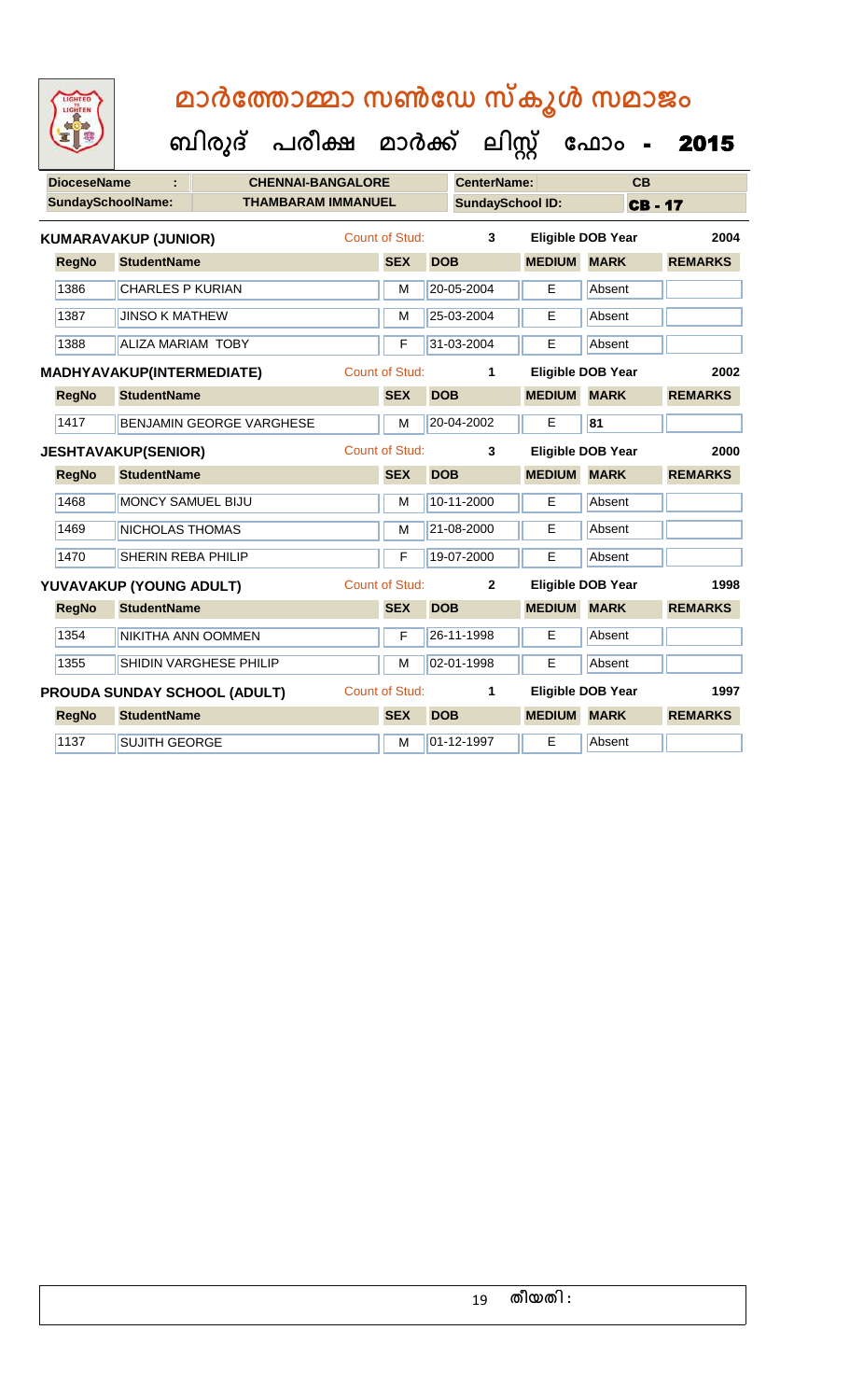**ബിരുദ് പരീക്ഷ മാര്ക് ക ലിസ്റ്റ ക ഫ ാോം** - 2015

| <b>DioceseName</b>       | ÷.                               | <b>CHENNAI-BANGALORE</b>      |                |            | <b>CenterName:</b>      |               | CB                       |                |
|--------------------------|----------------------------------|-------------------------------|----------------|------------|-------------------------|---------------|--------------------------|----------------|
| <b>SundaySchoolName:</b> |                                  | <b>BANGALORE PRIMROSE</b>     |                |            | <b>SundaySchool ID:</b> |               | <b>CB-19</b>             |                |
|                          | <b>KUMARAVAKUP (JUNIOR)</b>      |                               | Count of Stud: |            | 26                      |               | Eligible DOB Year        | 2004           |
| <b>RegNo</b>             | <b>StudentName</b>               |                               | <b>SEX</b>     | <b>DOB</b> |                         | <b>MEDIUM</b> | <b>MARK</b>              | <b>REMARKS</b> |
| 1389                     |                                  | <b>ABISHEK JOHN MATHEW</b>    | M              |            | 17-04-2004              | E             | 35                       |                |
| 1390                     | <b>ANGELINA JAI</b>              |                               | F              |            | 08-12-2004              | E             | 37                       |                |
| 1391                     | <b>ANSHI VARGHESE</b>            |                               | F              |            | 06-02-2004              | Е             | 57                       |                |
| 1392                     | <b>JINU C THOMAS</b>             |                               | M              |            | 24-09-2004              | E             | 12                       |                |
| 1393                     | <b>JONATHAN JACOB</b>            |                               | M              |            | 05-01-2004              | E             | 42                       |                |
| 1394                     |                                  | JOEL BINOY ABRAHAM            | M              |            | 15-02-2004              | E             | 50                       |                |
| 1395                     | RAJEEV JOHN NINAN                |                               | M              |            | 04-09-2004              | Е             | 23                       |                |
| 1396                     | <b>ALINA JOHN</b>                |                               | F              |            | 15-01-2004              | Е             | 54                       |                |
| 1397                     |                                  | DARREN PHILIP KOSHY           | M              |            | 23-09-2004              | Е             | 48                       |                |
| 1398                     | JEFF JACOB JOHN                  |                               | M              |            | 04-02-2004              | E             | 93                       |                |
| 1399                     |                                  | <b>AASHISH THOMAS OOMMEN</b>  | M              |            | 11-06-2004              | E             | 71                       |                |
| 1400                     | RIA MARIA MANU                   |                               | F              |            | 13-01-2004              | Е             | 91                       |                |
| 1401                     |                                  | <b>ANNETTE SARA ABRHAAM</b>   | F              |            | 20-11-2004              | Е             | 78                       |                |
| 1402                     |                                  | <b>BENNET BIJU GEORGE</b>     | M              |            | 22-09-2004              | Е             | 62                       |                |
| 1403                     | <b>RUTH KEZI GEORGE</b>          |                               | F              |            | 04-10-2004              | E             | 83                       |                |
| 1404                     |                                  | SHAUN PHILIP PARAYIL          | M              |            | 18-06-2004              | E             | Absent                   |                |
| 1405                     | <b>ABANA MARY ISSAC</b>          |                               | F              |            | 18-08-2004              | E             | 64                       |                |
| 1406                     | <b>ALEN PHILIP GEORGE</b>        |                               | M              |            | 22-03-2004              | E             | 63                       |                |
| 1407                     |                                  | <b>MELVIN MATHEW VARGHESE</b> | M              |            | 08-09-2004              | E             | Absent                   |                |
| 1408                     | <b>JOSHUA SAM</b>                |                               | м              |            | 09-04-2004              | Е             | Absent                   |                |
| 1409                     | ETHAN GEORGE                     |                               | M              |            | 05-11-2004              | E             | Absent                   |                |
| 1410                     | DIYA ANN JASMIN                  |                               | F              |            | 06-04-2004              | E             | 47                       |                |
| 1411                     | DIYA MARIAM BIJU                 |                               | F              |            | 27-12-2004              | Е             | 58                       |                |
| 1412                     | ELITA ELIZABETH JOE              |                               | F              |            | 19-07-2004              | Е             | Absent                   |                |
| 1413                     | DIYA ANNA JOHN                   |                               | F              |            | 17-11-2004              | E.            | 78                       |                |
| 1414                     | RINTA SUSAN TIYA                 |                               | F              |            | 28-10-2004              | E             | Absent                   |                |
|                          | <b>MADHYAVAKUP(INTERMEDIATE)</b> |                               | Count of Stud: |            | 18                      |               | <b>Eligible DOB Year</b> | 2002           |
| <b>RegNo</b>             | <b>StudentName</b>               |                               | <b>SEX</b>     | <b>DOB</b> |                         | <b>MEDIUM</b> | <b>MARK</b>              | <b>REMARKS</b> |
| 1418                     | RACHEL MARY                      |                               | F              |            | 08-01-2002              | E             | Absent                   |                |
| 1419                     |                                  | ROVIN THOMAS JAMES            | M              |            | 17-04-2002              | E             | 53                       |                |
| 1420                     | <b>AKASH VINOD</b>               |                               | M              |            | 07-05-2002              | E             | 27                       |                |

1421 ANJALI SUSAN OOMMEN F 15-02-2002 E Absent

1422 RHEA J KURIAN F 11-01-2002 E Absent

1423 SITARA VINOD **F** 07-05-2002 **E** 53

1424 SUJAY THOMAS M 13-06-2002 E 38

THOMAS JOHNY M 16-04-2002 E 55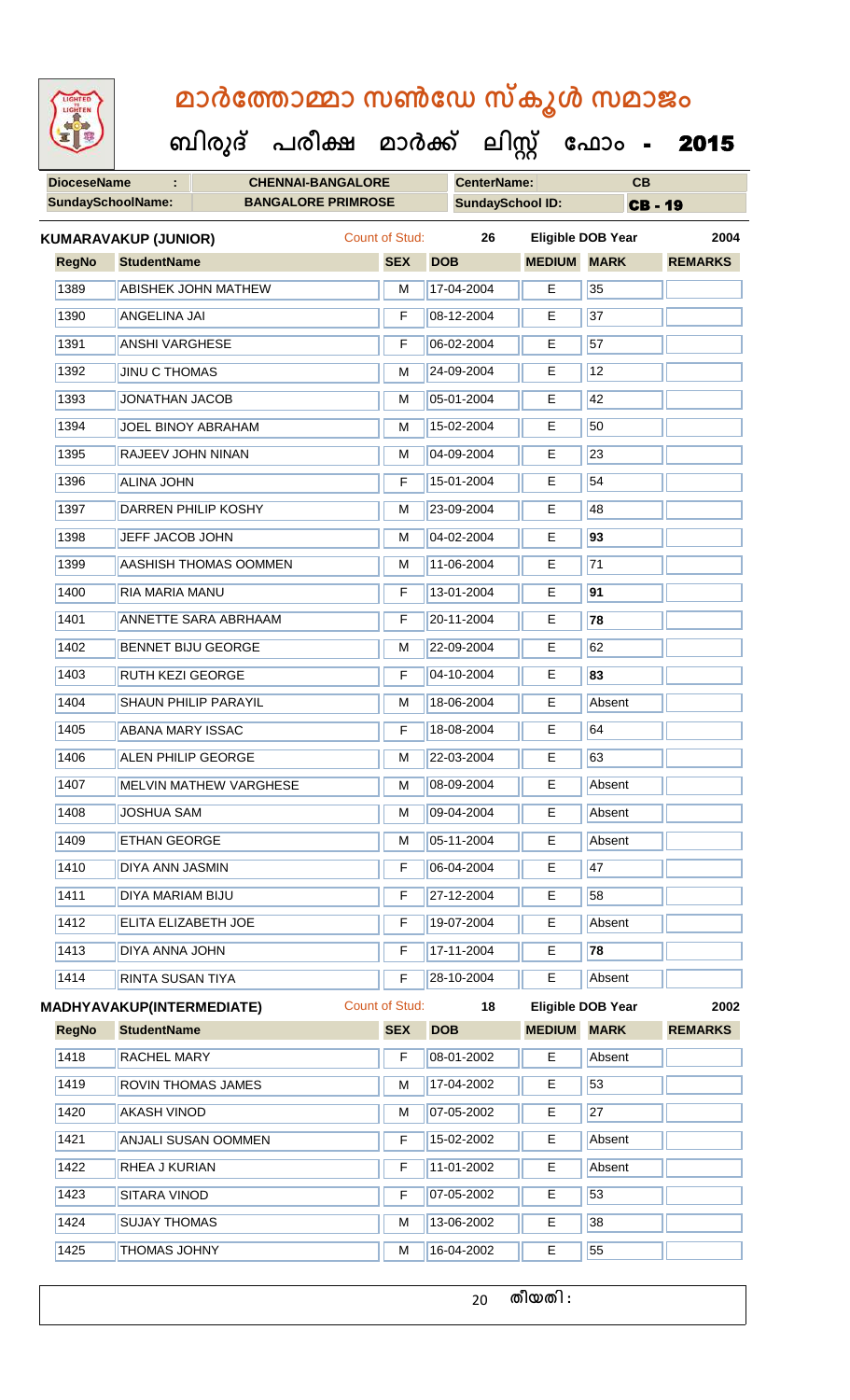

#### **ബിരുദ് പരീക്ഷ മാര്ക് ക ലിസ്റ്റ ക ഫ ാോം** - 2015

| <b>DioceseName</b><br>÷  |                            | <b>CHENNAI-BANGALORE</b>  |                         | <b>CenterName:</b> |    | CB            |                          |                |  |
|--------------------------|----------------------------|---------------------------|-------------------------|--------------------|----|---------------|--------------------------|----------------|--|
| <b>SundaySchoolName:</b> |                            | <b>BANGALORE PRIMROSE</b> | <b>SundaySchool ID:</b> |                    |    |               | <b>CB-19</b>             |                |  |
| 1426                     | <b>MAEGAN THOMAS</b>       |                           | F                       | 17-06-2002         |    | E             | 56                       |                |  |
| 1427                     | <b>MABON MANOJ N</b>       |                           | M                       | 18-01-2002         |    | E             | 36                       |                |  |
| 1428                     | DIANA ELIZABETH BIJU       |                           | F                       | 27-08-2002         |    | E             | 49                       |                |  |
| 1429                     | <b>JOYCE MATHEWS</b>       |                           | F                       | 05-09-2002         |    | Е             | 45                       |                |  |
| 1430                     | <b>RYAN VERGHESE</b>       |                           | M                       | 20-10-2002         |    | Е             | 51                       |                |  |
| 1431                     |                            | REUBEN JONATHAN JOSEPH    | M                       | 25-07-2002         |    | E             | Absent                   |                |  |
| 1432                     | SAIRA MARIAM BINOJ         |                           | F                       | 08-07-2002         |    | E             | 82                       |                |  |
| 1433                     | <b>MERIN A KOSHY</b>       |                           | F                       | 29-11-2002         |    | Е             | $\overline{27}$          |                |  |
| 1434                     | <b>JESLY THOMAS</b>        |                           | F                       | 02-01-2002         |    | Е             | Absent                   |                |  |
| 1435                     | <b>THOMAS BIJU</b>         |                           | M                       | 17-04-2002         |    | Е             | Absent                   |                |  |
|                          | <b>JESHTAVAKUP(SENIOR)</b> |                           | <b>Count of Stud:</b>   |                    | 18 |               | <b>Eligible DOB Year</b> | 2000           |  |
| <b>RegNo</b>             | <b>StudentName</b>         |                           | <b>SEX</b>              | <b>DOB</b>         |    | <b>MEDIUM</b> | <b>MARK</b>              | <b>REMARKS</b> |  |
| 1471                     | <b>ANKITH MATHEW</b>       |                           | M                       | 08-04-2000         |    | E             | 32                       |                |  |
| 1472                     | <b>SHRUTHI THOMAS</b>      |                           | F                       | 04-09-2000         |    | E             | 82                       |                |  |
| 1473                     | <b>JOEL JACOB</b>          |                           | M                       | 02-04-2000         |    | Е             | 64                       |                |  |
| 1474                     | NIRANJAN OOMMEN            |                           | M                       | 15-02-2000         |    | Е             | Absent                   |                |  |
| 1475                     |                            | JOANN ELIZABETH PANICKER  | F                       | 14-04-2000         |    | E             | 49                       |                |  |
| 1476                     | <b>THILAK JOHN NINAN</b>   |                           | M                       | 15-02-2000         |    | E             | Absent                   |                |  |
| 1477                     | <b>TOMS JOHN</b>           |                           | M                       | 18-09-2000         |    | E             | 32                       |                |  |
| 1478                     |                            | JOSHUA JACOB POTHEN       | M                       | 30-01-2000         |    | Е             | Absent                   |                |  |
| 1479                     | <b>PRIYAL VARGIS</b>       |                           | F                       | 28-03-2000         |    | Е             | 52                       |                |  |
| 1480                     | <b>NIDHI MIRIAM JACOB</b>  |                           | F.                      | 24-12-2000         |    | E.            | Absent                   |                |  |
| 1481                     | RHEA SAMUEL                |                           | F                       | 03-07-2000         |    | E             | Absent                   |                |  |
| 1482                     | SOHA VARGHESE              |                           | F                       | 12-10-2000         |    | Е             | 47                       |                |  |
| 1483                     |                            | PREETHI SUSAN VARGHESE    | F                       | 01-05-2000         |    | Е             | 76                       |                |  |
| 1484                     |                            | SHARON SUZANNE SHAJAN     | F                       | 18-08-2000         |    | E             | 68                       |                |  |
| 1485                     | <b>AJAY SUNIL KORUTH</b>   |                           | М                       | 15-05-2000         |    | Е             | 51                       |                |  |
| 1486                     | <b>AARON JACOB SHIBU</b>   |                           | M                       | 25-10-2000         |    | Е             | Absent                   |                |  |
| 1487                     | <b>REUBEN ANDREWS</b>      |                           | M                       | 04-01-2000         |    | Е             | Absent                   |                |  |
| 1488                     | SABRINA MARSHAL            |                           | F                       | 18-10-2000         |    | E             | Absent                   |                |  |
|                          | YUVAVAKUP (YOUNG ADULT)    |                           | Count of Stud:          |                    | 10 |               | <b>Eligible DOB Year</b> | 1998           |  |
| <b>RegNo</b>             | <b>StudentName</b>         |                           | <b>SEX</b>              | <b>DOB</b>         |    | <b>MEDIUM</b> | <b>MARK</b>              | <b>REMARKS</b> |  |
| 1356                     | <b>BLESSY BIJU</b>         |                           | F                       | 20-04-1998         |    | Е             | Absent                   |                |  |
| 1357                     |                            | NAMITHA SUSAN MOSES       | F                       | 06-12-1998         |    | E             | Absent                   |                |  |
| 1358                     | MERLIN GEORGE              |                           | F                       | 08-07-1998         |    | Е             | 66                       |                |  |
| 1359                     | RACHEL MATHEW              |                           | F                       | 03-03-1998         |    | Е             | Absent                   |                |  |
| 1360                     | <b>GEORGE SAMUEL</b>       |                           | M                       | 05-07-1998         |    | E.            | 59                       |                |  |
| 1361                     | <b>KENNITH O KOSHY</b>     |                           | M                       | 18-08-1998         |    | E             | 58                       |                |  |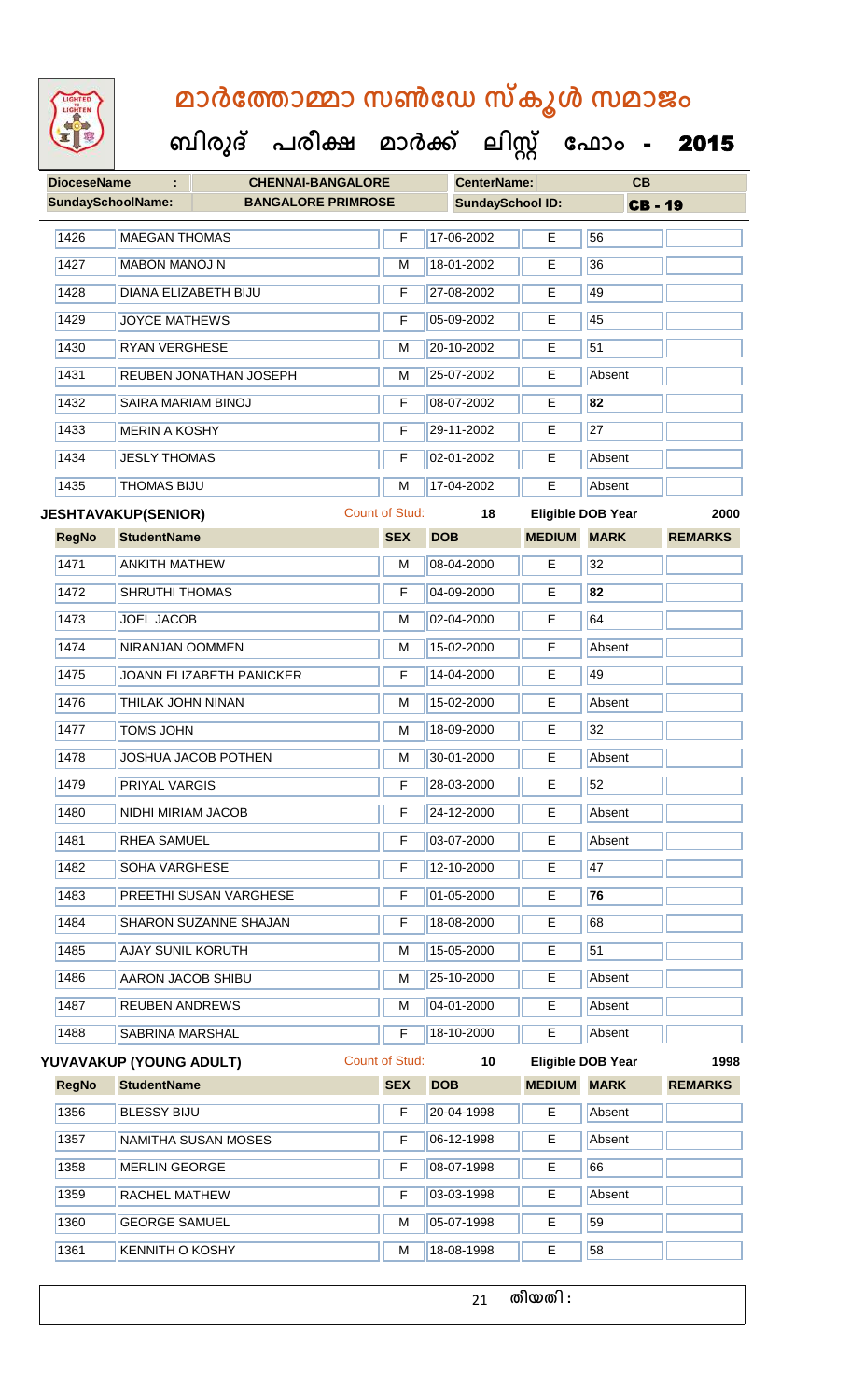**ബിരുദ് പരീക്ഷ മാര്ക് ക ലിസ്റ്റ ക ഫ ാോം** - 2015

| <b>DioceseName</b>       | ÷                        | <b>CHENNAI-BANGALORE</b>            |                       |            | CenterName:             |               | CB                |                |
|--------------------------|--------------------------|-------------------------------------|-----------------------|------------|-------------------------|---------------|-------------------|----------------|
| <b>SundaySchoolName:</b> |                          | <b>BANGALORE PRIMROSE</b>           |                       |            | <b>SundaySchool ID:</b> |               | <b>CB-19</b>      |                |
| 1362                     | <b>ABEL THOMAS</b>       |                                     | M                     |            | 13-11-1998              | E             | Absent            |                |
| 1363                     |                          | MELVIN KURIAN ABRAHAM               | M                     |            | 01-04-1998              | E             | 55                |                |
| 1364                     |                          | <b>MERVIN SHIBU GEORGE</b>          | М                     |            | 29-03-1998              | E.            | 38                |                |
| 1365                     | <b>MELANIE MARSHAL</b>   |                                     | F                     |            | 03-04-1998              | E             | 60                |                |
|                          |                          | <b>PROUDA SUNDAY SCHOOL (ADULT)</b> | <b>Count of Stud:</b> |            | 9                       |               | Eligible DOB Year | 1997           |
| <b>RegNo</b>             | <b>StudentName</b>       |                                     | <b>SEX</b>            | <b>DOB</b> |                         | <b>MEDIUM</b> | <b>MARK</b>       | <b>REMARKS</b> |
| 1138                     | <b>SUZANNE CHERIAN</b>   |                                     | F                     |            | 05-11-1997              | E             | 19                |                |
| 1139                     | <b>ELIZABETH MATHEW</b>  |                                     | F                     |            | 16-03-1997              | E             | Absent            |                |
| 1140                     | <b>JITHIN JOSE</b>       |                                     | M                     |            | 21-03-1997              | E             | Absent            |                |
| 1141                     |                          | <b>EDWIN EABIN MATHEW</b>           | M                     |            | 06-06-1997              | E             | Absent            |                |
| 1142                     |                          | <b>VARGHESE MANNAMPALLI</b>         | M                     |            | 02-09-1997              | E             | Absent            |                |
| 1143                     | <b>MELVIN GEORGE</b>     |                                     | M                     |            | 08-01-1997              | E             | Absent            |                |
| 1144                     |                          | <b>JOBINA MARIAM JOSEPH</b>         | F                     |            | 07-02-1997              | E             | 53                |                |
| 1145                     | <b>KEVIN JOHN THOMAS</b> |                                     | M                     |            | 02-08-1997              | E             | Absent            |                |
| 1146                     | <b>JERRY THOMAS</b>      |                                     | F                     |            | 28-11-1997              | E             | Absent            |                |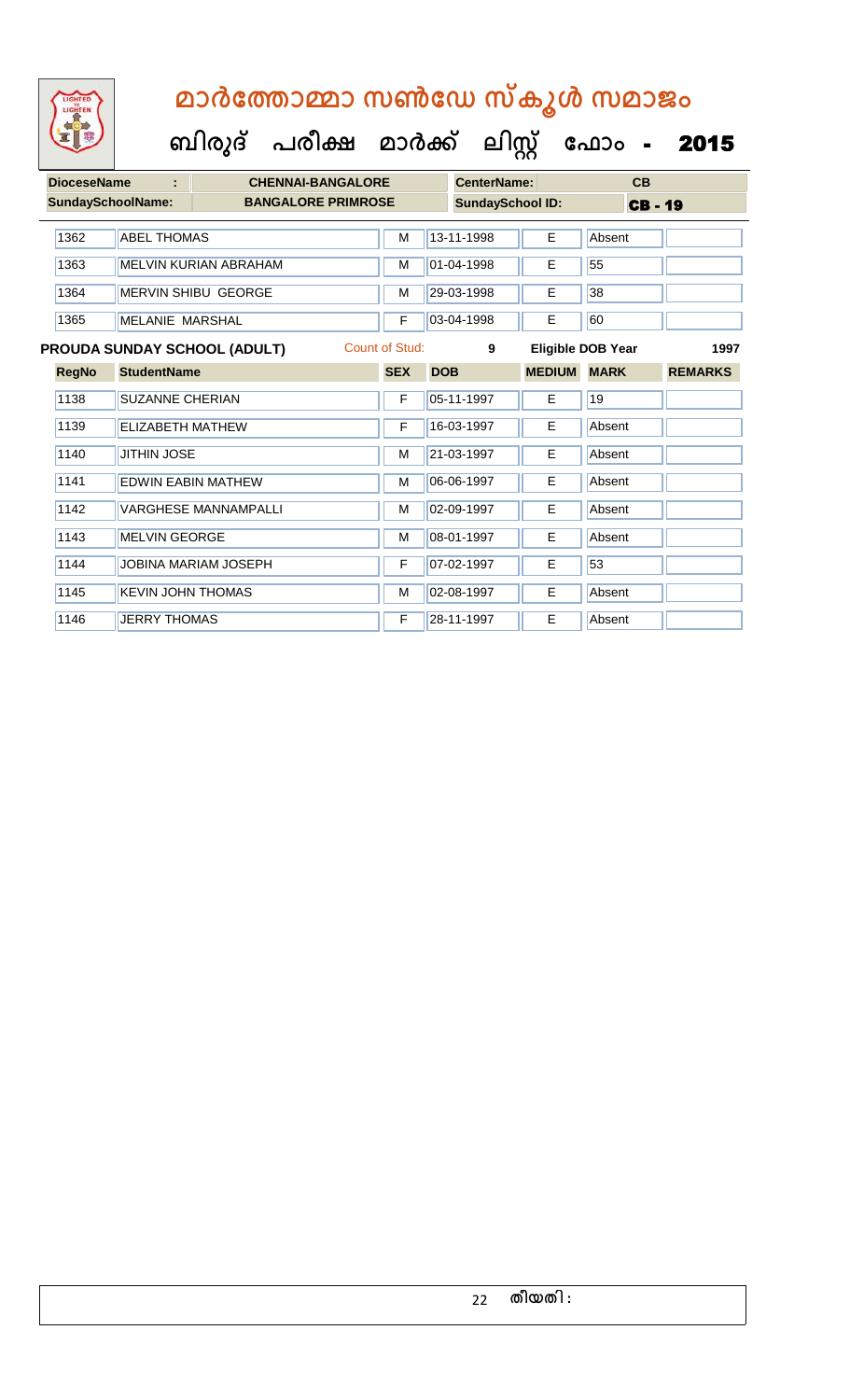**DioceseName : CHENNAI-BANGALORE CenterName: CB SundaySchoolName: AVADI ST.ANDREWS SundaySchool ID: CB - 20 ബിരുദ് പരീക്ഷ മാര്ക് ക ലിസ്റ്റ ക ഫ ാോം** - 2015 **RegNo StudentName SEX DOB MEDIUM MARK REMARKS KUMARAVAKUP (JUNIOR)** Count of Stud: **2 Eligible DOB Year 2004** 1415 JERIN PHILIP ABRAHAM M M 07-09-2004 E 29 1416 NEHA ELIZABETH JOHN F 12-04-2004 E 57 **RegNo StudentName SEX DOB MEDIUM MARK REMARKS MADHYAVAKUP(INTERMEDIATE)** Count of Stud: **3 Eligible DOB Year 2002** 1436 ALINA JACOB F 15-03-2002 E 37 1437 JASON MATHEW M M 10-02-2002 E 15 1438 SUMESH SANTHOSH M M 04-08-2002 E Absent **RegNo StudentName SEX DOB MEDIUM MARK REMARKS JESHTAVAKUP(SENIOR)** Count of Stud: **3 Eligible DOB Year 2000** 1489 NISHA JOHN F 03-06-2000 E 43 1490 RINU JACOB VARGHESE M M 11-09-2000 E Absent 1491 TINA SANU **F** 07-05-2000 **E** 53 **RegNo StudentName SEX DOB MEDIUM MARK REMARKS YUVAVAKUP (YOUNG ADULT)** Count of Stud: **1 Eligible DOB Year 1998** 1366 MANU TOM VARGHESE MANU TOM VARGHESE MANU TOM VARGHESE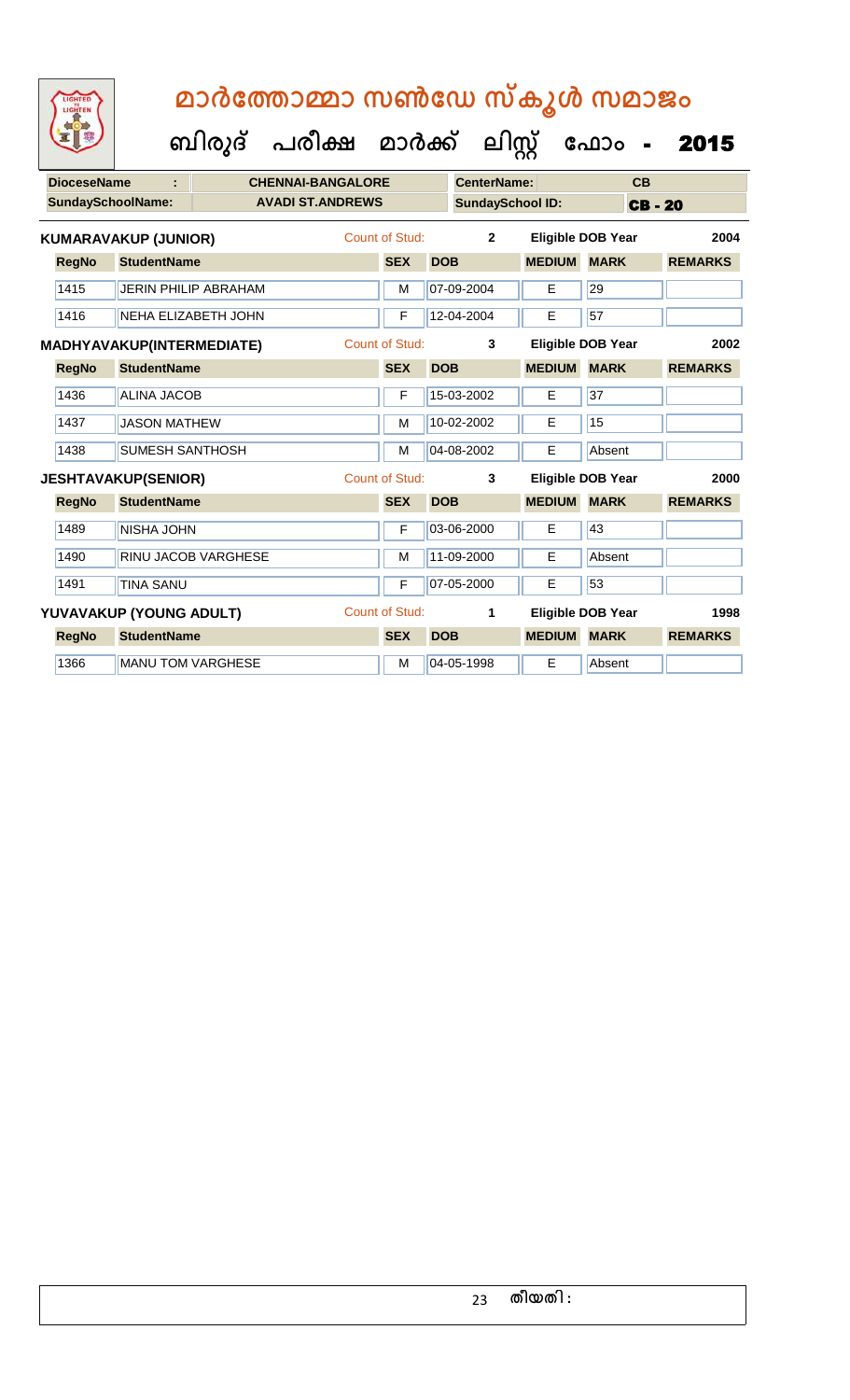# **ബിരുദ് പരീക്ഷ മാര്ക് ക ലിസ്റ്റ ക ഫ ാോം** - 2015  **മാര്കഫതാമ്മാ സണ്ഫേ സ്കൂള് സമാജോം**

| <b>DioceseName</b> | ÷                           | <b>CHENNAI-BANGALORE</b> |                |            | <b>CenterName:</b>      |                          |             | CB           |                |  |
|--------------------|-----------------------------|--------------------------|----------------|------------|-------------------------|--------------------------|-------------|--------------|----------------|--|
|                    | <b>SundaySchoolName:</b>    | <b>MANIPAL BETHEL</b>    |                |            | <b>SundaySchool ID:</b> |                          |             | <b>CB-21</b> |                |  |
|                    | <b>KUMARAVAKUP (JUNIOR)</b> |                          | Count of Stud: |            | $\overline{2}$          | <b>Eligible DOB Year</b> |             |              | 2004           |  |
| <b>RegNo</b>       | <b>StudentName</b>          |                          | <b>SEX</b>     | <b>DOB</b> |                         | <b>MEDIUM</b>            | <b>MARK</b> |              | <b>REMARKS</b> |  |
| 1417               | <b>NICE NINAN THOMAS</b>    |                          | M              |            | 05-09-2004              | Е                        | 79          |              |                |  |
| 1418               | <b>JEFF JACOB GEORGE</b>    |                          | M              |            | 23-10-2004              | E.                       | 88          |              |                |  |
|                    | MADHYAVAKUP(INTERMEDIATE)   |                          | Count of Stud: |            | 1                       | <b>Eligible DOB Year</b> |             |              | 2002           |  |
| <b>RegNo</b>       | <b>StudentName</b>          |                          | <b>SEX</b>     | <b>DOB</b> |                         | <b>MEDIUM</b>            | <b>MARK</b> |              | <b>REMARKS</b> |  |
| 1439               | <b>ADELIN BEN THOMAS</b>    |                          | F              |            | 19-01-2002              | E.                       | 75          |              |                |  |
|                    | <b>JESHTAVAKUP(SENIOR)</b>  |                          | Count of Stud: |            | $\mathbf{2}$            | Eligible DOB Year        |             |              | 2000           |  |
| <b>RegNo</b>       | <b>StudentName</b>          |                          | <b>SEX</b>     | <b>DOB</b> |                         | <b>MEDIUM</b>            | <b>MARK</b> |              | <b>REMARKS</b> |  |
| 1492               | <b>AMYLIN BEN THOMAS</b>    |                          | F              |            | 30-01-2000              | E.                       | 78          |              |                |  |
| 1493               | <b>SNEHA ELSA THOMAS</b>    |                          | F              |            | 22-09-2000              | E                        | 89          |              |                |  |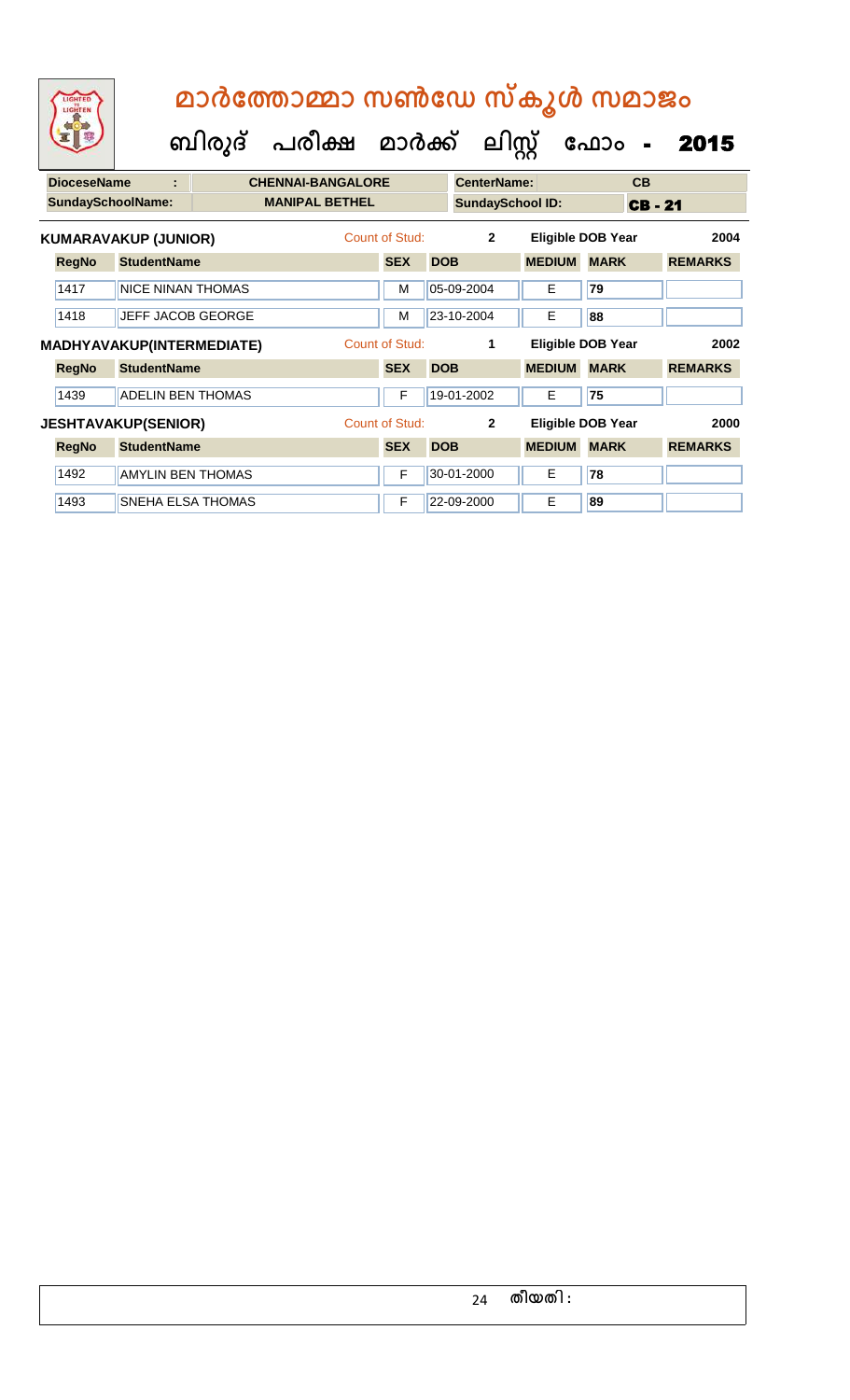| 92                 | ബിരുദ്<br>പരീക്ഷ                                         | മാർക്ക്               |                    | பிழ                     | ഫോം<br>$\blacksquare$    | 2015           |
|--------------------|----------------------------------------------------------|-----------------------|--------------------|-------------------------|--------------------------|----------------|
| <b>DioceseName</b> | <b>CHENNAI-BANGALORE</b>                                 |                       | <b>CenterName:</b> |                         | CB                       |                |
|                    | <b>SundaySchoolName:</b><br><b>MARTHAHALLY ST THOMAS</b> |                       |                    | <b>SundaySchool ID:</b> |                          | <b>CB-23</b>   |
|                    | <b>KUMARAVAKUP (JUNIOR)</b>                              | Count of Stud:        | 12                 |                         | <b>Eligible DOB Year</b> | 2004           |
| <b>RegNo</b>       | <b>StudentName</b>                                       | <b>SEX</b>            | <b>DOB</b>         | <b>MEDIUM</b>           | <b>MARK</b>              | <b>REMARKS</b> |
| 1419               | ABEL G SUBIN                                             | М                     | 02-05-2004         | Е                       | 79                       |                |
| 1420               | <b>CHRISTY MATHEWS DON</b>                               | M                     | 30-07-2004         | E.                      | 75                       |                |
| 1421               | <b>ANDREA SABU</b>                                       | F                     | 31-07-2004         | Е                       | 65                       |                |
| 1422               | <b>GLORIA SARA JOSEPH</b>                                | F                     | 28-05-2004         | Е                       | 47                       |                |
| 1423               | <b>KEREN CHRISTO</b>                                     | F                     | 08-10-2004         | E                       | 85                       |                |
| 1424               | JEFFRY GEORGE                                            | М                     | 07-02-2004         | Е                       | Absent                   |                |
| 1425               | <b>ANN SARA JOSEPH</b>                                   | F                     | 26-07-2004         | E                       | 87                       |                |
| 1426               | JOHAN GEORGE KOSHY                                       | M                     | 01-08-2004         | Е                       | 87                       |                |
| 1427               | <b>KYRA CHERIAN</b>                                      | F                     | 22-12-2004         | E                       | Absent                   |                |
| 1428               | <b>NITTY ICY SUNIL</b>                                   | F                     | 25-08-2004         | E                       | 77                       |                |
| 1429               | <b>ALVIN BEN GEORGE</b>                                  | M                     | 16-01-2004         | E                       | 76                       |                |
| 1430               | STEFIN GEORGE BINU                                       | M                     | 16-12-2004         | Е                       | Absent                   |                |
|                    | <b>MADHYAVAKUP(INTERMEDIATE)</b>                         | <b>Count of Stud:</b> | $\overline{7}$     |                         | <b>Eligible DOB Year</b> | 2002           |
| <b>RegNo</b>       | <b>StudentName</b>                                       | <b>SEX</b>            | <b>DOB</b>         | <b>MEDIUM</b>           | <b>MARK</b>              | <b>REMARKS</b> |
| 1440               | NISHA ELIZABETH RENJI                                    | F                     | 27-08-2002         | Е                       | 70                       |                |
| 1441               | <b>MERLIN ROY</b>                                        | F                     | 18-09-2002         | E                       | Absent                   |                |
| 1442               | <b>RIA MARIAM MATHEW</b>                                 | F                     | 28-12-2002         | E                       | 60                       |                |
| 1443               | LIS ANNA JIJU                                            | F                     | 28-06-2002         | Е                       | Absent                   |                |
| 1444               | <b>THOMAS BIJU</b>                                       | M                     | 17-04-2002         | E.                      | 56                       |                |
| 1445               | <b>JOB M KOSHY</b>                                       | M                     | 03-05-2002         | Е                       | 75                       |                |
| 1446               | RYONA JOJI GEORGE                                        | F                     | 05-11-2002         | E                       | Absent                   |                |
|                    | <b>JESHTAVAKUP(SENIOR)</b>                               | <b>Count of Stud:</b> | 4                  |                         | <b>Eligible DOB Year</b> | 2000           |
| <b>RegNo</b>       | <b>StudentName</b>                                       | <b>SEX</b>            | <b>DOB</b>         | <b>MEDIUM MARK</b>      |                          | <b>REMARKS</b> |
| 1494               | REUBEN GEORGE MATHEW                                     | M                     | 06-02-2000         | E                       | 75                       |                |
| 1495               | <b>ALLEN BEN PHILPOSE</b>                                | М                     | 26-09-2000         | E                       | Absent                   |                |
| 1496               | NIKITA ANN MATHEW                                        | F                     | 07-12-2000         | Е                       | 34                       |                |
| 1497               | <b>VIJAY WILSON</b>                                      | M                     | 28-12-2000         | E                       | Absent                   |                |
|                    | YUVAVAKUP (YOUNG ADULT)                                  | Count of Stud:        | $5\phantom{.0}$    |                         | <b>Eligible DOB Year</b> | 1998           |
| <b>RegNo</b>       | <b>StudentName</b>                                       | <b>SEX</b>            | <b>DOB</b>         | <b>MEDIUM</b>           | <b>MARK</b>              | <b>REMARKS</b> |
| 1367               | <b>JERIN TOM GEORGE</b>                                  | M                     | 24-09-1998         | E                       | Absent                   |                |
| 1368               | <b>ANISH OOMMEN MATHEW</b>                               | M                     | 27-07-1998         | Е                       | Absent                   |                |
| 1369               | <b>NEHA ELSA MATHEW</b>                                  | F                     | 21-07-1998         | E                       | 20                       |                |
| 1370               | <b>MARIAM VARKEY</b>                                     | F                     | 06-06-1998         | E                       | 32                       |                |
| 1371               | SHERIN SAJO                                              | F                     | 31-05-1998         | E                       | Absent                   |                |
|                    |                                                          |                       |                    |                         |                          |                |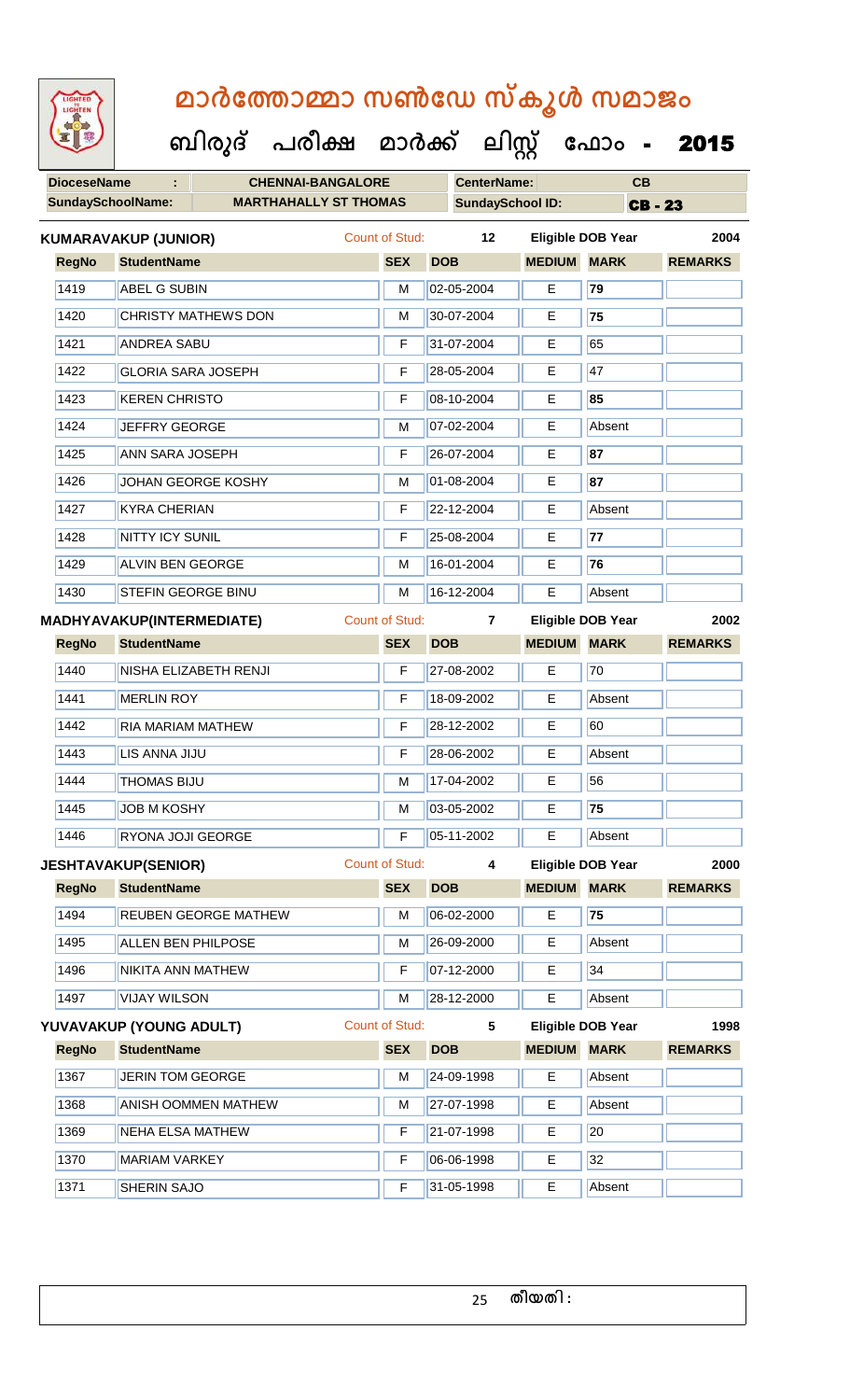| LIGHTED<br>LIGHTEN       |                             |                      | മാർത്തോമ്മാ സൺഡേ സ്കൂൾ സമാജം<br>ബിരുദ് പരീക്ഷ മാർക്ക് |                       |            | ലിസ്റ്റ്                |                          | ഫോം         | $\blacksquare$ | 2015           |
|--------------------------|-----------------------------|----------------------|-------------------------------------------------------|-----------------------|------------|-------------------------|--------------------------|-------------|----------------|----------------|
| <b>DioceseName</b>       | t                           |                      | <b>CHENNAI-BANGALORE</b>                              |                       |            | <b>CenterName:</b>      |                          |             | CB             |                |
| <b>SundaySchoolName:</b> |                             |                      | <b>TRICHY ST THOMAS</b>                               |                       |            | <b>SundaySchool ID:</b> |                          |             | <b>CB-24</b>   |                |
|                          | <b>KUMARAVAKUP (JUNIOR)</b> |                      |                                                       | <b>Count of Stud:</b> |            | 1                       | <b>Eligible DOB Year</b> |             |                | 2004           |
| <b>RegNo</b>             | <b>StudentName</b>          |                      |                                                       | <b>SEX</b>            | <b>DOB</b> |                         | <b>MEDIUM</b>            | <b>MARK</b> |                | <b>REMARKS</b> |
| 1431                     |                             | NEETHU MARIYAM DEEPU |                                                       | F                     |            | 10-08-2004              | E                        | Absent      |                |                |
|                          | MADHYAVAKUP(INTERMEDIATE)   |                      |                                                       | Count of Stud:        |            | $\overline{2}$          | <b>Eligible DOB Year</b> |             |                | 2002           |
| <b>RegNo</b>             | <b>StudentName</b>          |                      |                                                       | <b>SEX</b>            | <b>DOB</b> |                         | <b>MEDIUM</b>            | <b>MARK</b> |                | <b>REMARKS</b> |
| 1447                     | <b>DAREN SAMUEL SIBE</b>    |                      |                                                       | M                     |            | 05-09-2002              | Е                        | 38          |                |                |
| 1448                     | <b>MERLYN TITUS</b>         |                      |                                                       | F                     |            | 17-03-2002              | E                        | 48          |                |                |
|                          | <b>JESHTAVAKUP(SENIOR)</b>  |                      |                                                       | <b>Count of Stud:</b> |            | 1                       | <b>Eligible DOB Year</b> |             |                | 2000           |
| <b>RegNo</b>             | <b>StudentName</b>          |                      |                                                       | <b>SEX</b>            | <b>DOB</b> |                         | <b>MEDIUM</b>            | <b>MARK</b> |                | <b>REMARKS</b> |
| 1498                     | <b>JESSITTA JOJI</b>        |                      |                                                       | F                     |            | 04-08-2000              | E                        | 71          |                |                |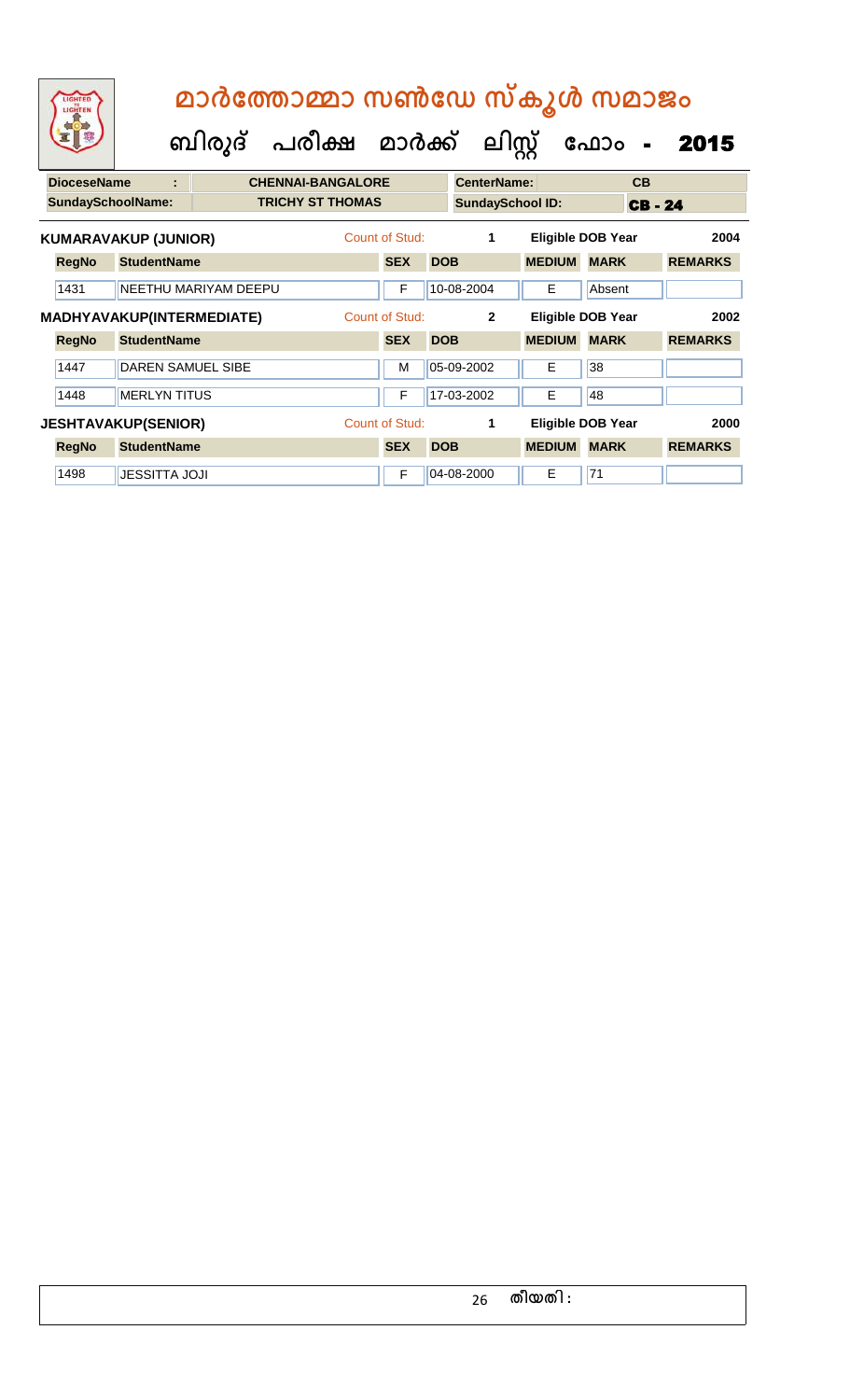| LIGHTED<br>LIGHTEN       |                                  | മാർത്തോമ്മാ സൺഡേ സ്കൂൾ സമാജം         |                       |                |                         |                          |              |                     |
|--------------------------|----------------------------------|--------------------------------------|-----------------------|----------------|-------------------------|--------------------------|--------------|---------------------|
|                          |                                  | ബിരുദ് പരീക്ഷ മാർക്ക് ലിസ്റ്റ് ഫോം - |                       |                |                         |                          |              | 2015                |
| <b>DioceseName</b>       |                                  | <b>CHENNAI-BANGALORE</b>             |                       |                | <b>CenterName:</b>      |                          | CB           |                     |
| <b>SundaySchoolName:</b> |                                  | <b>BANGALORE EAST</b>                |                       |                | <b>SundaySchool ID:</b> |                          | <b>CB-27</b> |                     |
|                          | <b>KUMARAVAKUP (JUNIOR)</b>      |                                      | <b>Count of Stud:</b> |                | 10                      | <b>Eligible DOB Year</b> |              | 2004                |
| <b>RegNo</b>             | <b>StudentName</b>               |                                      | <b>SEX</b>            | <b>DOB</b>     | <b>MEDIUM</b>           | <b>MARK</b>              |              | <b>REMARKS</b>      |
| 1432                     | <b>NIKHIL T NAINAN</b>           |                                      | М                     | 16-05-2004     | Е                       | Absent                   |              |                     |
| 1433                     | <b>THOMAS SAMUEL</b>             |                                      | M                     | 04-03-2004     | Е                       | 44                       |              |                     |
| 1434                     | <b>ROSHAN JOSE</b>               |                                      | м                     | 21-11-2004     | Е                       | Absent                   |              |                     |
| 1435                     | <b>SARAH KURIAN</b>              |                                      | F                     | 09-11-2004     | E                       | Absent                   |              |                     |
| 1436                     | <b>JERUSHA JOSHUA</b>            |                                      | F                     | 20-01-2004     | E                       | 27                       |              |                     |
| 1437                     | <b>ACSANTA RENY</b>              |                                      | F                     | 04-04-2004     | E                       | Absent                   |              |                     |
| 1438                     | <b>REYNA MARIA THOMAS</b>        |                                      | F                     | 03-04-2004     | Е                       | Absent                   |              |                     |
| 1439                     | <b>JOEL BINU PHILIP</b>          |                                      | м                     | 23-03-2004     | E                       | 41                       |              |                     |
| 1440                     | <b>ANGELIN RAJU</b>              |                                      | F                     | 12-01-2004     | Е                       | Absent                   |              |                     |
| 1441                     | <b>AVEW MINU THOMAS</b>          |                                      | F                     | 02-02-2004     | Е                       | Absent                   |              |                     |
|                          | <b>MADHYAVAKUP(INTERMEDIATE)</b> |                                      | <b>Count of Stud:</b> |                | $\mathbf{2}$            | <b>Eligible DOB Year</b> |              | 2002                |
| <b>RegNo</b>             | <b>StudentName</b>               |                                      | <b>SEX</b>            | <b>DOB</b>     | <b>MEDIUM</b>           | <b>MARK</b>              |              | <b>REMARKS</b>      |
| 1449                     | <b>NIDHI SAMUEL</b>              |                                      | F                     | 27-02-2002     | E                       | 37                       |              |                     |
| 1450                     | DIA JOY                          |                                      | F                     | 20-08-2002     | E                       | Absent                   |              |                     |
|                          | <b>JESHTAVAKUP(SENIOR)</b>       |                                      | <b>Count of Stud:</b> |                | 4                       | <b>Eligible DOB Year</b> |              | 2000                |
| <b>RegNo</b>             | <b>StudentName</b>               |                                      | <b>SEX</b>            | <b>DOB</b>     |                         | <b>MEDIUM MARK</b>       |              | <b>REMARKS</b>      |
| 1499                     | <b>CAROL JAYAN PHILIP</b>        |                                      | м                     | 22-05-2000     | Е                       | Absent                   |              |                     |
| 1500                     | DERIN C JOHNY                    |                                      | M                     | 29-05-2000     | E                       | Absent                   |              |                     |
| 1501                     | REBEKAH ALEXANDER                |                                      | F                     | 11-08-2000     | E                       | Absent                   |              |                     |
| 1502                     | <b>REUBEN SAJI</b>               |                                      | м                     | 23-12-2000     | E.                      | Absent                   |              |                     |
|                          | YUVAVAKUP (YOUNG ADULT)          |                                      | Count of Stud:        |                | 4                       | <b>Eligible DOB Year</b> |              | 1998                |
|                          | Dealls Chidenthoma               |                                      |                       | <b>CEV DOD</b> |                         |                          |              | MEDIUM MADY DEMADYS |

| <b>RegNo</b>   | <b>StudentName</b>        | <b>SEX</b> | <b>DOB</b> | <b>MEDIUM</b> | <b>MARK</b> | <b>REMARKS</b> |
|----------------|---------------------------|------------|------------|---------------|-------------|----------------|
| 10             | <b>EBEN SAM JOSE</b>      | м          | 20-09-1997 | Е             | Absent      |                |
| 10             | <b>MATHAN SAM JOSE</b>    | M          | 07-09-1997 | Е             | Absent      |                |
| $\overline{0}$ | NIKHIL PAUL VARGHESE      | M          | 16-03-1999 | M             | Absent      |                |
| 1372           | <b>MEKHA SUSAN THOMAS</b> | F          | 19-12-1998 | Е             | Absent      |                |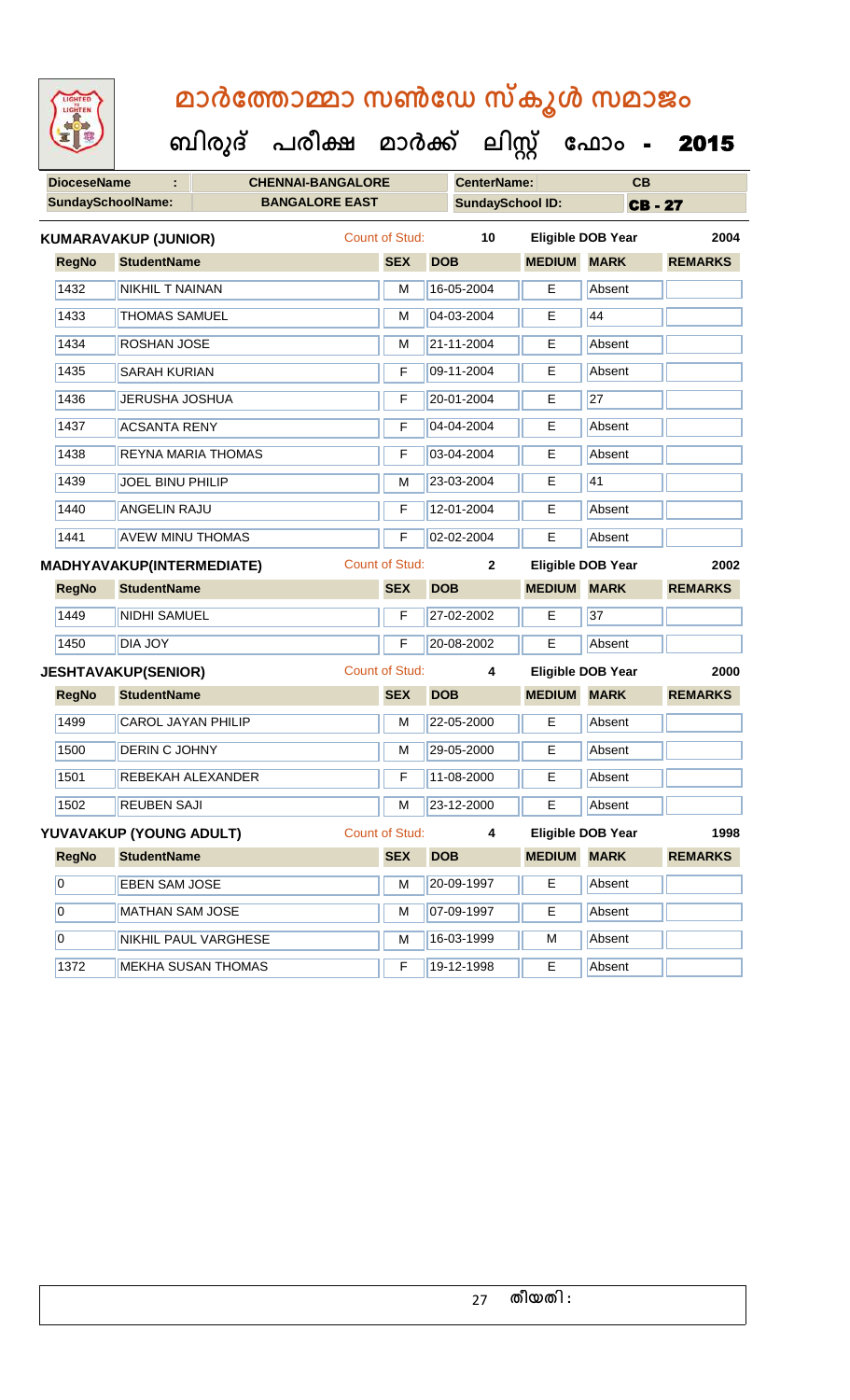**ബിരുദ് പരീക്ഷ മാര്ക് ക ലിസ്റ്റ ക ഫ ാോം** - 2015

| <b>DioceseName</b> |                                  |                               | <b>CHENNAI-BANGALORE</b> |                       |            | <b>CenterName:</b>      |               | CВ                       |                |      |
|--------------------|----------------------------------|-------------------------------|--------------------------|-----------------------|------------|-------------------------|---------------|--------------------------|----------------|------|
|                    | <b>SundaySchoolName:</b>         |                               | <b>ADAYAR</b>            |                       |            | <b>SundaySchool ID:</b> |               |                          | <b>CB-32</b>   |      |
|                    | <b>KUMARAVAKUP (JUNIOR)</b>      |                               |                          | <b>Count of Stud:</b> |            | $\overline{2}$          |               | <b>Eligible DOB Year</b> |                | 2004 |
| <b>RegNo</b>       | <b>StudentName</b>               |                               |                          | <b>SEX</b>            | <b>DOB</b> |                         | <b>MEDIUM</b> | <b>MARK</b>              | <b>REMARKS</b> |      |
| 1442               |                                  | <b>ABHISHEK PHILIP MATHEW</b> |                          | M                     |            | 07-09-2004              | E             | 58                       |                |      |
| 1443               | <b>JOANN MATHEWS</b>             |                               |                          | F                     |            | 24-06-2004              | Е             | 79                       |                |      |
|                    | <b>MADHYAVAKUP(INTERMEDIATE)</b> |                               |                          | <b>Count of Stud:</b> |            | 4                       |               | <b>Eligible DOB Year</b> |                | 2002 |
| <b>RegNo</b>       | <b>StudentName</b>               |                               |                          | <b>SEX</b>            | <b>DOB</b> |                         | <b>MEDIUM</b> | <b>MARK</b>              | <b>REMARKS</b> |      |
| 1451               |                                  | <b>KEVIN CHACKO BOBBY</b>     |                          | M                     |            | 11-04-2002              | E             | 75                       |                |      |
| 1452               | <b>LEANN JAMES</b>               |                               |                          | F                     |            | 07-07-2002              | E             | 51                       |                |      |
| 1453               | <b>MATHEW KJ</b>                 |                               |                          | M                     |            | 29-10-2002              | E             | Absent                   |                |      |
| 1454               | <b>NEHA SUSAN KURIAN</b>         |                               |                          | F                     |            | 05-09-2002              | E             | 69                       |                |      |
|                    | <b>JESHTAVAKUP(SENIOR)</b>       |                               |                          | <b>Count of Stud:</b> |            | 3                       |               | <b>Eligible DOB Year</b> |                | 2000 |
| <b>RegNo</b>       | <b>StudentName</b>               |                               |                          | <b>SEX</b>            | <b>DOB</b> |                         | <b>MEDIUM</b> | <b>MARK</b>              | <b>REMARKS</b> |      |
| 1503               | <b>THOMAS MATHEW</b>             |                               |                          | М                     |            | 10-08-2000              | Е             | Absent                   |                |      |
| 1504               | <b>NOEL ABY PHILIP</b>           |                               |                          | M                     |            | 10-03-2000              | E             | 45                       |                |      |
| 1505               | JOSHUA JOHN JACOB                |                               |                          | M                     |            | 16-05-2000              | E             | Absent                   |                |      |
|                    | YUVAVAKUP (YOUNG ADULT)          |                               |                          | <b>Count of Stud:</b> |            | 1                       |               | <b>Eligible DOB Year</b> |                | 1998 |
| <b>RegNo</b>       | <b>StudentName</b>               |                               |                          | <b>SEX</b>            | <b>DOB</b> |                         | <b>MEDIUM</b> | <b>MARK</b>              | <b>REMARKS</b> |      |
| 1373               | <b>CHRISTINA CIBI</b>            |                               |                          | F                     |            | 26-05-1998              | Е             | 69                       |                |      |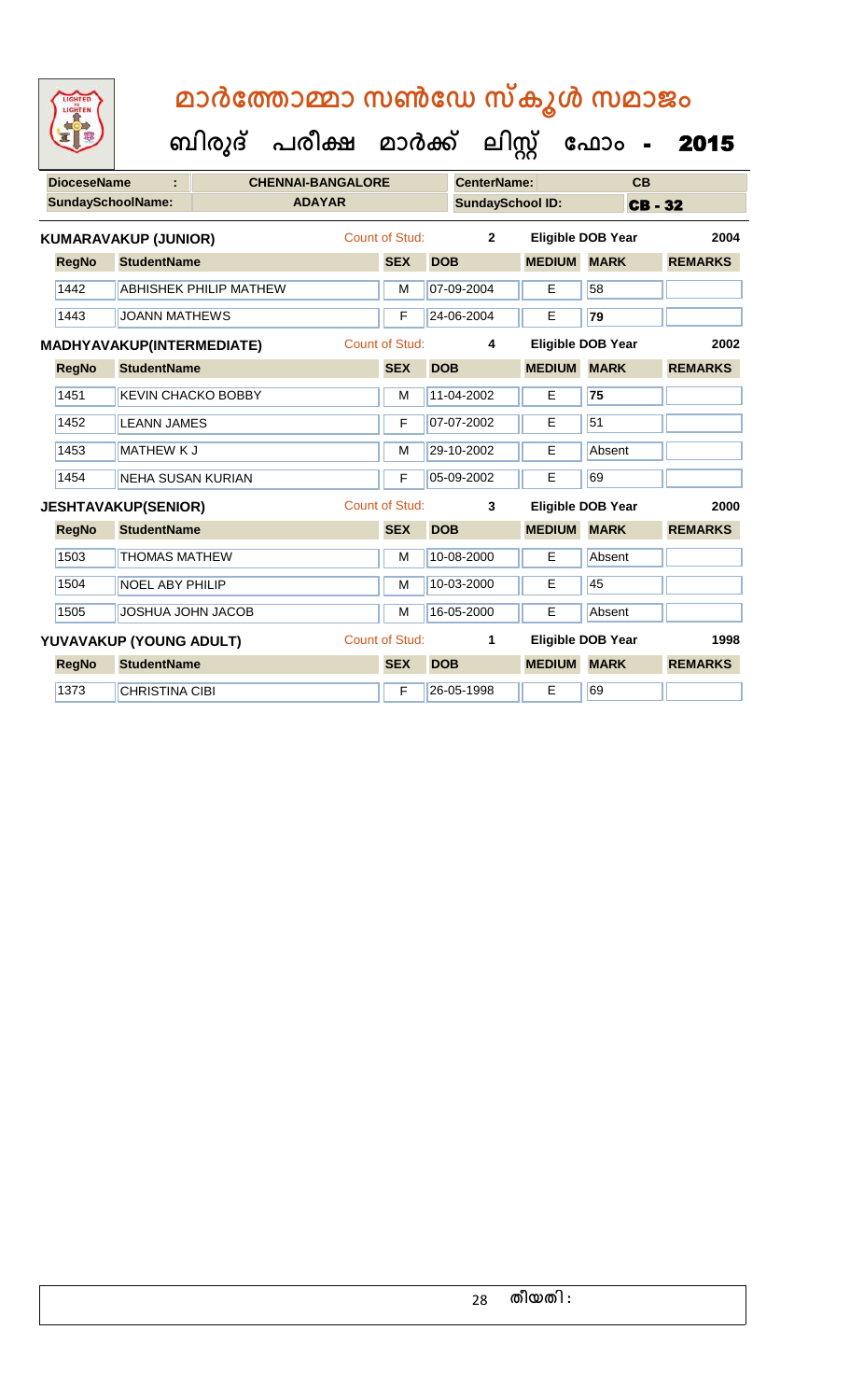| LIGHTED<br>LIGHTEN       | മാർത്തോമ്മാ സൺഡേ സ്കൂൾ സമാജം         |                       |                         |               |                          |                |
|--------------------------|--------------------------------------|-----------------------|-------------------------|---------------|--------------------------|----------------|
|                          | ബിരുദ് പരീക്ഷ മാർക്ക് ലിസ്റ്റ് ഫോം - |                       |                         |               |                          | 2015           |
| <b>DioceseName</b>       | <b>CHENNAI-BANGALORE</b>             |                       | <b>CenterName:</b>      |               | CB                       |                |
| <b>SundaySchoolName:</b> | <b>KORAMANGALA ST STEPHENS</b>       |                       | <b>SundaySchool ID:</b> |               |                          | <b>CB-35</b>   |
|                          | <b>KUMARAVAKUP (JUNIOR)</b>          | Count of Stud:        | 12                      |               | <b>Eligible DOB Year</b> | 2004           |
| <b>RegNo</b>             | <b>StudentName</b>                   | <b>SEX</b>            | <b>DOB</b>              | <b>MEDIUM</b> | <b>MARK</b>              | <b>REMARKS</b> |
| 1444                     | <b>AEVIN SAM MATHEW</b>              | М                     | 15-02-2004              | E             | 21                       |                |
| 1445                     | <b>AKSA KURIAN</b>                   | F                     | 23-09-2004              | E             | 36                       |                |
| 1446                     | CHINUE SUSAN ABRAHAM                 | F                     | 28-01-2004              | E             | 49                       |                |
| 1447                     | JANE SARA GEORGE                     | F                     | 23-09-2004              | Е             | Absent                   |                |
| 1448                     | <b>JOEL ABRAHAM THOPPIL</b>          | M                     | 30-06-2004              | Е             | 59                       |                |
| 1449                     | <b>JOHAN BIJU</b>                    | М                     | 21-12-2004              | E             | 78                       |                |
| 1450                     | <b>KEVIN MATHEW VARGHESE</b>         | M                     | 24-09-2004              | Е             | 41                       |                |
| 1451                     | NATHAN MATHEW PAUL                   | M                     | 31-08-2004              | Е             | 61                       |                |
| 1452                     | JOYAL JOSEPH JOHN                    | М                     | 26-08-2004              | E             | 39                       |                |
| 1453                     | <b>RUBEN KOSHY BIJU</b>              | М                     | 26-08-2004              | Е             | 70                       |                |
| 1454                     | <b>SARA ELIZA BIJU</b>               | F                     | 05-10-2004              | E.            | Absent                   |                |
| 1455                     | ELITA ELIZABETH JOE                  | F                     | 19-07-2004              | E             | 65                       |                |
|                          | <b>MADHYAVAKUP(INTERMEDIATE)</b>     | <b>Count of Stud:</b> | 5                       |               | <b>Eligible DOB Year</b> | 2002           |
| <b>RegNo</b>             | <b>StudentName</b>                   | <b>SEX</b>            | <b>DOB</b>              | <b>MEDIUM</b> | <b>MARK</b>              | <b>REMARKS</b> |
| 1455                     | <b>AARON M ABRAHAM</b>               | М                     | 10-06-2002              | Е             | Absent                   |                |
| 1456                     | ALICE SUSY ALEX                      | F                     | 14-11-2002              | Е             | Absent                   |                |
| 1457                     | JERUSHA ACHU MATHEW                  | F                     | 01-05-2002              | E             | 29                       |                |
| 1458                     | ROHAN CHERIAN                        | M                     | 01-08-2002              | Е             | Absent                   |                |
| 1459                     | ROHIT ALEX                           | M                     | 12-07-2002              | E.            | Absent                   |                |
|                          | <b>JESHTAVAKUP(SENIOR)</b>           | Count of Stud:        | 3                       |               | <b>Eligible DOB Year</b> | 2000           |
| <b>RegNo</b>             | <b>StudentName</b>                   | <b>SEX</b>            | <b>DOB</b>              | <b>MEDIUM</b> | <b>MARK</b>              | <b>REMARKS</b> |
| 1506                     | <b>AKHIL T SAM</b>                   | M                     | 11-06-2000              | E             | Absent                   |                |
| 1507                     | JOEL GEORGE ALEX                     | М                     | 22-02-2000              | E             | Absent                   |                |
| 1508                     | JONATHAN TONY JOHN                   | M                     | 04-10-2000              | E             | 29                       |                |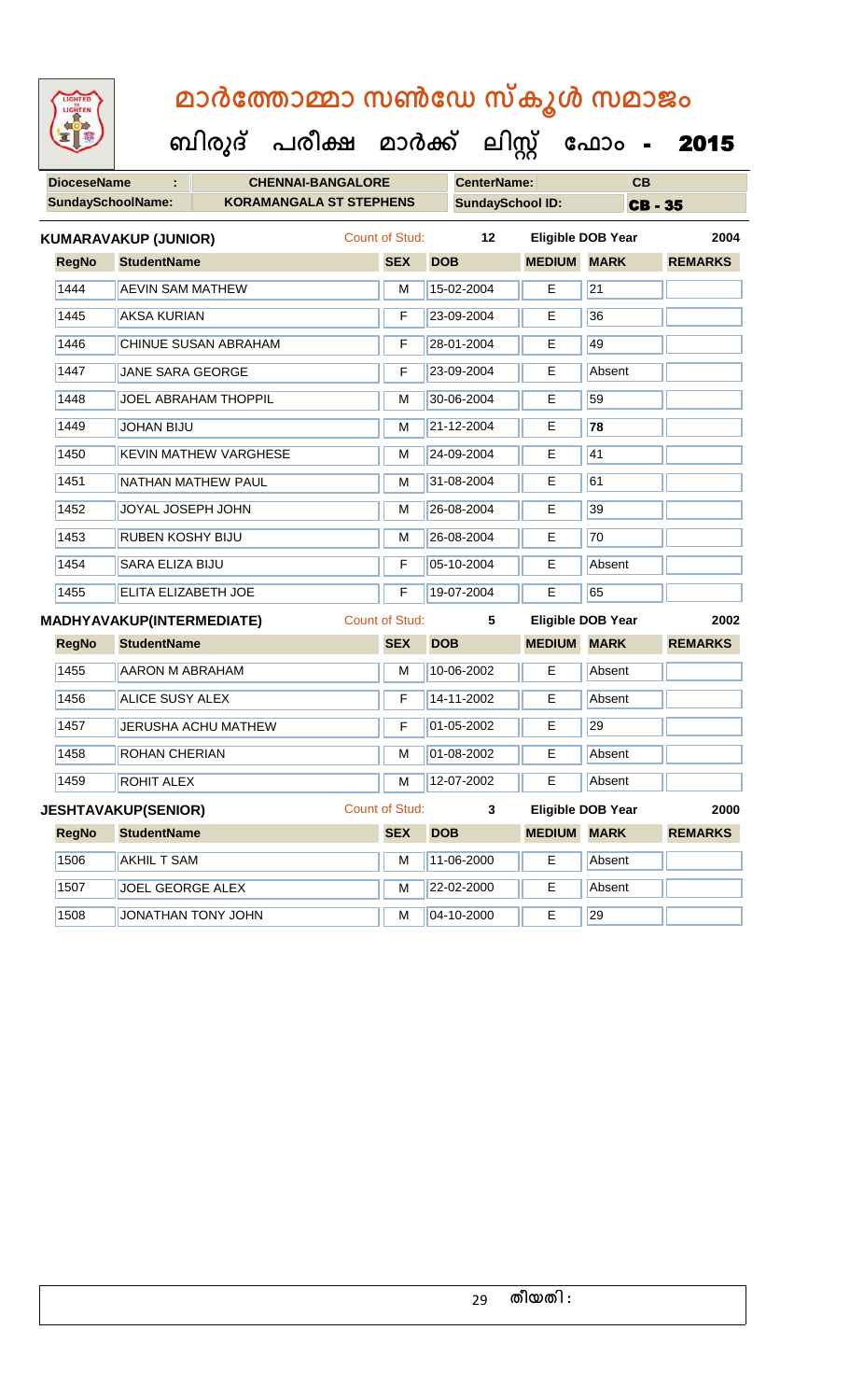**DioceseName : CHENNAI-BANGALORE CenterName: CB SundaySchoolName: SECUNDERABAD SundaySchool ID: CB - 36 ബിരുദ് പരീക്ഷ മാര്ക് ക ലിസ്റ്റ ക ഫ ാോം** - 2015 **RegNo StudentName SEX DOB MEDIUM MARK REMARKS KUMARAVAKUP (JUNIOR)** Count of Stud: **10 Eligible DOB Year 2004** 1456 AARON BIJU M 24-03-2004 E 33 1457 JOEL VARGHESE M 10-02-2004 E 67 1458 AKASH JOHNSON M 10-04-2004 E 53 1459 ELIJAH ALEXANDER M 19-11-2004 E Absent 1460 JJITTO VARGHESE OOMMEN M 11-03-2004 E 38 1461 GODWIN GEORGE GIGI M 31-05-2004 E 18 1462 SHERIN MARY JOSEPH F 28-01-2004 E **76** 1463 ANGEL ANNA BENNY F 09-09-2004 E 35 1464 SANDRA P JOY F 08-03-2004 E Absent 1465 RACHEL JESUDAS F 18-08-2004 E 45 **RegNo StudentName SEX DOB MEDIUM MARK REMARKS MADHYAVAKUP(INTERMEDIATE)** Count of Stud: **11 Eligible DOB Year 2002** 1460 JOEL PHILIP MATHEW M 15-06-2002 E Absent 1461 SUBIN BABU M 19-01-2002 E 68 1462 ROHIT SUNNY M 25-08-2002 E 63 1463 REUBEN BINU CHERIAN M M 04-05-2002 E 70 1464 JUSTIN V JOSE M 15-01-2002 E 51 1465 ASHIN THOMAS LINSON M M 01-05-2002 E Absent 1466 JOSHIN GEORGE M 01-03-2002 E **88** 1467 LESLIE GEORGE THOMAS M 15-10-2002 E 60 1468 ELENA THOMAS F 15-06-2002 E 35 1469 PRIYA P JOHN F 12-04-2002 E Absent 1470 SOPHIA VARGHESE F 721-08-2002 E 54 **RegNo StudentName SEX DOB MEDIUM MARK REMARKS JESHTAVAKUP(SENIOR)** Count of Stud: **7 Eligible DOB Year 2000** 1509 ROHAN SUNNY M M 30-04-2000 E 46 1510 SHARON MARY EAPEN F 24-01-2000 E 56 1511 SARA SHAJEE THOMAS F 22-03-2000 E Absent 1512 SINI S SAM F 27-01-2000 E Absent 1513 DAYA SHANTI F 22-12-2000 E 18

1515 SHARON S MATHEW F 21-07-2000 E 31 **RegNo StudentName SEX DOB MEDIUM MARK REMARKS YUVAVAKUP (YOUNG ADULT)** Count of Stud: **6 Eligible DOB Year 1998** 1374 REJOY ABI CHERYAN M 15-10-1998 E 57 1375 RYAN THECKEL THOMAS M 15-09-1998 E 49

1514 SNEHA P JOY F 13-11-2000 E Absent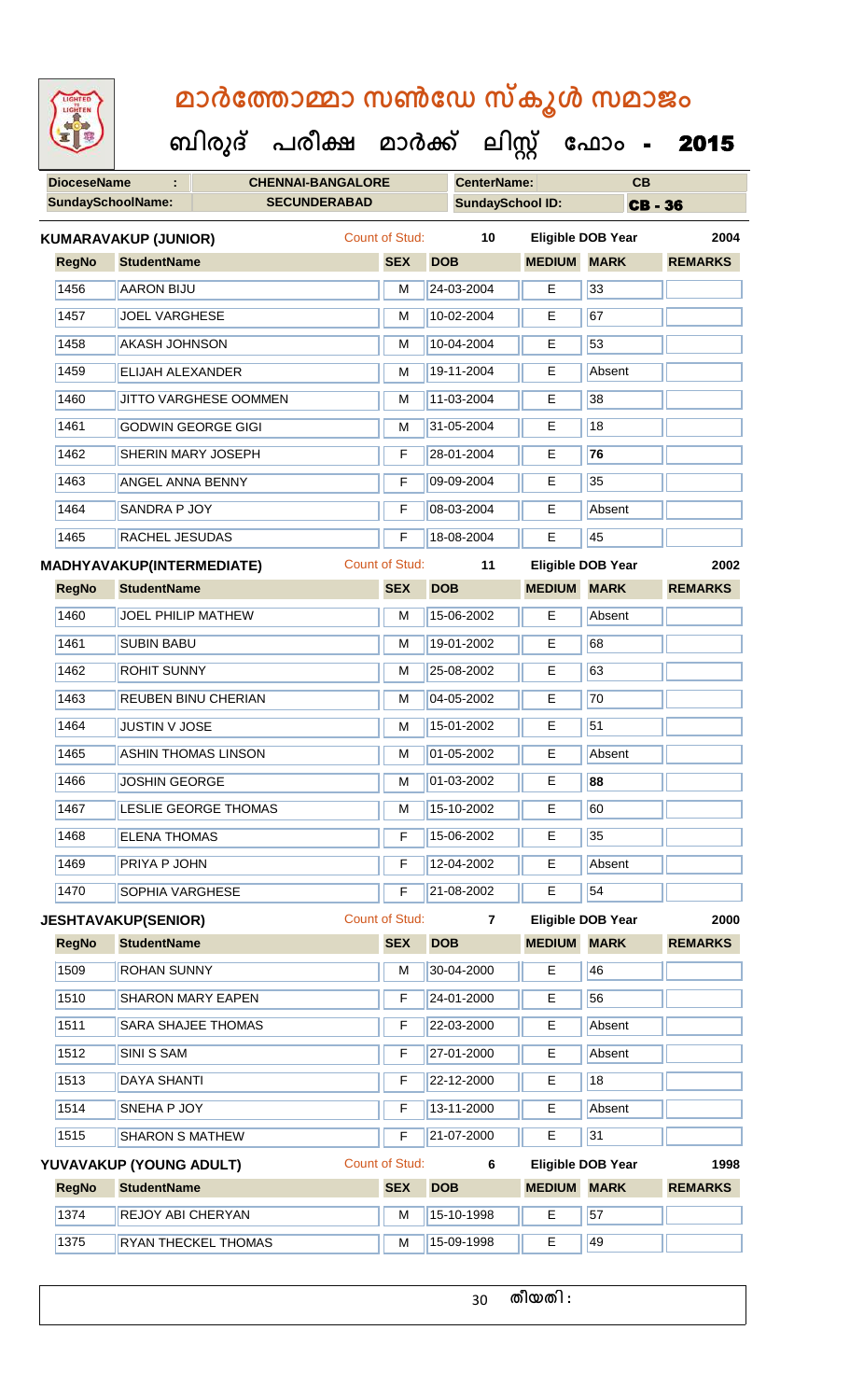### **ബിരുദ് പരീക്ഷ മാര്ക്**

**ക ലിസ്റ്റ**

**ക ഫ ാോം** - 2015

**DioceseName : CHENNAI-BANGALORE CenterName: CB** SundaySchoolName: **SECUNDERABAD SundaySchool ID:** CB - 36 1376 RAJAT JOHN JACOB M 19-07-1998 E Absent 1377 DEEPTHI BABU F 06-03-1998 E 49 1378 | TINA SUSAN JACOB | F | 11-07-1998 | E | Absent 1379 PRINCY S AJIT **F 08-12-1998** E Absent **PROUDA SUNDAY SCHOOL (ADULT)** Count of Stud: **3 Eligible DOB Year 1997**

| <b>RegNo</b> | <b>StudentName</b>       | <b>SEX</b> | <b>DOB</b>    | <b>MEDIUM</b> | <b>MARK</b> | <b>REMARKS</b> |
|--------------|--------------------------|------------|---------------|---------------|-------------|----------------|
| 1147         | ALLEN MATHEWS SHIBU      | М          | 09-07-1997    |               | 53          |                |
| 1148         | <b>AKITHA MARY KOSHY</b> |            | $ 21-09-1997$ |               | 148         |                |
| 1149         | <b>MERIN SARA NINAN</b>  |            | 15-03-1997    |               | 45          |                |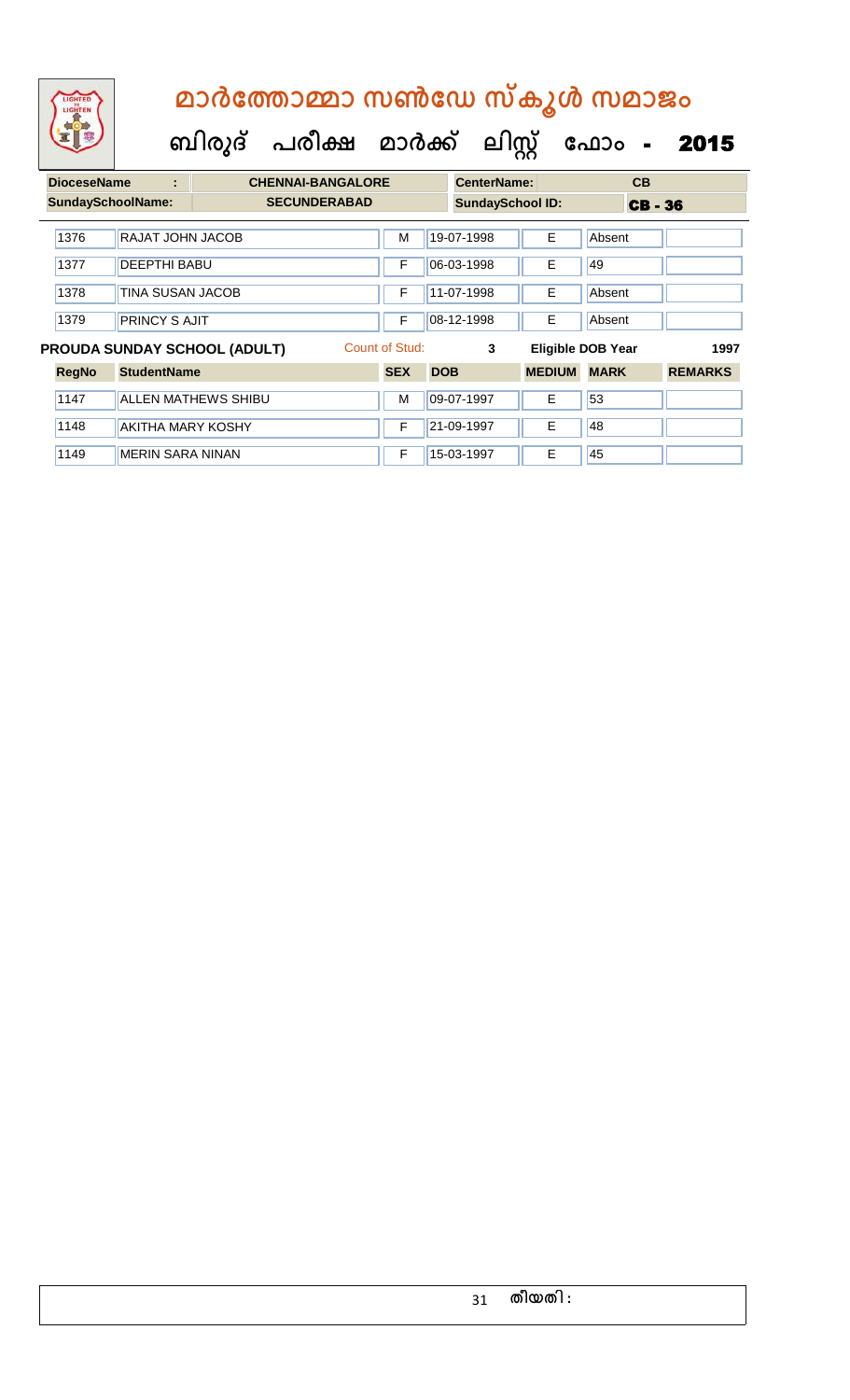| LIGHTED<br>LIGHTEN | മാർത്തോമ്മാ സൺഡേ സ്കൂൾ സമാജം<br>ബിരുദ് പരീക്ഷ മാർക്ക് ലിസ്റ്റ് ഫോം - |                       |                         |               |                          | 2015           |
|--------------------|----------------------------------------------------------------------|-----------------------|-------------------------|---------------|--------------------------|----------------|
| <b>DioceseName</b> | <b>CHENNAI-BANGALORE</b>                                             |                       | <b>CenterName:</b>      |               | CB                       |                |
|                    | <b>KAMANAHALLY</b><br><b>SundaySchoolName:</b>                       |                       | <b>SundaySchool ID:</b> |               |                          | <b>CB-38</b>   |
|                    | <b>KUMARAVAKUP (JUNIOR)</b>                                          | Count of Stud:        | 5                       |               | Eligible DOB Year        | 2004           |
| <b>RegNo</b>       | <b>StudentName</b>                                                   | <b>SEX</b>            | <b>DOB</b>              | <b>MEDIUM</b> | <b>MARK</b>              | <b>REMARKS</b> |
| 1466               | LYDIA ANN ABRAHAM                                                    | F                     | 04-10-2004              | E             | 72                       |                |
| 1467               | LEYA BIJU GEORGE                                                     | F                     | 21-04-2004              | Е             | 46                       |                |
| 1468               | <b>MERLIN SUNU</b>                                                   | F                     | 08-10-2004              | E             | Absent                   |                |
| 1469               | <b>JOEL BINU PHILIP</b>                                              | м                     | 22-03-2004              | Е             | Absent                   |                |
| 1470               | <b>FZEKIEL GEORGE TITUS</b>                                          | М                     | 01-05-2004              | Е             | 59                       |                |
|                    | MADHYAVAKUP(INTERMEDIATE)                                            | Count of Stud:        | $\mathbf{2}$            |               | <b>Eligible DOB Year</b> | 2002           |
| <b>RegNo</b>       | <b>StudentName</b>                                                   | <b>SEX</b>            | <b>DOB</b>              | <b>MEDIUM</b> | <b>MARK</b>              | <b>REMARKS</b> |
| 1471               | JOHANN JOSEPH MATHEW                                                 | м                     | 19-12-2002              | Е             | 37                       |                |
| 1472               | <b>AKHIL MATHEW</b>                                                  | м                     | 12-04-2002              | Е             | 45                       |                |
|                    | <b>JESHTAVAKUP(SENIOR)</b>                                           | <b>Count of Stud:</b> | 6                       |               | Eligible DOB Year        | 2000           |
| <b>RegNo</b>       | <b>StudentName</b>                                                   | <b>SEX</b>            | <b>DOB</b>              | <b>MEDIUM</b> | <b>MARK</b>              | <b>REMARKS</b> |
| 1516               | <b>ALEN MATHEW</b>                                                   | м                     | 27-06-2000              | E             | 49                       |                |
| 1517               | <b>DIVYA SARAH VARGHESE</b>                                          | F                     | 21-09-2000              | Е             | 49                       |                |
| 1518               | <b>MILAN EAPEN GEORGE</b>                                            | м                     | 25-01-2000              | Е             | 19                       |                |
| 1519               | MITHUN ABRAHAM MANI                                                  | м                     | 30-01-2000              | Е             | 13                       |                |
| 1520               | <b>ASHRAY BENJAMIN</b>                                               | M                     | 04-05-2000              | E             | Absent                   |                |
| 1521               | <b>ARON THOMAS MATHEW</b>                                            | M                     | 10-03-2000              | E             | 31                       |                |
|                    | YUVAVAKUP (YOUNG ADULT)                                              | <b>Count of Stud:</b> | 4                       |               | <b>Eligible DOB Year</b> | 1998           |
| <b>RegNo</b>       | <b>StudentName</b>                                                   | <b>SEX</b>            | <b>DOB</b>              | <b>MEDIUM</b> | <b>MARK</b>              | <b>REMARKS</b> |
| 1380               | <b>ALAN THOMAS MATHEW</b>                                            | M                     | 17-01-1998              | E             | 13                       |                |
| 1381               | ALBIN KURUVILLA MATHEW                                               | M                     | 17-01-1998              | Е             | 35                       |                |

1382 SHINE SHIMMY M 29-04-1998 E 20

1383 JOEL PHILIP SAJI M 05-07-1998 E Absent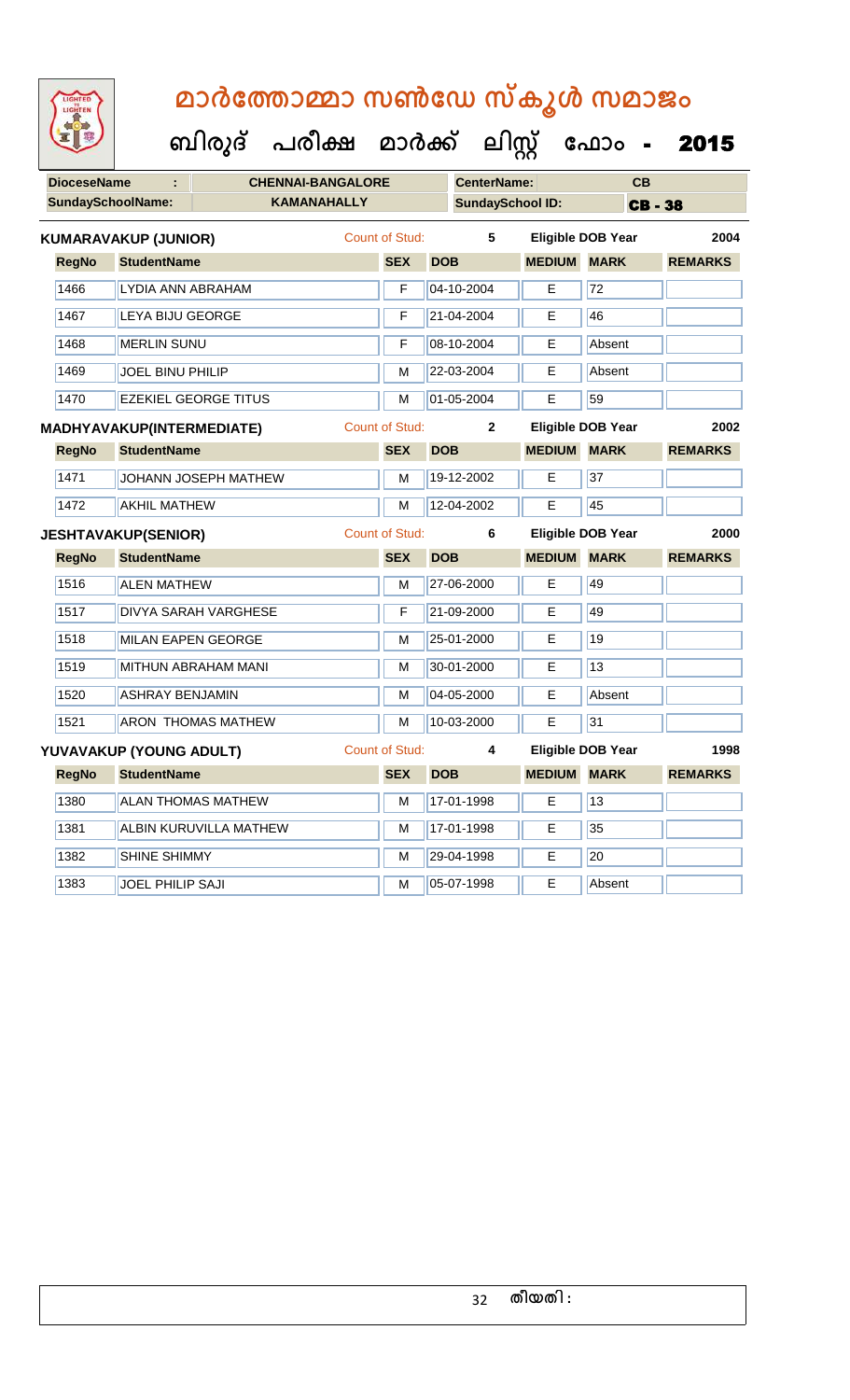**ബിരുദ് പരീക്ഷ മാര്ക് ക ലിസ്റ്റ ക ഫ ാോം** - 2015

| <b>DioceseName</b><br>÷  |              |                             | <b>CHENNAI-BANGALORE</b>            |              |                |            | <b>CenterName:</b>      |               |                          | CB           |                |  |
|--------------------------|--------------|-----------------------------|-------------------------------------|--------------|----------------|------------|-------------------------|---------------|--------------------------|--------------|----------------|--|
| <b>SundaySchoolName:</b> |              |                             |                                     | <b>SALEM</b> |                |            | <b>SundaySchool ID:</b> |               |                          | <b>CB-39</b> |                |  |
|                          |              | <b>KUMARAVAKUP (JUNIOR)</b> |                                     |              | Count of Stud: |            | $\mathbf 1$             |               | <b>Eligible DOB Year</b> |              | 2004           |  |
|                          | <b>RegNo</b> | <b>StudentName</b>          |                                     |              | <b>SEX</b>     | <b>DOB</b> |                         | <b>MEDIUM</b> | <b>MARK</b>              |              | <b>REMARKS</b> |  |
|                          | 1471         | <b>ARPITH</b>               |                                     |              | м              |            | 24-12-2004              | E             | 83                       |              |                |  |
|                          |              | <b>JESHTAVAKUP(SENIOR)</b>  |                                     |              | Count of Stud: |            | $\overline{2}$          |               | <b>Eligible DOB Year</b> |              | 2000           |  |
|                          | <b>RegNo</b> | <b>StudentName</b>          |                                     |              | <b>SEX</b>     | <b>DOB</b> |                         | <b>MEDIUM</b> | <b>MARK</b>              |              | <b>REMARKS</b> |  |
|                          | 1522         | <b>RENJITH</b>              |                                     |              | м              |            | 30-12-2000              | Е             | 67                       |              |                |  |
|                          | 1523         | JERIN J PAUL                |                                     |              | M              |            | 19-12-2000              | E             | Absent                   |              |                |  |
|                          |              | YUVAVAKUP (YOUNG ADULT)     |                                     |              | Count of Stud: |            | 1                       |               | <b>Eligible DOB Year</b> |              | 1998           |  |
|                          | <b>RegNo</b> | <b>StudentName</b>          |                                     |              | <b>SEX</b>     | <b>DOB</b> |                         | <b>MEDIUM</b> | <b>MARK</b>              |              | <b>REMARKS</b> |  |
|                          | 1384         | <b>ROHIT</b>                |                                     |              | М              |            | 04-11-1998              | Е             | 84                       |              |                |  |
|                          |              |                             | <b>PROUDA SUNDAY SCHOOL (ADULT)</b> |              | Count of Stud: |            | $\overline{2}$          |               | Eligible DOB Year        |              | 1997           |  |
|                          | <b>RegNo</b> | <b>StudentName</b>          |                                     |              | <b>SEX</b>     | <b>DOB</b> |                         | <b>MEDIUM</b> | <b>MARK</b>              |              | <b>REMARKS</b> |  |
|                          | 1150         | JESTIN J JOSEPH             |                                     |              | м              |            | 09-03-1997              | E             | Absent                   |              |                |  |
|                          | 1151         |                             | <b>ATHIRA THANKOM SIMON</b>         |              | F              |            | 21-10-1997              | E             | Absent                   |              |                |  |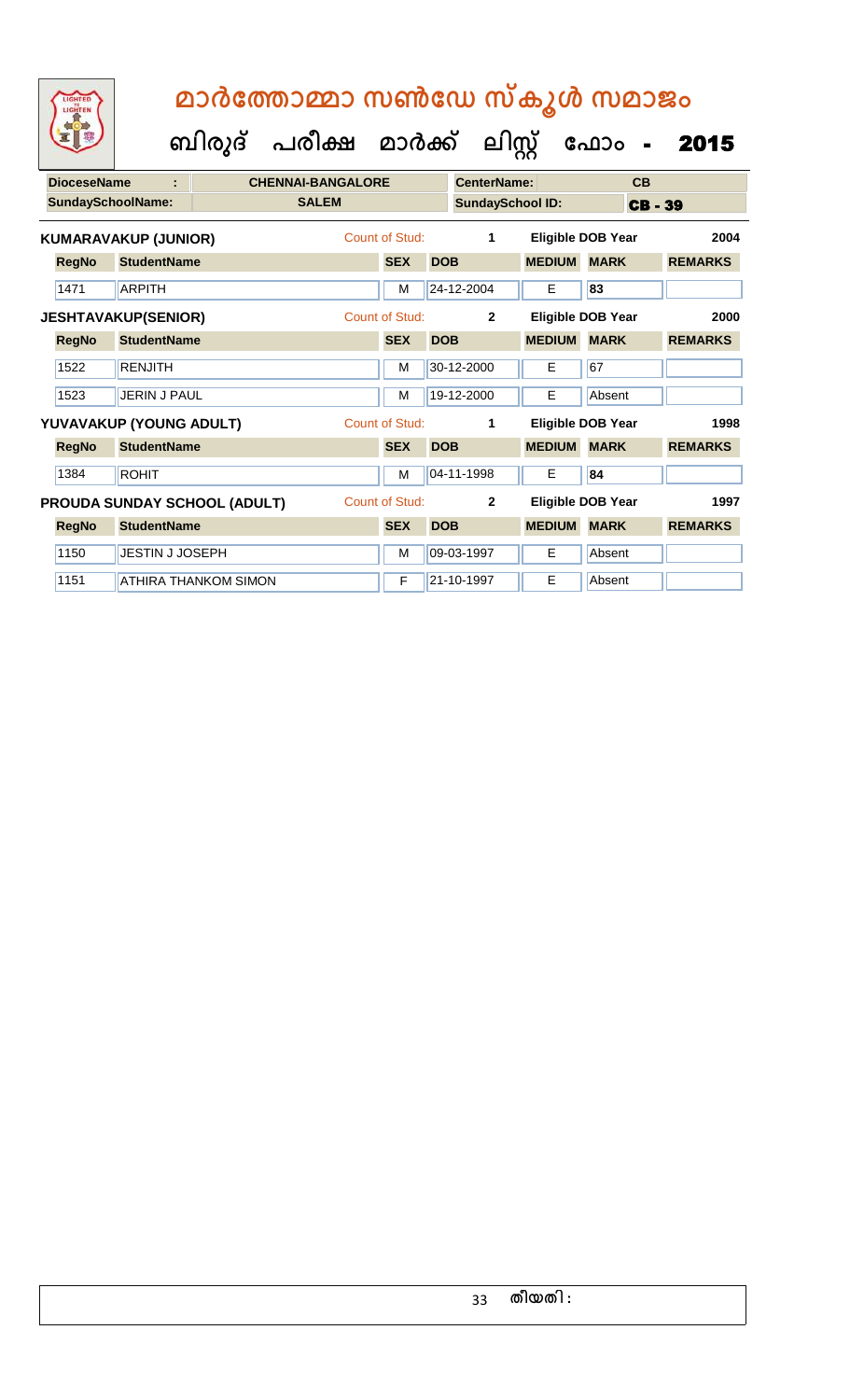**ബിരുദ് പരീക്ഷ മാര്ക് ക ലിസ്റ്റ ക ഫ ാോം** - 2015

| <b>DioceseName</b><br>t   |                                               |                         | <b>CHENNAI-BANGALORE</b>     |                  |                | CenterName: |            | CB                      |                          |                |
|---------------------------|-----------------------------------------------|-------------------------|------------------------------|------------------|----------------|-------------|------------|-------------------------|--------------------------|----------------|
|                           | <b>SundaySchoolName:</b>                      |                         |                              | <b>HYDERABAD</b> |                |             |            | <b>SundaySchool ID:</b> | <b>CB-40</b>             |                |
|                           | Count of Stud:<br><b>KUMARAVAKUP (JUNIOR)</b> |                         |                              |                  |                |             | 1          |                         | <b>Eligible DOB Year</b> | 2004           |
|                           | <b>RegNo</b>                                  | <b>StudentName</b>      |                              |                  | <b>SEX</b>     | <b>DOB</b>  |            | <b>MEDIUM</b>           | <b>MARK</b>              | <b>REMARKS</b> |
|                           | 1472                                          | <b>SNEHA GEORGE</b>     |                              |                  | F              |             | 18-03-2004 | E                       | 57                       |                |
| MADHYAVAKUP(INTERMEDIATE) |                                               |                         |                              | Count of Stud:   |                | 3           |            | Eligible DOB Year       | 2002                     |                |
|                           | <b>RegNo</b>                                  | <b>StudentName</b>      |                              |                  | <b>SEX</b>     | <b>DOB</b>  |            | <b>MEDIUM</b>           | <b>MARK</b>              | <b>REMARKS</b> |
|                           | 1473                                          | <b>ROBIN MATHEW</b>     |                              |                  | M              |             | 25-03-2002 | E                       | Absent                   |                |
|                           | 1474                                          |                         | <b>SHANE THOMAS VARGHESE</b> |                  | M              |             | 07-04-2002 | E                       | Absent                   |                |
|                           | 1475                                          | <b>AKHIL THOMAS</b>     |                              |                  | M              |             | 27-04-2002 | E                       | 37                       |                |
|                           |                                               | YUVAVAKUP (YOUNG ADULT) |                              |                  | Count of Stud: |             | 5          |                         | <b>Eligible DOB Year</b> | 1998           |
|                           | <b>RegNo</b>                                  | <b>StudentName</b>      |                              |                  | <b>SEX</b>     | <b>DOB</b>  |            | <b>MEDIUM</b>           | <b>MARK</b>              | <b>REMARKS</b> |
|                           | 1385                                          |                         | <b>SHAWN MATHEW VARGHESE</b> |                  | M              |             | 18-11-1998 | E                       | 52                       |                |
|                           | 1386                                          | <b>ABIN M THOMAS</b>    |                              |                  | M              |             | 01-01-1998 | Е                       | 32                       |                |
|                           | 1387                                          | NIHITA JOSEPH           |                              |                  | F              |             | 10-02-1998 | E                       | Absent                   |                |
|                           | 1388                                          | <b>NIKITA CHERIAN</b>   |                              |                  | F              |             | 20-01-1998 | E                       | Absent                   |                |

1389 SAJAN P NINAN M CONTROLLER M 04-05-1998 E Absent